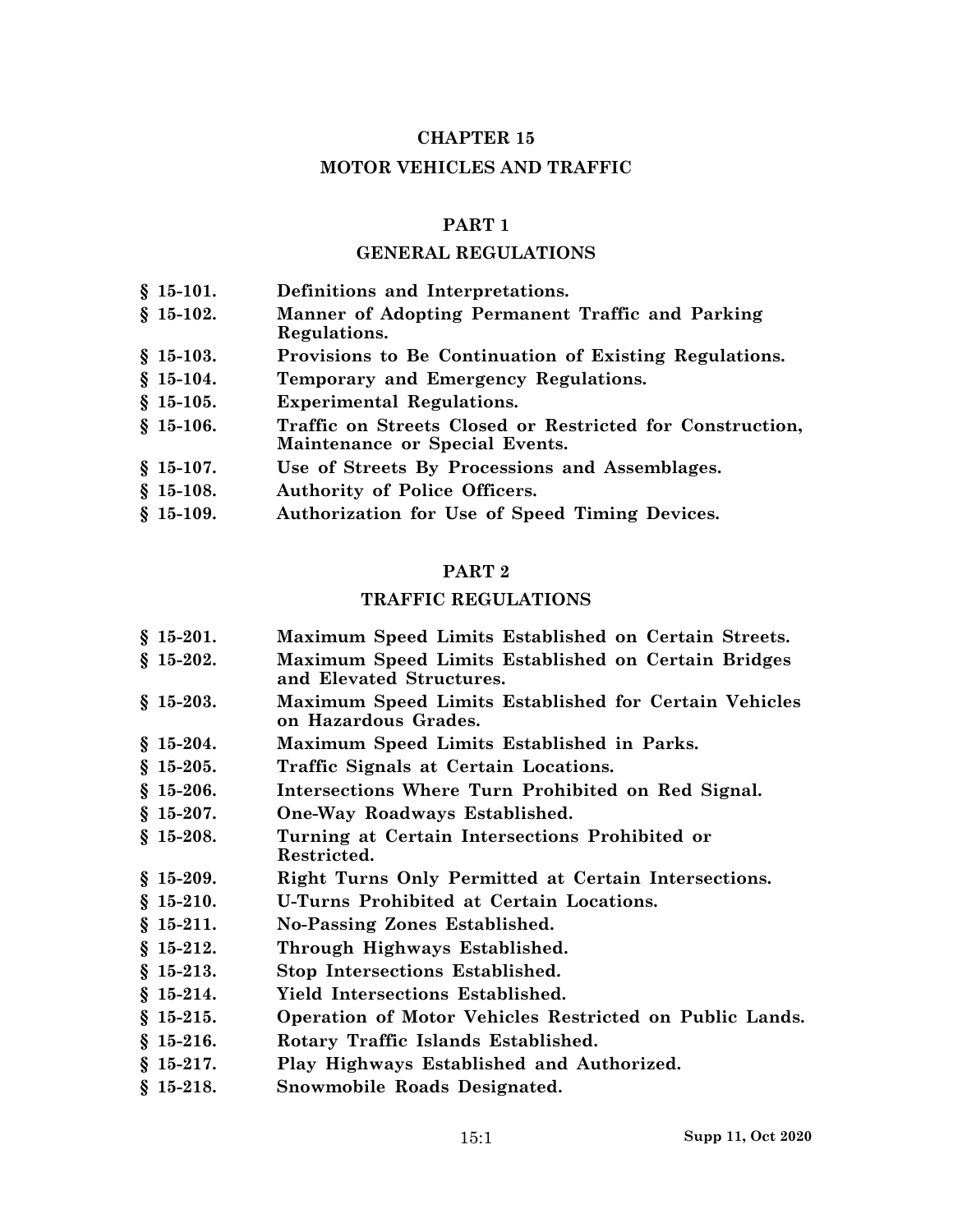### EAST ROCKHILL CODE

**§ 15-219. Brake Retarder Prohibition at Certain Locations.**

### **PART 3**

### **MOTOR VEHICLE WEIGHT LIMITATIONS**

**A. Motor Vehicle Weight Limitation Ordinance of 1998.**

- **§ 15-301. Short Title.**
- **§ 15-302. Enactment.**
- **§ 15-303. Definitions.**
- **§ 15-304. Findings of the Board of Supervisors.**
- **§ 15-305. Vehicle Weight Limits Established.**
- **§ 15-306. Permits and Security.**
- **§ 15-307. Erection of Signs.**
- **§ 15-308. Penalties for Violation.**

**B. One-Ton Motor Vehicle Weight Limit.**

- **§ 15-311. Definitions.**
- **§ 15-312. Weight Limits.**
- **§ 15-313. Erection of Signs.**
- **§ 15-314. Exceptions.**
- **§ 15-315. Penalties for Violation.**

### **PART 4**

#### **GENERAL PARKING REGULATIONS**

- **§ 15-401. Vehicles to Be Parked Within Marked Spaces.**
- **§ 15-402. Parking Prohibited at All Times in Certain Locations.**
- **§ 15-403. Parking, Stopping and Standing Prohibited at All Times in Certain Locations Pursuant to the Pennsylvania Motor Vehicle Code and Locations Specifically Marked and/or Posted.**
- **§ 15-404. Parking of Trucks, Buses and Certain Other Vehicles Prohibited in Certain Locations.**
- **§ 15-405. Parking Time Limited in Certain Locations Certain Days and Hours.**
- **§ 15-406. Special Purpose Parking Zones Established; Parking Otherwise Prohibited.**
- **§ 15-407. Standing or Parking on Roadway for Loading or Unloading.**
- **§ 15-408. Angle Parking Required on Portions of Certain Streets.**
- **§ 15-409. Residential Permit Parking.**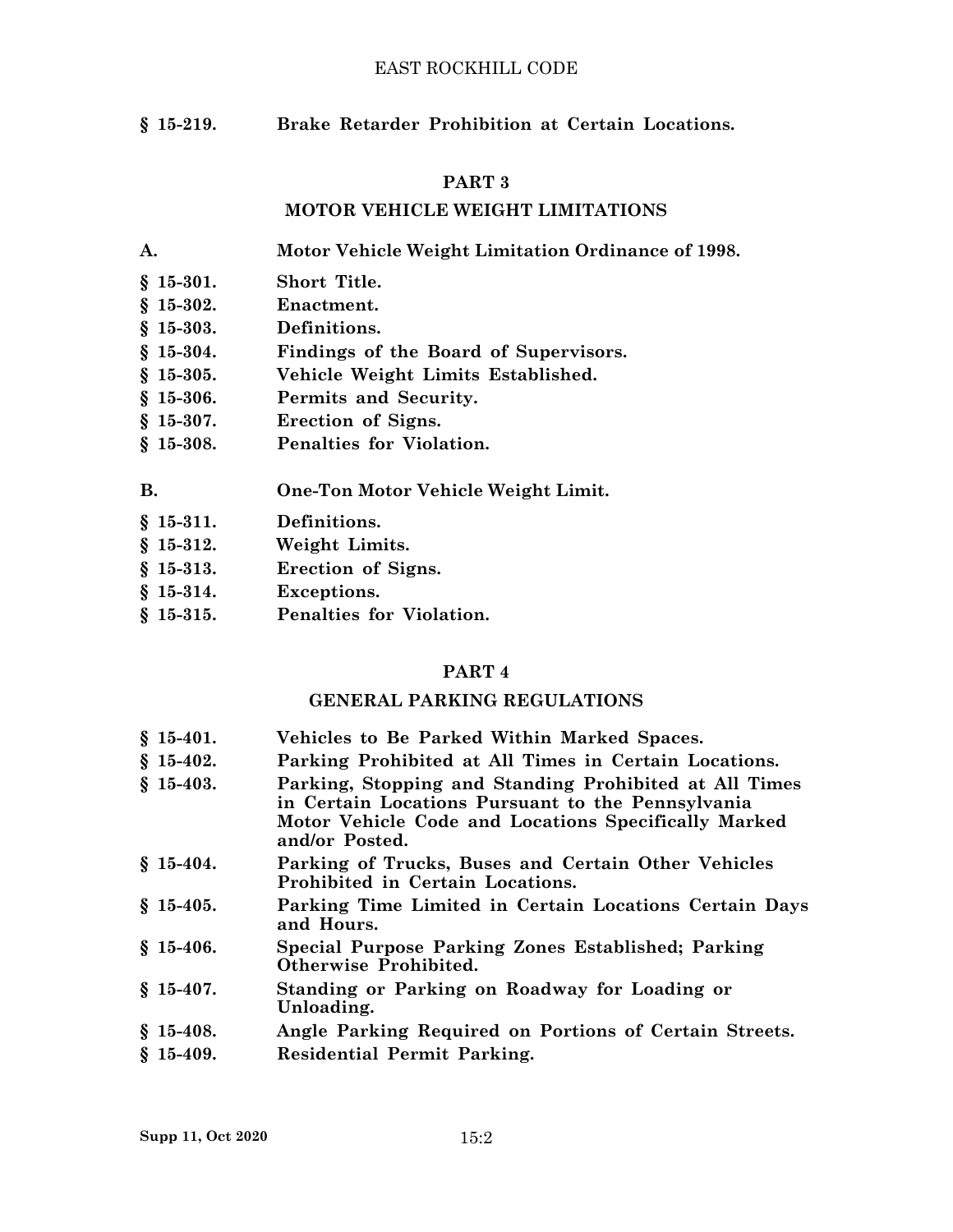**§ 15-410. Parking Prohibited on Portions of Certain Highways During Street Sweeping Hours. § 15-411. Penalties.**

#### **PART 5**

#### **ON-STREET METERED PARKING**

- **§ 15-501. Parking Meter Zones Established.**
- **§ 15-502. Days and Hours Parking Meters in Operation and Parking Time Limits Apply.**
- **§ 15-503. Placement and Characteristics of Parking Meters.**
- **§ 15-504. Parked Vehicles to Be Wholly Within Marked Spaces.**
- **§ 15-505. Coin Deposit in Meter; Overtime Parking Unlawful.**
- **§ 15-506. Unlawful to Deposit Substitute for Coin in Meter.**
- **§ 15-507. Unlawful to Deposit Coin in Meter to Extend Parking Time.**
- **§ 15-508. Unlawful to Remain Parked at Meter Showing Violation.**
- **§ 15-509. Unlawful to Tamper with Meter.**
- **§ 15-510. Ticketing of Vehicles Parked Unlawfully; Effect of Payment Within \_\_\_\_\_ Hours.**
- **§ 15-511. Penalty for Violations.**
- **§ 15-512. Exceptions.**

#### **PART 6**

#### **OFF-STREET METERED PARKING**

- **§ 15-601. Metered Parking Lots Established.**
- **§ 15-602. Placement and Characteristics of Parking Meters.**
- **§ 15-603. Reserved Parking Spaces for Handicapped May Be Provided.**
- **§ 15-604. Parked Vehicles to Be Wholly Within Marked Spaces.**
- **§ 15-605. Manner of Parking at Meters.**
- **§ 15-606. Coin Deposit in Meter; Overtime Parking Unlawful.**
- **§ 15-607. Unlawful to Deposit Substitute for Coin in Meter.**
- **§ 15-608. Unlawful to Remain Parked at <sup>a</sup> Meter Showing Violation.**
- **§ 15-609. Unlawful to Tamper With Meter.**
- **§ 15-610. Metered Parking Lots for Certain Types of Vehicles Only.**
- **§ 15-611. Ticketing of Vehicles Parked Unlawfully; Effect of Payment Within \_\_\_\_\_\_ Hours.**
- **§ 15-612. Penalty for Violation.**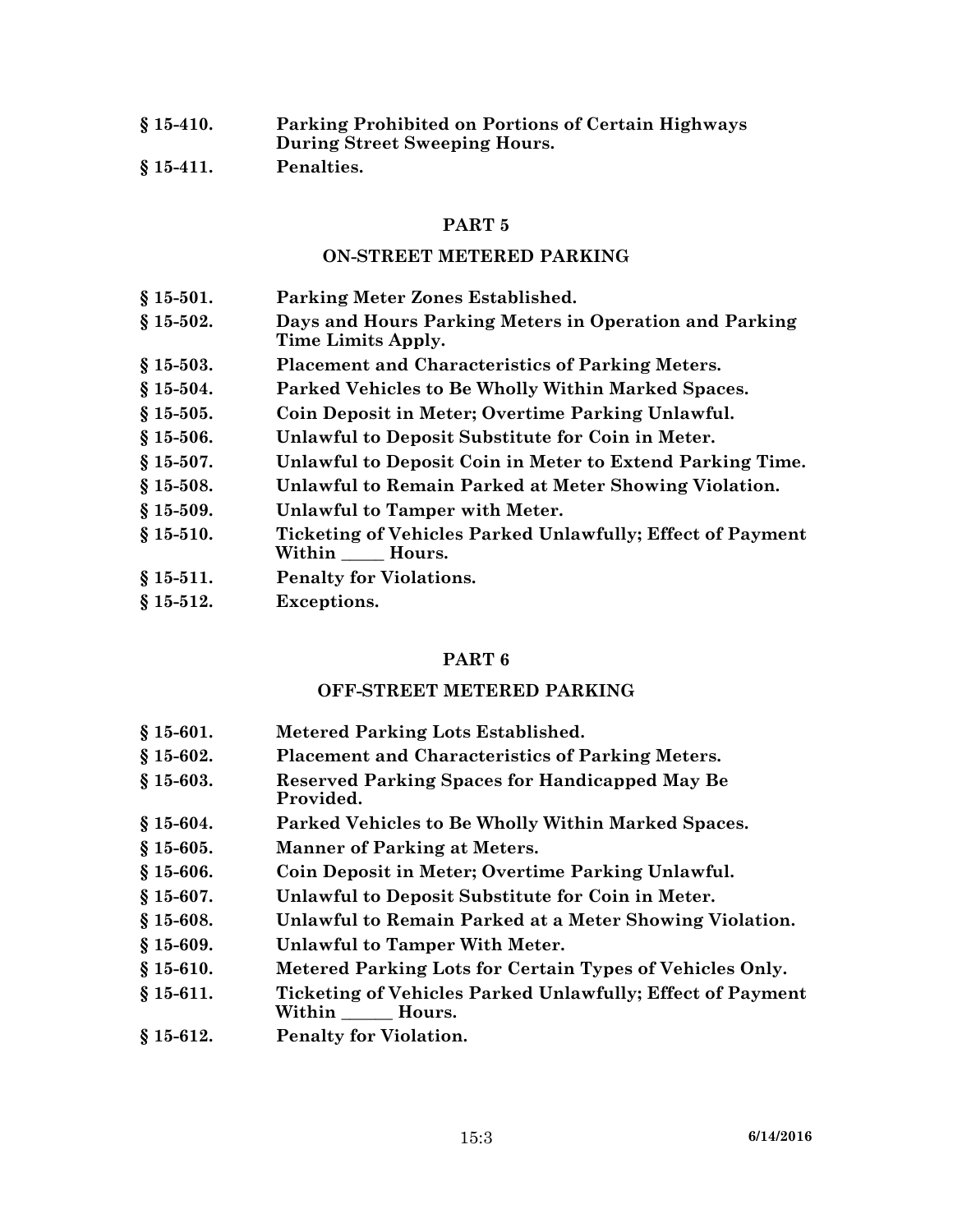### **OFF-STREET UNMETERED PARKING**

**§ 15-701. Unmetered Parking Lots Established. § 15-702. Reserved Parking Spaces for Handicapped May Be Provided. § 15-703. Unlawful to Park Overtime or When Lot Closed. § 15-704. Unmetered Lots for Certain Types of Vehicles. § 15-705. Manner of Parking. § 15-706. Parking on Rental Basis Only. § 15-707. Penalty for Violation.**

### **PART 8**

#### **REMOVAL AND IMPOUNDMENT OF ILLEGALLY PARKED VEHICLES**

- **§ 15-801. Applicability and Scope.**
- **§ 15-802. Authority to Remove and Impound.**
- **§ 15-803. Tow-Away Zones Designated.**
- **§ 15-804. Designation of Approved Storage Garages; Bonding; Towing and Storage.**
- **§ 15-805. Payment of Towing and Storage Charges.**
- **§ 15-806. Reclamation Costs.**
- **§ 15-807. Records of Vehicles Removed and Impounded.**
- **§ 15-808. Restrictions Upon Removal of Vehicles.**
- **§ 15-809. Penalty for Violation.**
- **§ 15-810. Reports and Disposition of Unclaimed Vehicles.**

### **PART 9**

#### **SNOW AND ICE EMERGENCY**

- **§ 15-901. Declaration of Snow and Ice Emergency.**
- **§ 15-902. Parking Prohibited, Driving Motor Vehicles Restricted On Snow Emergency Routes During Emergency.**
- **§ 15-903. Snow Emergency Routes Designated.**
- **§ 15-904. Penalty for Violation.**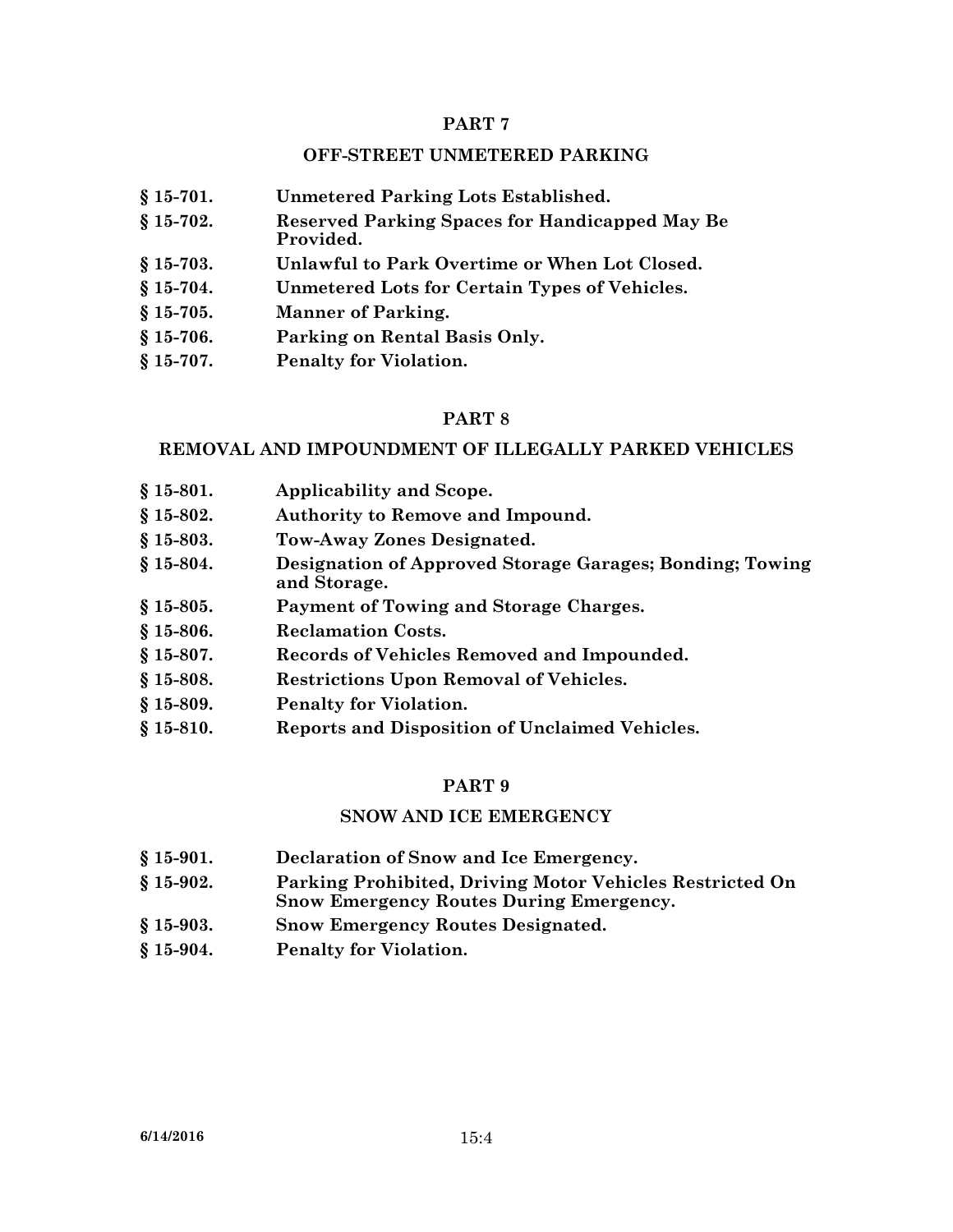### **REGULATION OF PEDALCYCLES AND NONMOTORIZED VEHICLES**

| $$15-1001.$ | Riding and Parking of Pedalcycles on Sidewalks Along<br><b>Certain Streets Prohibited.</b>       |
|-------------|--------------------------------------------------------------------------------------------------|
| $$15-1002.$ | Restrictions on Use of Pushcarts.                                                                |
|             | $\alpha$ $\alpha$ $\beta$ $\alpha$ $\beta$ $\alpha$ $\beta$ $\beta$<br>$\mathbf{1}$ $\mathbf{1}$ |

**§ 15-1003. Skates, Skateboards, Coasters, Sleds and Other Toy Vehicles.**

#### **PART 11**

#### **PEDESTRIAN REGULATIONS**

- **§ 15-1101. Pedestrians to Obey Traffic Control Signs.**
- **§ 15-1102. Pedestrian-Control Signal Locations Established.**
- **§ 15-1103. Locations Where Pedestrian Crossing in Unmarked Crosswalks Restricted.**
- **§ 15-1104. Locations Where Pedestrians May Cross Only In Crosswalk.**
- **§ 15-1105. Penalty for Violation.**

#### **PART 12**

### **RECREATIONAL VEHICLES**

- **§ 15-1201. Definitions.**
- **§ 15-1202. Operation and Use of Recreational Vehicles on Private Property.**
- **§ 15-1203. Operation and Use of Recreational Vehicles on Township Property.**
- **§ 15-1204. Exemptions.**
- **§ 15-1205. Enforcement and Penalties.**
- **§ 15-1206. Miscellaneous Provisions.**

### **PART 13**

#### **COVERED BRIDGES**

- **§ 15-1301. Fine.**
- **§ 15-1302. Restitution.**
- **§ 15-1303. Failure to Pay.**
- **§ 15-1304. Signs.**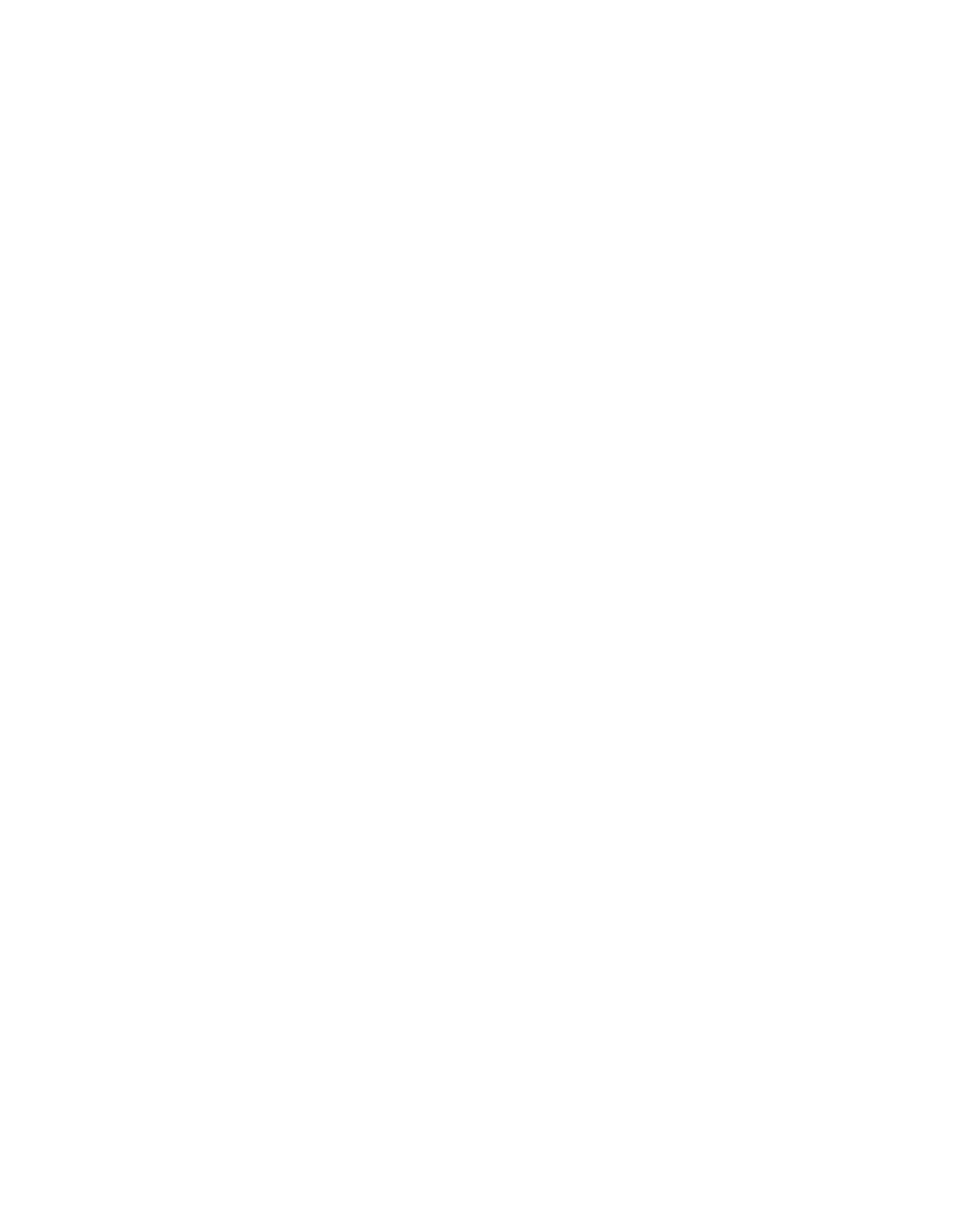### **GENERAL REGULATIONS**

### **§ 15-101. Definitions and Interpretations. [Ord. 192, 4/18/2000]**

- 1. Words and phrases, when used in this chapter, except for sections or parts to which different or additional definitions apply, shall have the meanings ascribed to them in the Vehicle Code, 75 Pa.C.S.A. § 101 et seq., except that in this chapter the word "street" may be used interchangeably with the word "highway" and shall have the same meaning as the word "highway" as defined in the Vehicle Code.
- 2. The term "legal holidays," as used in this chapter, shall mean and include: New Year's Day, Memorial Day, Independence Day, Labor Day, Thanksgiving Day and Christmas Day.
- 3. In this chapter, the singular shall include the plural, the plural shall include the singular, and the masculine shall include the feminine.

### **§ 15-102. Manner of Adopting Permanent Traffic and Parking Regulations. [Ord. 192, 4/18/2000]**

All traffic and parking regulations of <sup>a</sup> permanent nature shall be enacted as ordinances, as parts of ordinances, as amendments to ordinances or as amendments to this chapter, except where the law specifically authorizes less formal action.

### **§ 15-103. Provisions to Be Continuation of Existing Regulations. [Ord. 192, 4/18/2000]**

The provisions of this chapter, so far as they are the same as those of ordinances and regulations in force immediately before the enactment of this chapter, are intended as <sup>a</sup> continuation of those earlier ordinances and regulations and not as new enactments. Nothing in this chapter shall affect any act done or liability incurred or any suit or prosecution pending or to be instituted under any of those repealed or superseded ordinances or regulations.

### **§ 15-104. Temporary and Emergency Regulations. [Ord. 192, 4/18/2000]**

- 1. The Chief of Police shall have the following powers to regulate traffic and parking temporarily and in time of emergency:
	- A. In the case of fire, flood, storm or other emergency, to establish temporary traffic and/or parking regulations.
	- B. In the case of emergency or to facilitate public works, or in the conduct of parades, processions or public events, to restrict or prohibit traffic and/or parking in limited areas for periods of not more than 72 hours.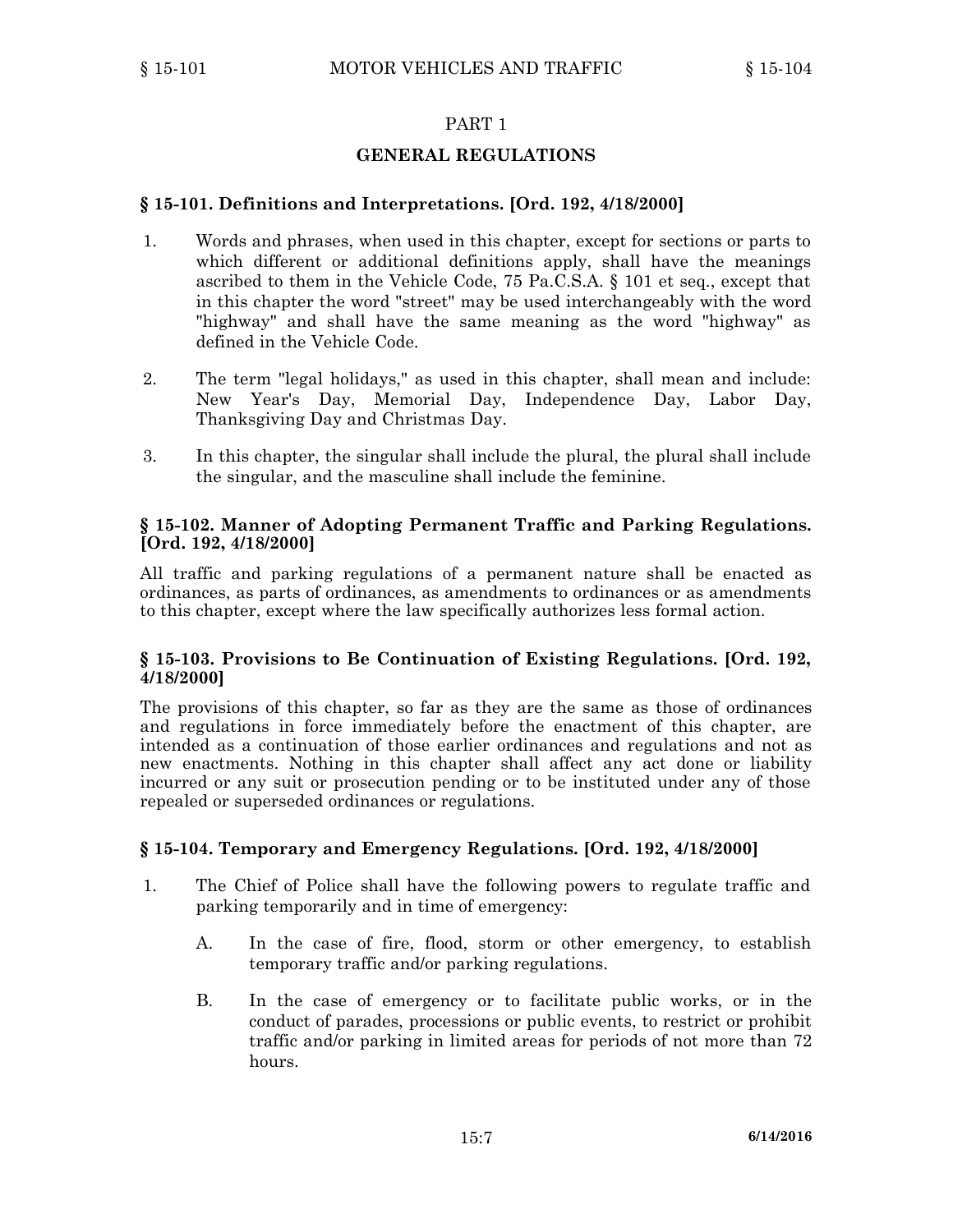2. Such temporary and emergency regulations shall be enforced by the Police Department in the same manner as permanent regulations. Any person who shall operate or park <sup>a</sup> vehicle or tractor in violation of any such regulation, or who shall move, remove, destroy, injure or deface any sign or marking erected, posted or made to give notice of any such regulation, shall, upon conviction thereof, be subject to the penalty set forth in the law or elsewhere in this chapter for <sup>a</sup> violation of such nature and, in case of <sup>a</sup> violation for which no specific penalty is set forth in the law or elsewhere in this chapter, to <sup>a</sup> fine of not more than \$25 together with costs of prosecution.

### **§ 15-105. Experimental Regulations. [Ord. 192, 4/18/2000]**

The Board of Supervisors may, from time to time, by resolution, designate places upon and along the highways in the Township where, for <sup>a</sup> period of not more than 90 days, specific traffic and/or parking regulations, prohibitions and restrictions shall be in force and effect and shall designate such locations by proper signs and markings. Such regulations, prohibitions and restrictions shall be effective as if they had been specified in this chapter. No person shall operate and no person shall move, remove, destroy or deface any sign or marking erected, posted or made by authority of this section. Any person who shall violate any provision of this section shall, upon conviction thereof, be subject to the penalty set forth in the law or elsewhere in this chapter for <sup>a</sup> violation of such nature and, in case of <sup>a</sup> violation for which no specific penalty is set forth in the law or elsewhere in this chapter, to <sup>a</sup> fine of not more than \$25 together with costs of prosecution; provided, the purpose of this section is to allow for test and experimental determination of the feasibility and desirability of permanent changes in the ordinances of the Township relative to traffic and parking.

### **§ 15-106. Traffic on Streets Closed or Restricted for Construction, Maintenance or Special Events. [Ord. 192, 4/18/2000]**

- 1. The Board of Supervisors shall have authority to close any street or specific part of <sup>a</sup> street to vehicular traffic and to place barriers or station police officers at each end of the closed portion while construction or maintenance work is under way or <sup>a</sup> special event is being conducted on the closed portion. It shall be unlawful for any person to drive <sup>a</sup> vehicle upon any such closed portion.
- 2. The Board of Supervisors shall have authority to establish <sup>a</sup> restricted traffic area upon any street where construction or maintenance work is under way and to station flagmen at each end of the restricted portion. It shall be unlawful for any person to drive <sup>a</sup> vehicle upon any such restricted traffic area at any time when the flagman is displaying <sup>a</sup> sign directing that vehicle to stop, or is signaling that vehicle, by <sup>a</sup> flag or other device, not to proceed.
- 3. Any person who violates any provision of this section shall, upon conviction, be sentenced to pay <sup>a</sup> fine of \$25 and costs.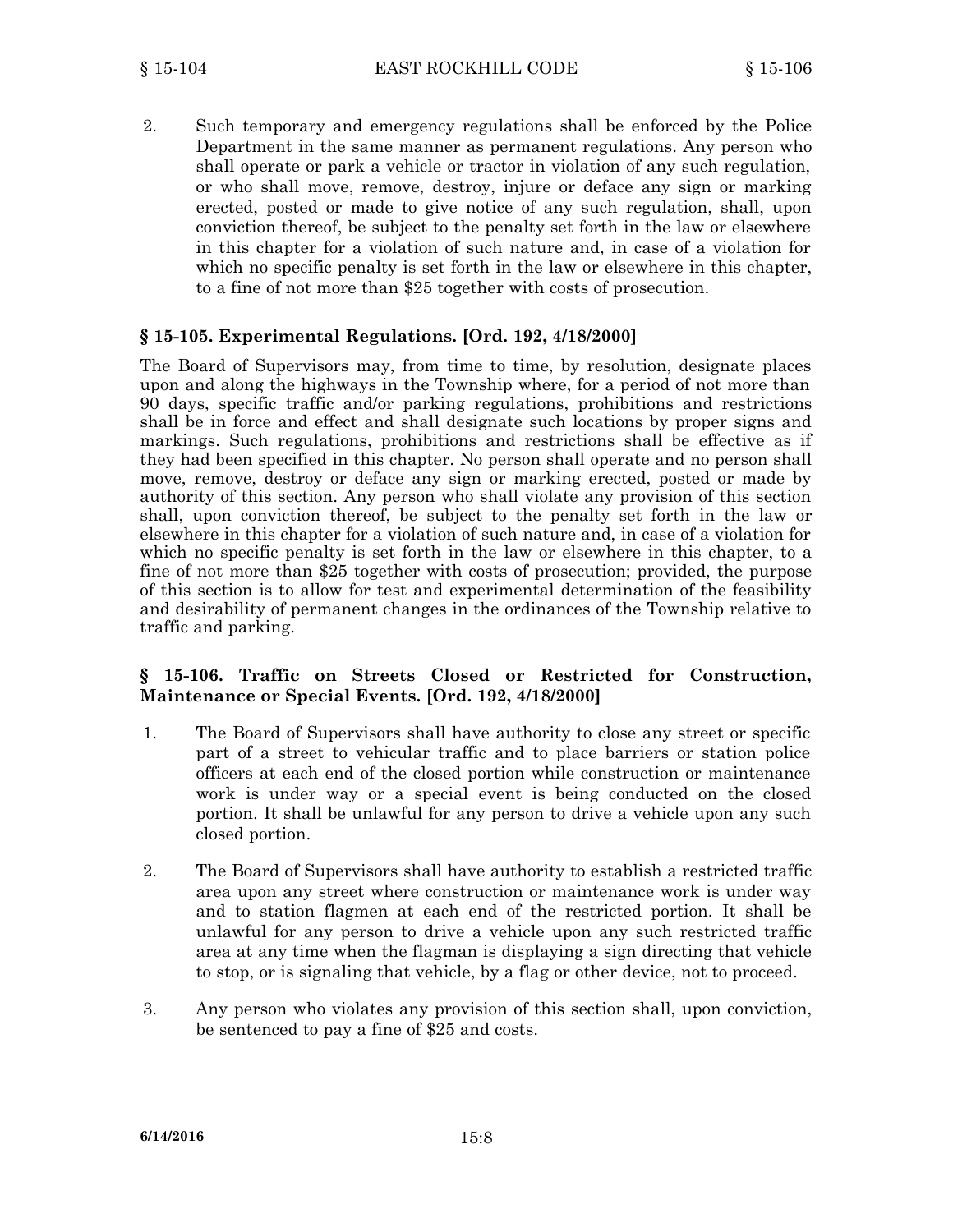### **§ 15-107. Use of Streets By Processions and Assemblages. [Ord. 192, 4/18/2000]**

1. For the purpose of this section, the words "assemblage" and "procession" shall have the following meanings:

 $ASSEMBLAGE - A$  gathering of people without vehicles, which interferes with the movement of pedestrian or vehicular traffic on any street.

PROCESSION — A group of individuals, vehicles, animals and/or objects moving along <sup>a</sup> street in <sup>a</sup> way that interferes with the normal movement of traffic. A procession shall not include <sup>a</sup> funeral caravan or military convoy.

- 2. It shall be unlawful for any person to hold or participate in any assemblage unless the person organizing or conducting the assemblage first obtains <sup>a</sup> permit from the Chief of Police, which shall be issued without fee. Application for the permit shall be made at least one week in advance of the day on which the assemblage is proposed to be held, but in any case where <sup>a</sup> State-designated highway is proposed to be used, application shall be made at least three weeks in advance of the proposed date. The permit shall state the place where and the date when the assemblage is to be held, the hour when the assemblage may convene and the hour by which it shall have been completely dispersed. It shall be unlawful for any person to hold or to participate in any assemblage unless the permit has been granted, or at any time or place other than that authorized by the permit.
- 3. It shall be unlawful for any person to hold or participate in any procession unless the person organizing or conducting the procession first obtains <sup>a</sup> permit from the Chief of Police, which shall be issued without fee. Application for the permit shall be made at least two weeks in advance of the day when the procession is proposed to be held, but in any case where the State-designated highway is proposed to be used, application shall be made at least three weeks in advance of the proposed date. The permit shall specify the date on which the procession is to be held, the route to be followed by the procession, the hour when and place where participants may commence to assemble and form before the procession is under way, the time when the procession may commence to move along its route, and the time by which the end of the procession shall have been disbanded. It shall be unlawful for any person to hold or to participate in any procession unless the permit shall have been granted, or under any conditions as to time or route or otherwise than those stated in the permit.
- 4. Any person who violates any provision of this section shall, upon conviction, be sentenced to pay <sup>a</sup> fine of \$25 and costs.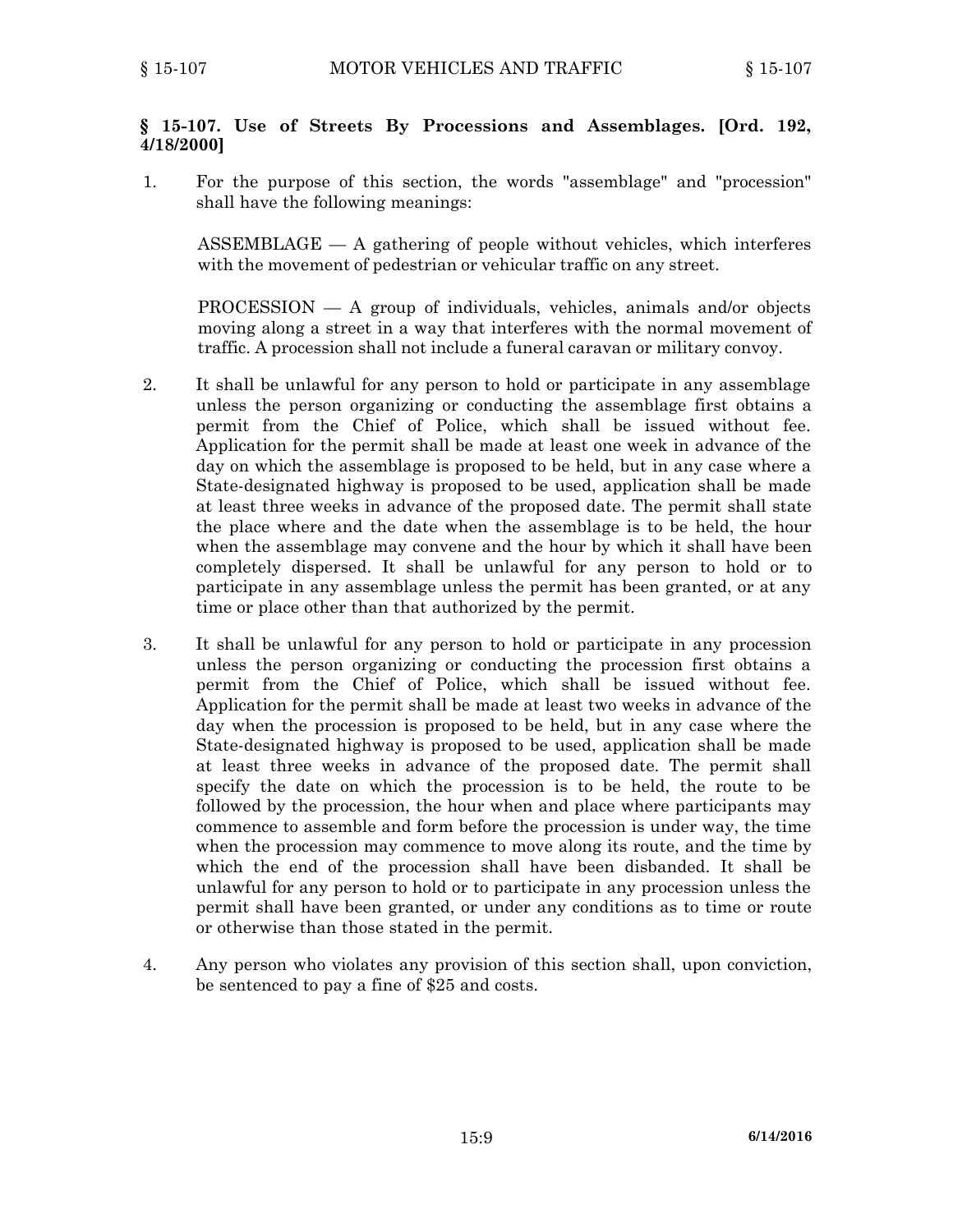## **§ 15-108. Authority of Police Officers. [Ord. 192, 4/18/2000]**

The police officers of the Township are hereby authorized to direct traffic on the highways of the Township and at intersections thereof and to otherwise enforce the provisions of this chapter.

### **§ 15-109. Authorization for Use of Speed Timing Devices. [Ord. 192, 4/18/2000]**

- 1. The Police Department is hereby authorized to use all speed timing devices for the determination of speed of <sup>a</sup> motor vehicle as are approved or will be approved by the Department of Transportation of the Commonwealth of Pennsylvania, in accordance with 75 Pa.C.S.A. § 3368.
- 2. This section authorizes the use of said devices upon all highways within the Township, be they Township, County or State highways, and does also hereby elect to exercise all powers granted to "local authorities" under the Vehicle Code of the Commonwealth of Pennsylvania, 75 Pa.C.S.A. § 6101 et seq., as hereafter amended, supplemented, modified or reenacted by the General Assembly of Pennsylvania.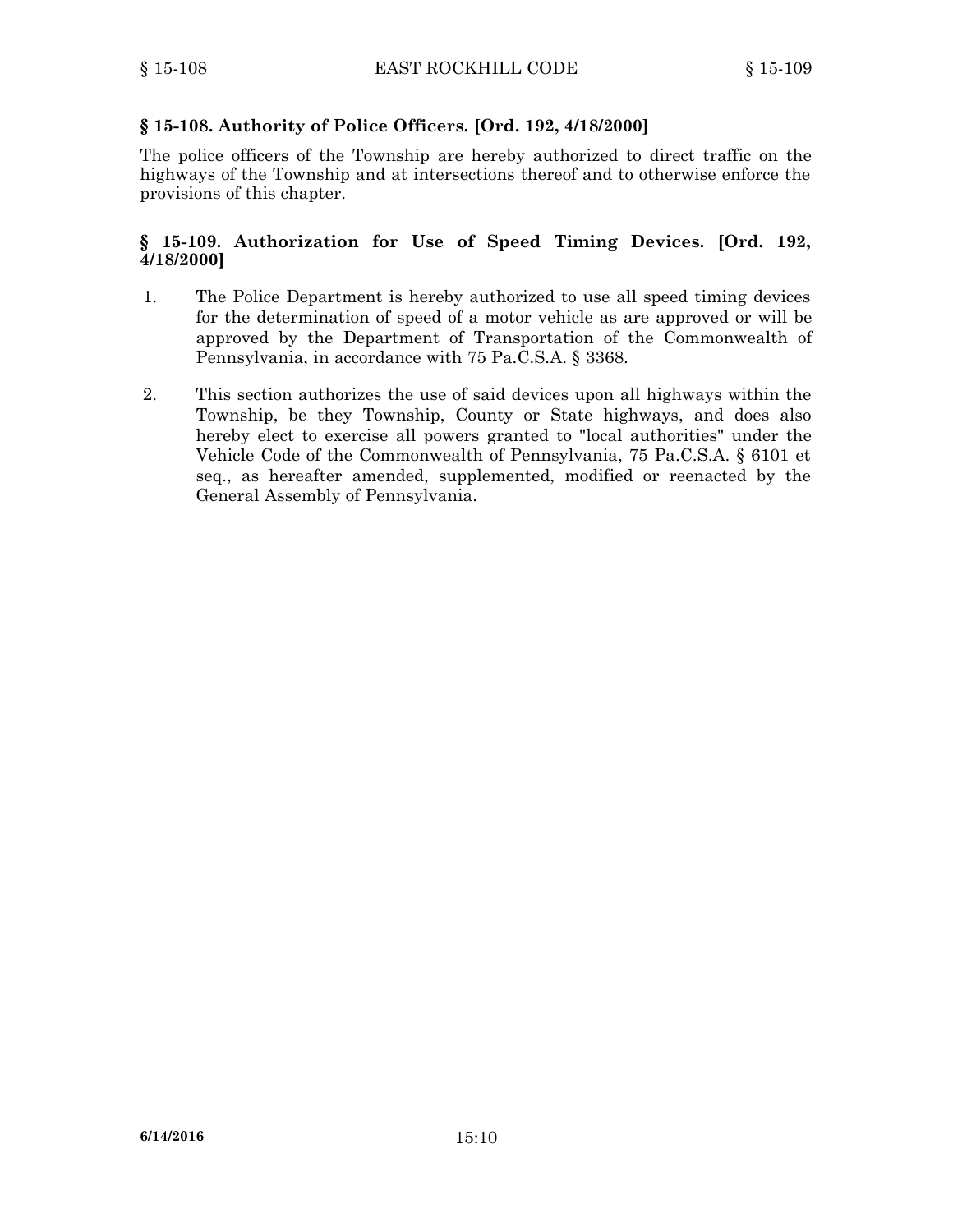#### **TRAFFIC REGULATIONS**

### **§ 15-201. Maximum Speed Limits Established on Certain Streets. [Ord. 192, 4/18/2000; as amended by Ord. 203, 4/20/2004; by Ord. 204, 4/20/2004; by Ord. 205, 5/18/2004; by Ord. 238, 3/18/2008; and by Ord. 262, 6/21/2011]**

1. Maximum speed limits are established on portions of specified streets, as follows, and it shall be unlawful for any person to drive <sup>a</sup> vehicle on any part of <sup>a</sup> street where <sup>a</sup> maximum speed limit applies at <sup>a</sup> higher speed than the maximum prescribed for that part of the street:

| <b>Street</b>                                                    | <b>Between</b>                                                                                                | <b>Maximum Speed</b><br>Limit |
|------------------------------------------------------------------|---------------------------------------------------------------------------------------------------------------|-------------------------------|
|                                                                  | Blooming Glen Road Branch Road and the<br>Perkasie Borough line (being)<br>1055 feet north of Branch<br>Road) | $25$ mph                      |
|                                                                  | Blooming Glen Road Hilltown Township line and<br>Branch Road                                                  | $25$ mph                      |
| <b>Blue Rock Drive</b>                                           | Stone Edge Road and<br><b>Boulder Drive</b>                                                                   | $25$ mph                      |
| <b>Boulder Drive</b>                                             | Stone Edge Road and cul-de-<br>sac                                                                            | $25$ mph                      |
| Branch Road                                                      | Rt. 313 and Blooming Glen<br>Road (L.R. 09118)                                                                | $45$ mph                      |
| <b>Branch Road</b>                                               | Perkasie Borough line and<br>the Bedminster Township<br>line                                                  | $25$ mph                      |
| <b>Bridgeview Drive</b>                                          | Entire length                                                                                                 | $25$ mph                      |
| <b>Cedar View Drive</b><br>$(T-464)$                             | Fifth Street to Branch Road                                                                                   | $25$ mph                      |
| Covered Bridge<br>Road [Added by<br>Ord. 283, 11/10/<br>2015]    | Entire length                                                                                                 | $25$ mph                      |
| Hill Road                                                        | Three Mile Run Road and<br>Rockhill Road                                                                      | $25$ mph                      |
| Meadow Lane                                                      | Perkasie Borough boundary<br>line and Harriet Drive                                                           | $25$ mph                      |
| North Rockhill<br>Road [Added by<br>Ord. No. 289, 5/22/<br>2018] | Bridge over railroad tracks<br>to Old Bethlehem Pike                                                          | $25$ mph                      |
| Old Bethlehem Pike                                               | Ridge Road and Rich Hill<br>Road                                                                              | $35$ mph                      |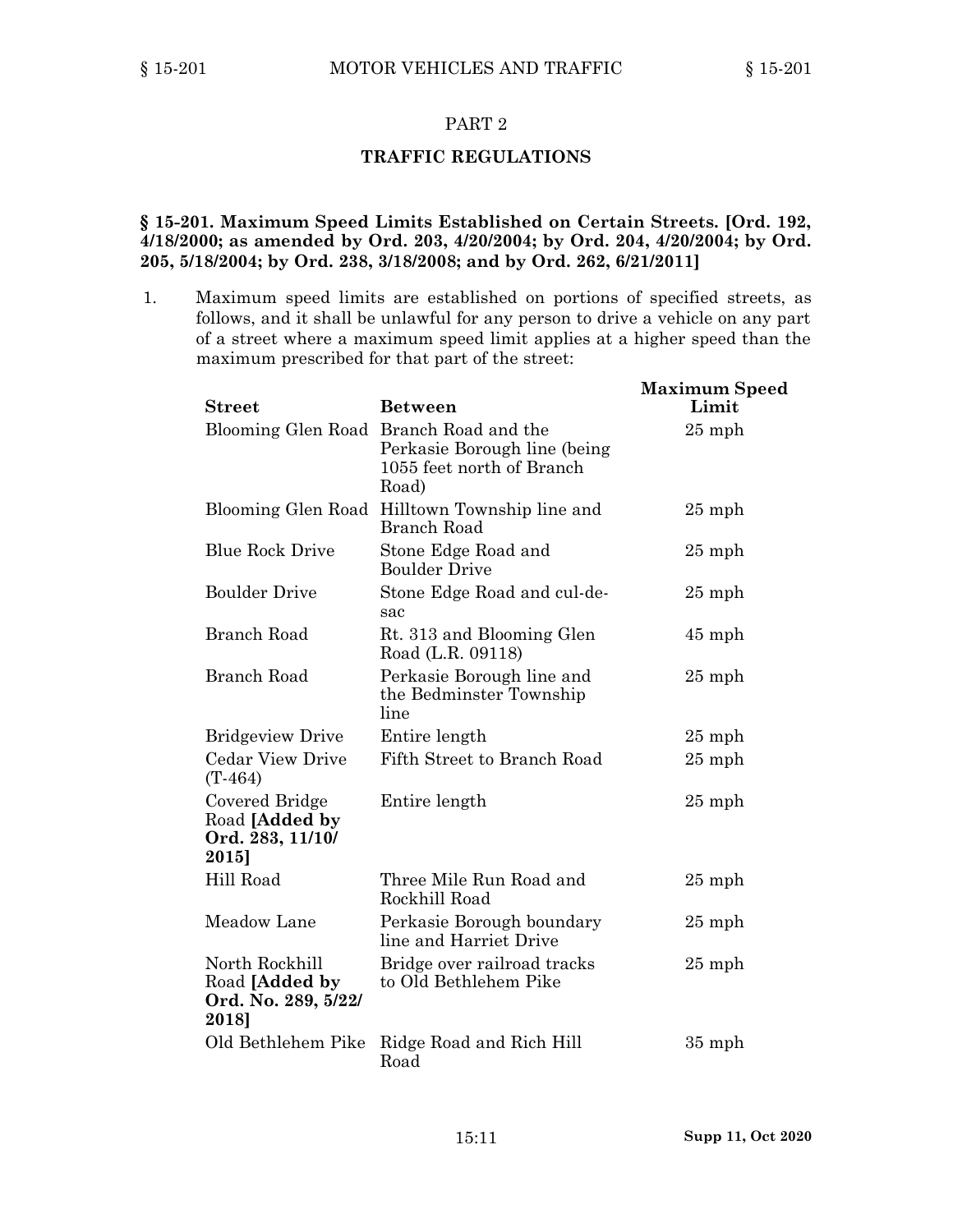| <b>Street</b>                  | <b>Between</b>                               | <b>Maximum Speed</b><br>Limit |
|--------------------------------|----------------------------------------------|-------------------------------|
| Park Avenue                    | Rt. 563 and Three Mile Run<br>Road           | $35$ mph                      |
| Ridge Run Road                 | Stone Edge Road and cul-de-<br>sac           | $25$ mph                      |
| Rockhill Road                  | Old Bethlehem Pike to Three<br>Mile Run Road | $35$ mph                      |
| Schwenk Mill Road<br>$(T-362)$ | Ridge Road to Hilltown<br>Township line      | $35$ mph                      |
| Stone Edge Road                | Three Mile Run Road and<br>Hill Road         | $25$ mph                      |

2. Any person who violates any provision of this section shall, upon conviction, be sentenced to pay <sup>a</sup> fine of \$35 and costs. Any person exceeding the maximum speed limit by more than five miles per hour shall pay an additional fine of \$2 per mile for each mile in excess of five miles per hour over the maximum speed limit.

### **§ 15-202. Maximum Speed Limits Established on Certain Bridges and Elevated Structures. [Ord. 192, 4/18/2000]**

1. Maximum speed limits are established, as follows, on certain bridges and elevated structures, and it shall be unlawful for any person to drive <sup>a</sup> vehicle on any such bridge or elevated structure at <sup>a</sup> higher speed than the maximum prescribed for that bridge or elevated structure:

| <b>Bridge or Elevated</b> |            | <b>Maximum Speed</b> |
|---------------------------|------------|----------------------|
| <b>Structure</b>          | Location   | Limit                |
|                           | (Reserved) |                      |

2. Any person who violates any provision of this section shall, upon conviction, be sentenced to pay <sup>a</sup> fine of \$35 and costs. Any person exceeding the maximum speed limit by more than five miles per hour shall pay an additional fine of \$2 per mile for each mile in excess of five miles per hour over the maximum speed limit.

### **§ 15-203. Maximum Speed Limits Established for Certain Vehicles on Hazardous Grades. [Ord. 192, 4/18/2000]**

1. The following are declared to be hazardous grades, and, upon any such hazardous grade, no person shall drive <sup>a</sup> vehicle having <sup>a</sup> gross weight in excess of that referred to for that grade, in the direction stated for that grade, at <sup>a</sup> speed in excess of that established in this section for that grade, and, if so stated for <sup>a</sup> particular grade, the driver of every such vehicle shall stop the vehicle before proceeding downhill: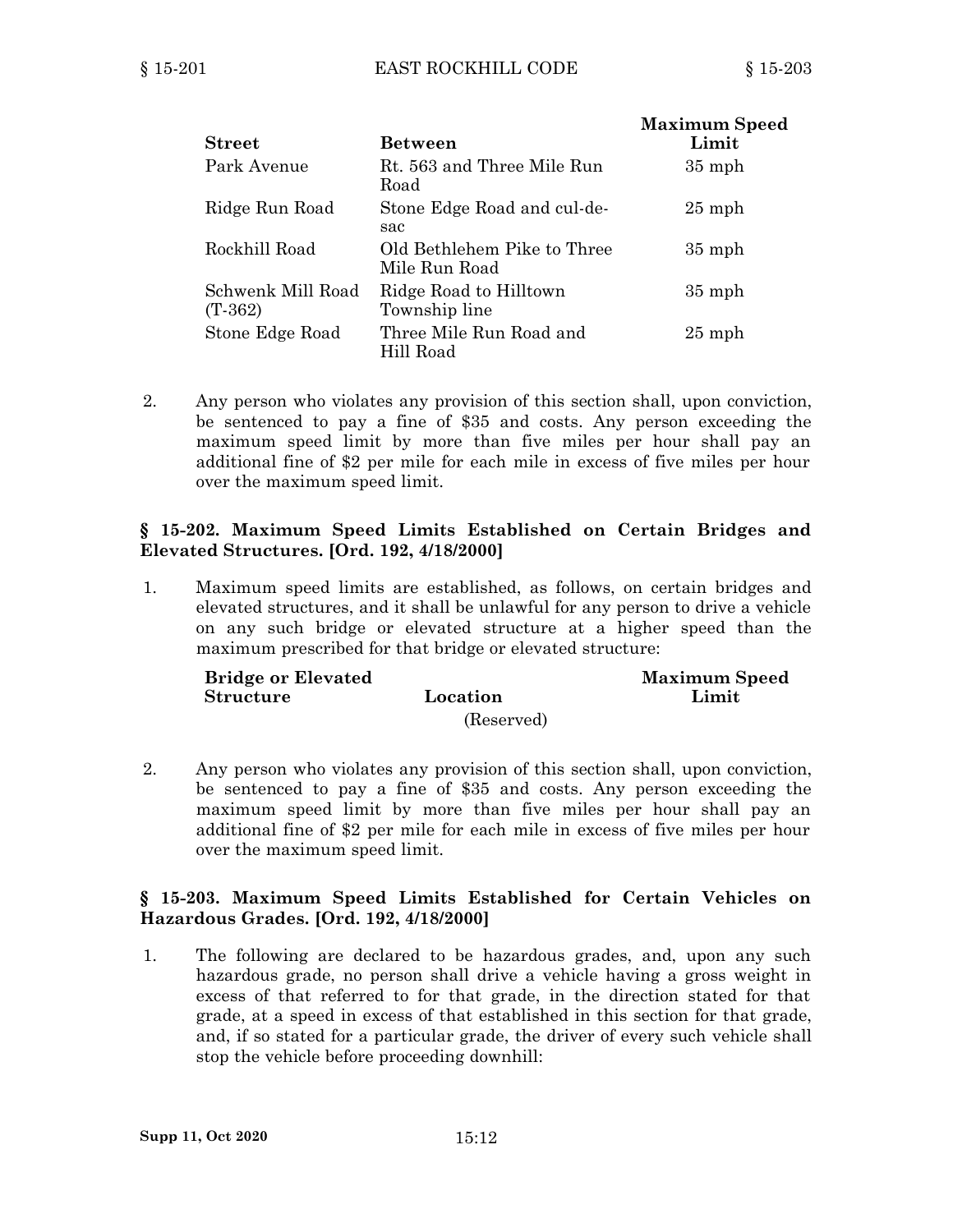| <b>Street</b> | <b>Between</b> | Direction<br>of Travel | Maximum<br>Gross<br>Weight | <b>Maximum</b><br><b>Speed Limit Downhill</b> | Required to<br><b>Stop Before</b><br>Proceeding |
|---------------|----------------|------------------------|----------------------------|-----------------------------------------------|-------------------------------------------------|
|               |                |                        | (Reserved)                 |                                               |                                                 |

2. Any person who violates any provision of this section shall, upon conviction, be sentenced to pay <sup>a</sup> fine of \$35 and costs. Any person exceeding the maximum speed limit by more than five miles per hour shall pay an additional fine of \$2 for each mile in excess of five miles per hour over the maximum speed limit.

### **§ 15-204. Maximum Speed Limits Established in Parks. [Ord. 192, 4/18/2000]**

1. A speed limit of 15 miles per hour is established on all streets and roadways in the public parks maintained and operated by the Township, except in the following locations, where the lower maximums, as specified, shall apply:

|      |               |            | <b>Maximum Speed</b> |
|------|---------------|------------|----------------------|
| Park | <b>Street</b> | Location   | Limit                |
|      |               | (Reserved) |                      |

2. Any person who violates any provision of this section shall, upon conviction, be sentenced to pay <sup>a</sup> fine of \$35 and costs. Any person exceeding the maximum speed limit by more than five miles per hour shall pay an additional fine of \$2 per mile for each mile in excess of five miles per hour over the maximum speed limit.

### **§ 15-205. Traffic Signals at Certain Locations. [Ord. 192, 4/18/2000]**

1. At the following locations, traffic signals as indicated below shall be erected (or are ratified if previously erected), and traffic at those locations shall be directed by those signals:

| Location                                                      | <b>Type of Signal</b>  |
|---------------------------------------------------------------|------------------------|
| Dublin Pike $(L.R. 656 - T.R. 313)$ and Ridge                 | Traffic control device |
| Road (L.R. $386 - T.R. 563$ )                                 |                        |
| Dublin Pike $(L.R. 656 - T.R. 313)$ and Fifth                 | Traffic control device |
| Street (L.R. 09101)                                           |                        |
| Fifth Street (L.R. 09101) northbound                          | No Turn on Red sign    |
| Ridge Road (L.R. $386 - T.R. 563$ ), north- and<br>southbound | No Turn on Red sign    |

2. Any driver of <sup>a</sup> vehicle who disobeys the directions of any traffic signal shall, upon conviction, be sentenced to pay <sup>a</sup> fine of \$25 and costs.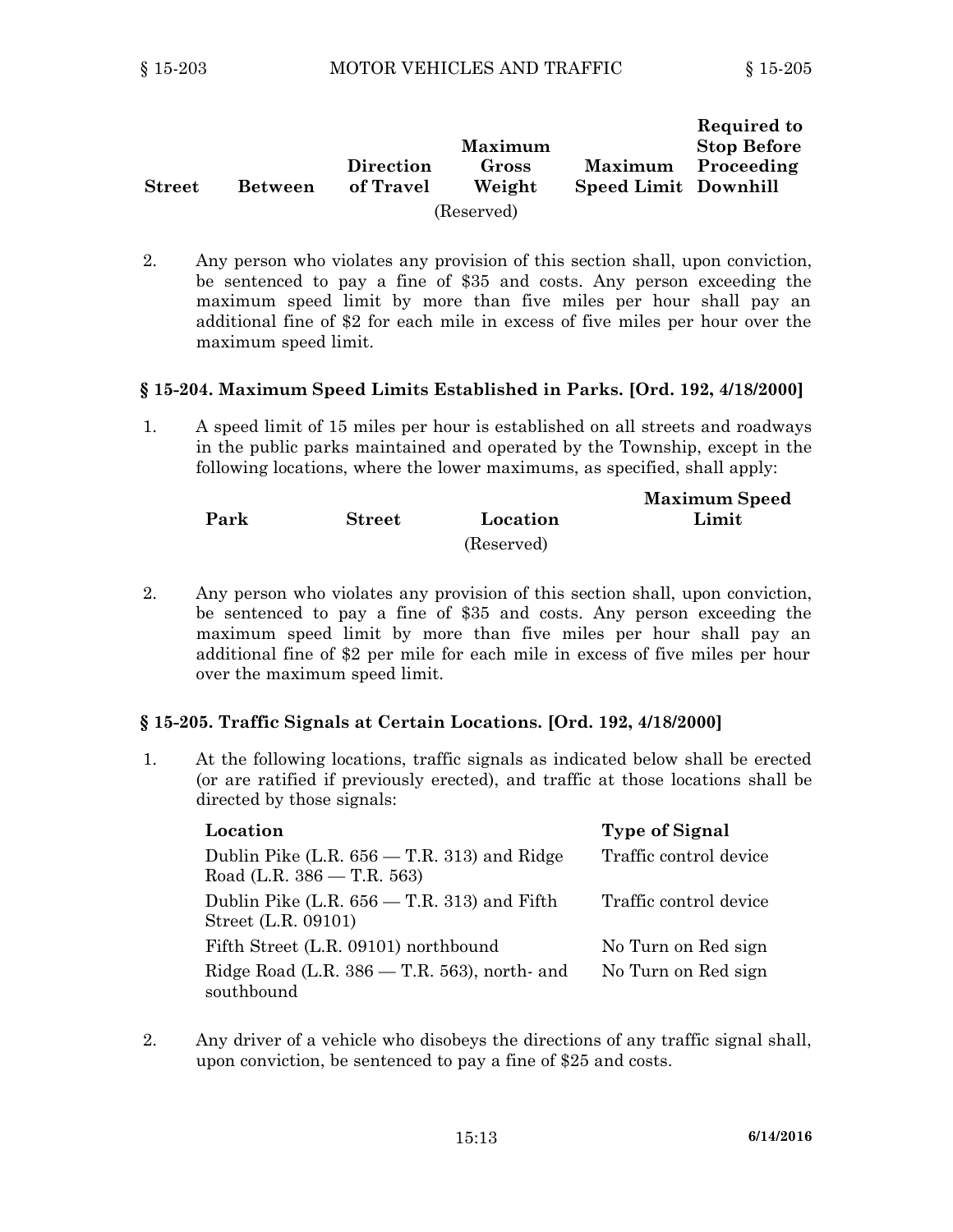### **§ 15-206. Intersections Where Turn Prohibited on Red Signal. [Ord. 192, 4/18/2000]**

1. The following are established as intersections where drivers of vehicles headed in the direction or directions indicated are prohibited from making <sup>a</sup> right turn (or <sup>a</sup> left turn from <sup>a</sup> one-way street into another one-way street) on <sup>a</sup> steady red signal:

### **Intersection Vehicles Traveling On Facing** (Reserved)

2. Any driver of <sup>a</sup> vehicle who violates any provision of this section shall, upon conviction, be sentenced to pay <sup>a</sup> fine of \$25 and costs.

### **§ 15-207. One-Way Roadways Established. [Ord. 192, 4/18/2000; as amended by Ord. 235, 12/11/2007]**

1. The following are established as one-way roadways, and it shall be unlawful for any person to drive <sup>a</sup> vehicle on any one-way street other than in the direction established for traffic on that street:

|                |             |                       | Direction of |
|----------------|-------------|-----------------------|--------------|
| ${\bf Street}$ | From        | To.                   | Travel       |
| Blooming Glen  | Branch Road | $1,055$ feet north of | North        |
| Road           |             | Branch Road           |              |

2. Any person who violates any provision of this section shall, upon conviction, be sentenced to pay <sup>a</sup> fine of \$25 and costs.

### **§ 15-208. Turning at Certain Intersections Prohibited or Restricted. [Ord. 192, 4/18/2000]**

1. It shall be unlawful for the driver of any vehicle of the type indicated traveling upon the first-named street at any of the following intersections, in the direction or directions indicated in each case, to make <sup>a</sup> left turn and/or <sup>a</sup> right turn into the second-named street, as indicated, at any time when such <sup>a</sup> turn is prohibited by this section:

| <b>Vehicles</b><br>Traveling | Direction of Not to Make |      |             |      | Type of<br><b>Vehicle</b><br>Applicable |
|------------------------------|--------------------------|------|-------------|------|-----------------------------------------|
| On                           | Travel                   | Turn | <u>Into</u> | When | To To                                   |
|                              |                          |      | (Reserved)  |      |                                         |

2. Any person who violates any provision of this section shall, upon conviction, be sentenced to pay <sup>a</sup> fine of \$25 and costs.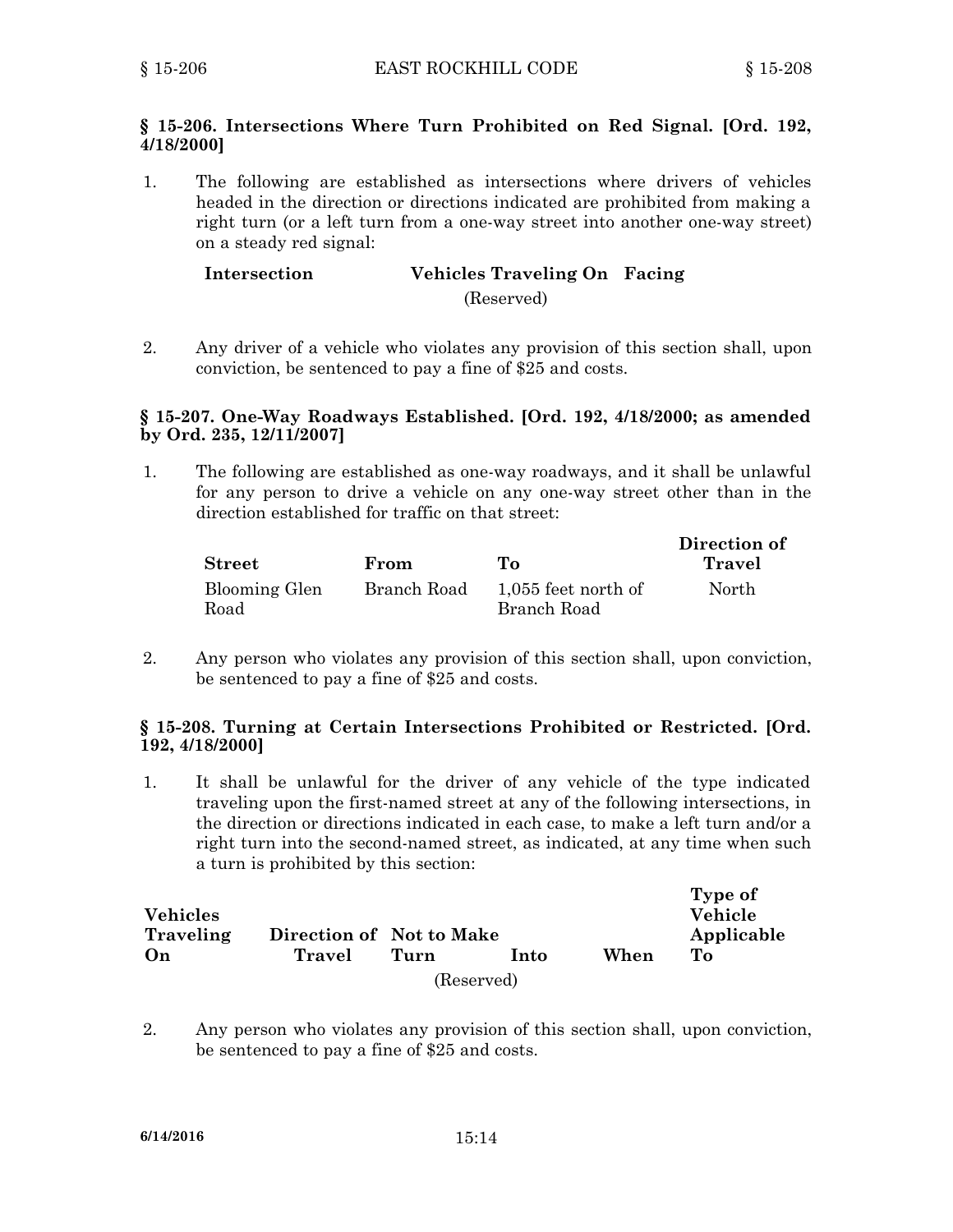### **§ 15-209. Right Turns Only Permitted at Certain Intersections. [Ord. 192, 4/18/2000]**

1. It shall be unlawful for the driver of any vehicle traveling upon the firstnamed street at any of the following intersections, in the direction or directions indicated in each case, to make other than <sup>a</sup> right turn, at any time stated, both left turns and straight-across traffic being prohibited:

|                     |              |              | <b>Not to Make Left</b> |
|---------------------|--------------|--------------|-------------------------|
|                     |              |              | Turn Into or            |
| <b>Vehicles</b>     | Direction of |              | <b>Travel Straight</b>  |
| <b>Traveling On</b> | Travel       | <b>Times</b> | Across                  |
|                     |              | (Reserved)   |                         |

2. Any person who violates any provision of this section shall, upon conviction, be sentenced to pay <sup>a</sup> fine of \$25 and costs.

### **§ 15-210. U-Turns Prohibited at Certain Locations. [Ord. 192, 4/18/2000]**

1. It shall be unlawful for the driver of any vehicle traveling upon any of the following portions of streets, in the direction or directions indicated for that street, to make <sup>a</sup> U-turn:

| <b>Street</b> | Portion    | <b>Direction of Travel</b> |
|---------------|------------|----------------------------|
|               | (Reserved) |                            |

2. Any person who violates any provision of this section shall, upon conviction, be sentenced to pay <sup>a</sup> fine of \$25 and costs.

### **§ 15-211. No-Passing Zones Established. [Ord. 192, 4/18/2000]**

1. The following are established as no-passing zones, and it shall be unlawful for the driver of any vehicle to overtake or pass another vehicle or to drive on the left side of the roadway in any no-passing zone:

**Street Direction of Travel Between**

(Reserved)

2. Any person who violates any provision of this section shall, upon conviction, be sentenced to pay <sup>a</sup> fine of \$25 and costs.

### **§ 15-212. Through Highways Established. [Ord. 192, 4/18/2000]**

1. The following highways are established as through highways, thus authorizing stop or yield signs to be erected facing traffic approaching every intersection with the through highway except for those intersections with traffic signals, or with exceptions or modifications as indicated below. Every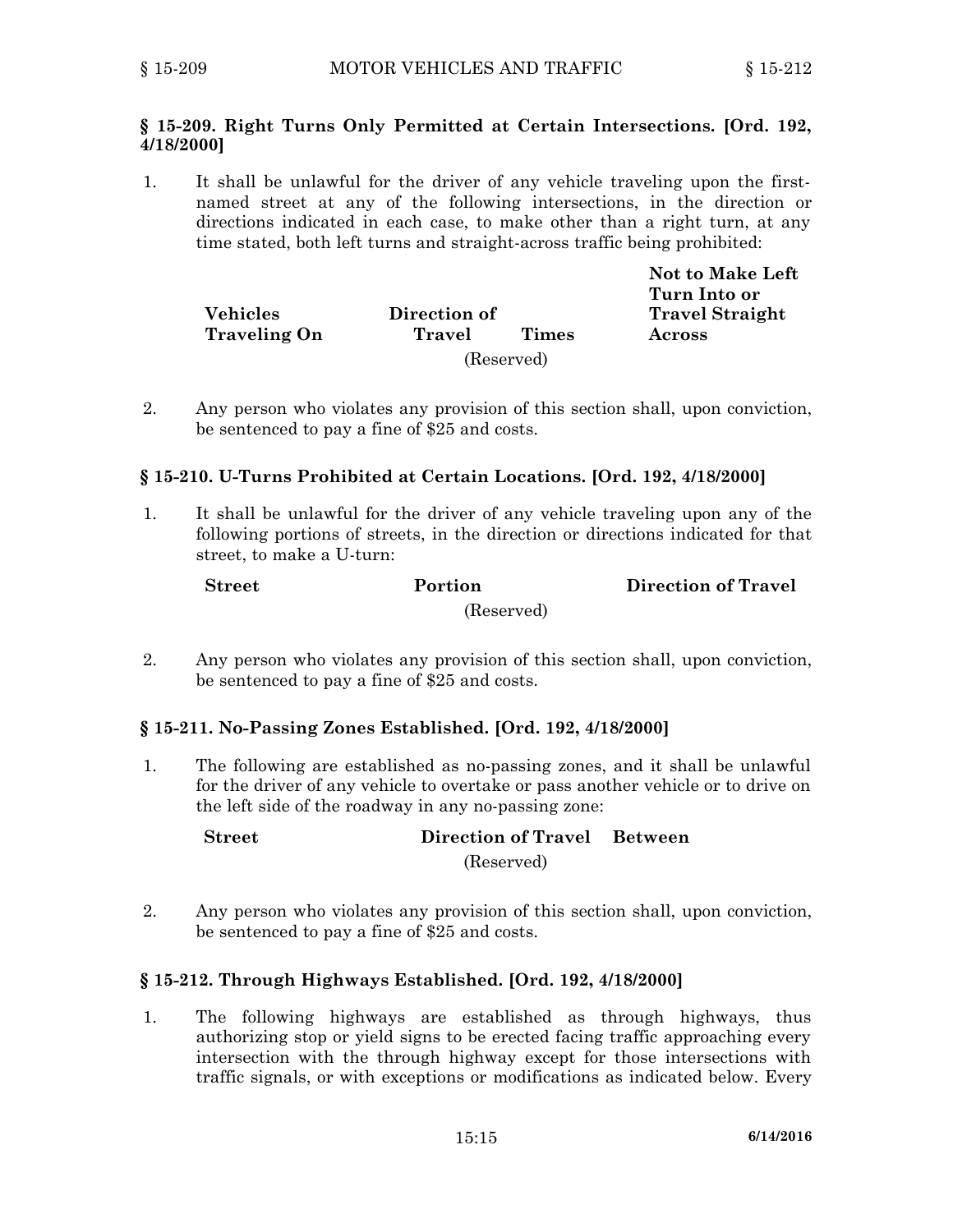driver of <sup>a</sup> vehicle approaching <sup>a</sup> stop or yield sign authorized by this section shall stop the vehicle or yield right- of-way as required by §§ 3323(b) or 3323(c) of the Vehicle Code, 75 Pa.C.S.A. §§ 3323(b), 3323(c), as the case may be, and shall not proceed into or across the through highway until he has followed all applicable requirements of that section of the law:

### **Highway Between**

(Reserved)

2. Any person who violates any provision of this section shall, upon conviction, be sentenced to pay <sup>a</sup> fine of \$25 and costs.

### **§ 15-213. Stop Intersections Established. [Ord. 192, 4/18/2000]**

1. The following intersections (in addition to intersections with the through highways established by § 15-212) are established as stop intersections, and official stop signs shall be erected (or are ratified if previously erected) in such <sup>a</sup> position as to face traffic approaching the second-named street (the intersecting or through street) on the first-named street (the stop street) in the direction or directions indicated for that intersection. Every driver of <sup>a</sup> vehicle approaching the intersection on the first-named or stop street, in the direction indicated in each case, shall stop the vehicle as required by § 3323(b) of the Vehicle Code, 75 Pa.C.S.A. §§ 3323(b), and shall not proceed into or across the second-named or intersecting or through street until he has followed all applicable requirements of that section of the law.

| <b>Intersecting or Through</b> |                      |                            |  |
|--------------------------------|----------------------|----------------------------|--|
| <b>Stop Street</b>             | $\bf Street$         | <b>Direction of Travel</b> |  |
| Axehandle Road                 | Clymer Road          | East                       |  |
| Branch Road                    | Old Bethlehem Road   | East                       |  |
| Branch Road                    | Pennsylvania Rt. 313 | East and West              |  |
| Branch Road                    | Schwenkmill Road     | East and West              |  |
| Butler Lane                    | Ridge Road (Rt. 563) | South                      |  |
| Butler Lane                    | Three Mile Run Road  | North                      |  |
| Callowhill Road                | Branch Road          | North                      |  |
| Clymer Road                    | Rt. 313              | West                       |  |
| Clymer Road                    | Sterner Road         | North and South            |  |
| Clymer Road                    | Thatcher Road        | East                       |  |
| East Rock Road                 | Rt. 313              | West                       |  |
| East Rock Road                 | Three Mile Run Road  | South                      |  |
| Hill Road                      | Rockhill Road        | North                      |  |
| Hill Road                      | Three Mile Run Road  | South                      |  |
| King's Orchard<br>Road         | Rt. 313              | North                      |  |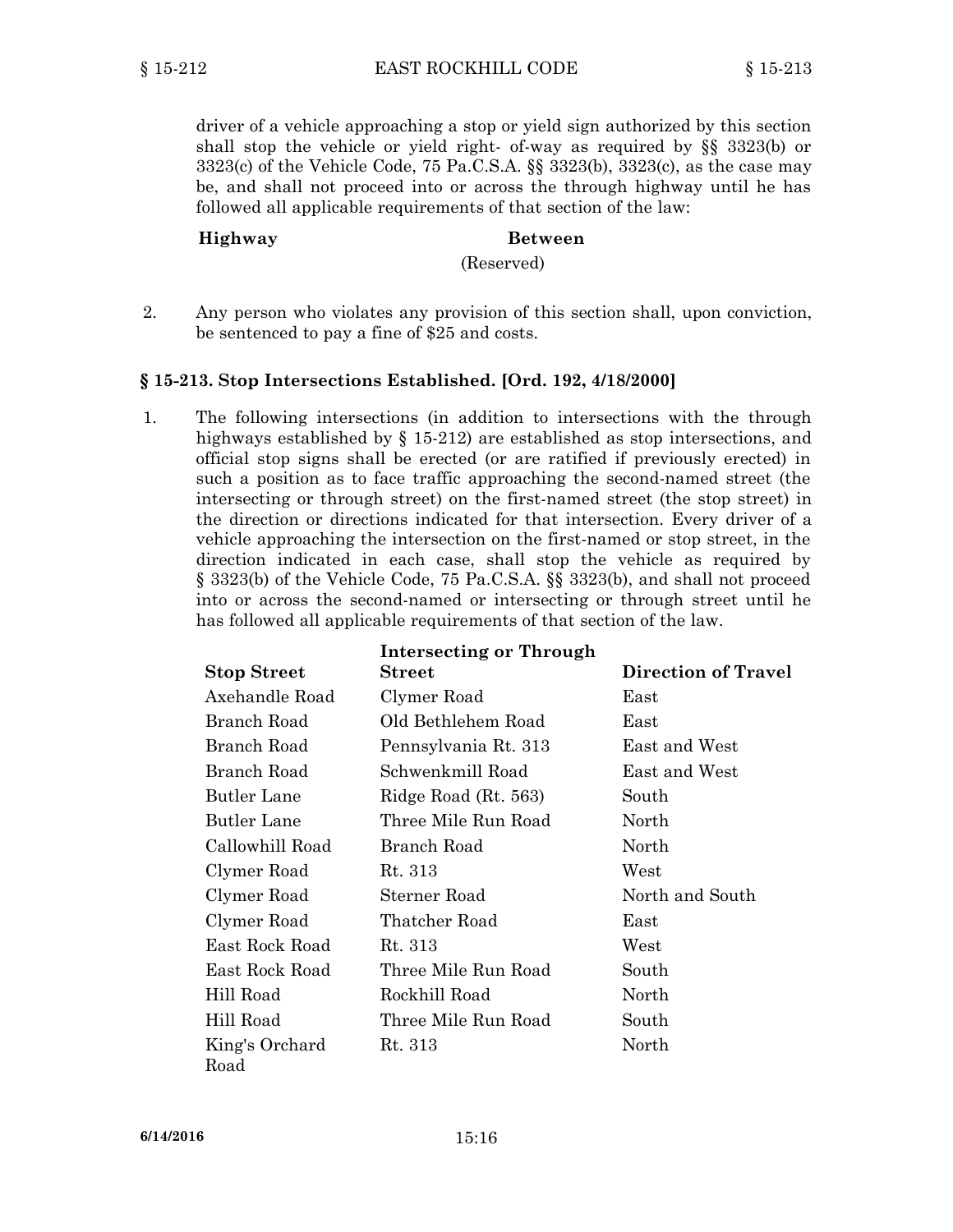|                        | <b>Intersecting or Through</b> |                            |
|------------------------|--------------------------------|----------------------------|
| <b>Stop Street</b>     | Street                         | <b>Direction of Travel</b> |
| Muskrat Road           | Rich Hill Road                 | North                      |
| Muskrat Road           | Rock Hill Road                 | South                      |
| Quarry Road            | Rich Hill Road                 | North                      |
| Quarry Road            | Rock Hill Road                 | West                       |
| Rockhill Road          | Old Pennsylvania Rt. 309       | West                       |
| School House Road      | Ridge Road (Rt. 563)           | South                      |
| School House Road      | Three Mile Run Road            | North                      |
| Schwenkmill Road       | <b>Fifth Street</b>            | North and South            |
| Schwenkmill Road       | Ridge Road (Rt. 563)           | North and South            |
| Schwenkmill Road       | Three Mile Run Road            | North                      |
| Seven Corner Road      | Branch Road                    | North                      |
| Thatcher Road          | Sterner Road                   | South                      |
| Three Mile Run<br>Road | Old Pennsylvania Rt. 309       | West                       |
| Three Mile Run<br>Road | Park Avenue                    | East and West              |
| West Rock Road         | Rt. 313                        | East                       |
| West Rock Road         | Three Mile Run Road            | South                      |
| White Road             | Branch Road                    | North                      |
|                        |                                |                            |

2. Any person who violates any provision of this section shall, upon conviction, be sentenced to pay <sup>a</sup> fine of \$25 and costs.

### **§ 15-214. Yield Intersections Established. [Ord. 192, 4/18/2000]**

1. The following intersections (in addition to intersections with the through highways established by § 15-212) are established as yield intersections, and official yield signs shall be erected (or are ratified if previously erected) in such <sup>a</sup> position as to face traffic approaching the second-named street (the through street) on the first-named street (the yield street) in the direction or directions indicated for that intersection. Every driver of <sup>a</sup> vehicle approaching the intersection on the first- named or yield street, in the direction indicated in each case, shall slow down or stop the vehicle as required by § 3323(c) of the Vehicle Code, 75 Pa.C.S.A. §§ 3323(c), and then yield the right-of-way as required by that subsection of the Vehicle Code.

## **Yield Street Through Street Direction of Travel** (Reserved)

2. Any person who violates any provision of this section shall, upon conviction, be sentenced to pay <sup>a</sup> fine of \$25 and costs.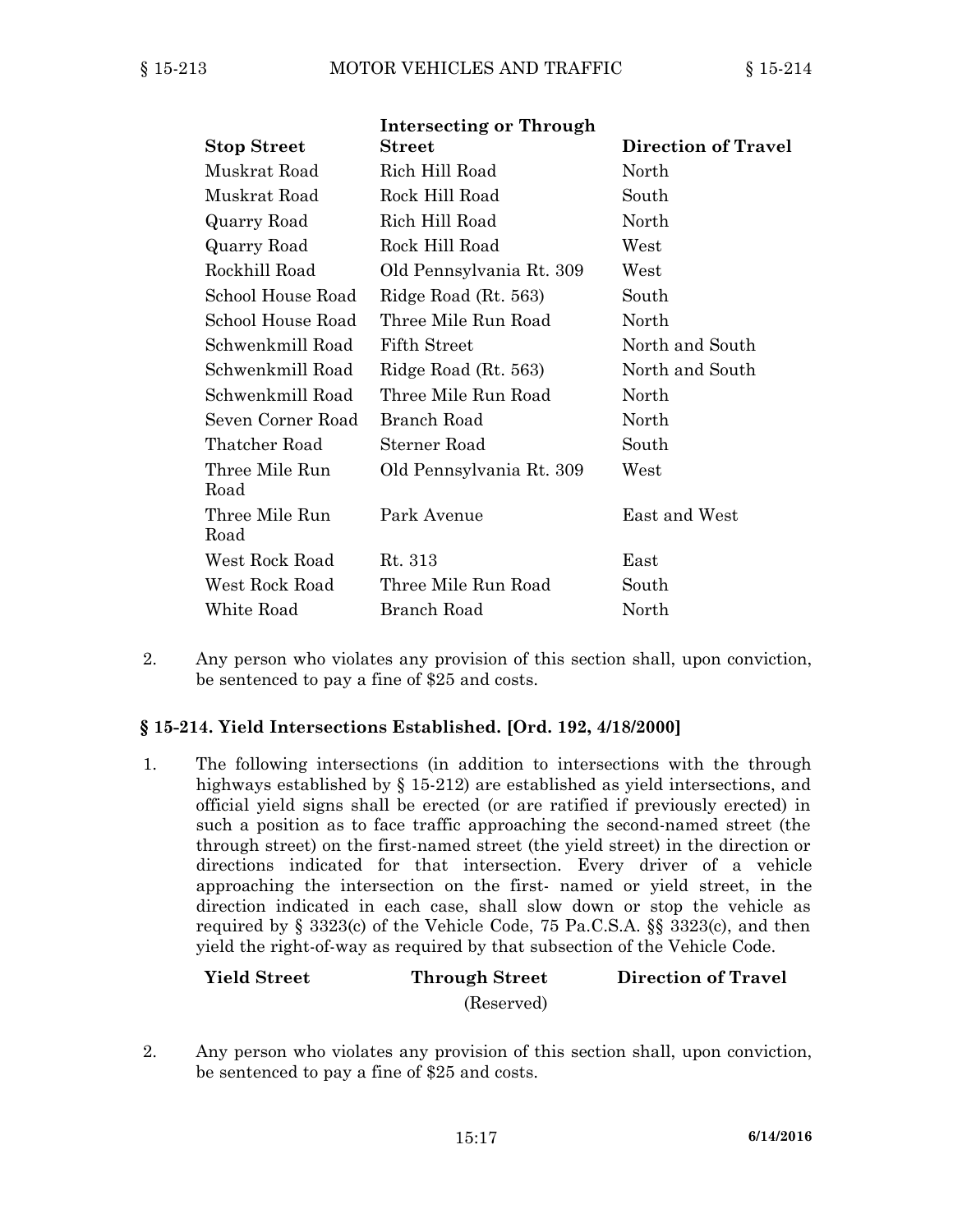### **§ 15-215. Operation of Motor Vehicles Restricted on Public Lands. [Ord. 192, 4/18/2000]**

- 1. No motor vehicle including <sup>a</sup> motorcycle, pedalcycle or minibike shall be operated on any property owned by the Township or any other public agency or instrumentality within the Township without the permission of the property owner and <sup>a</sup> permit from the Chief of Police of the Township.
- 2. Any person who violates an provision of this section shall, upon conviction, be sentenced to pay <sup>a</sup> fine of \$25 and costs.

### **§ 15-216. Rotary Traffic Islands Established. [Ord. 192, 4/18/2000]**

1. The following locations are designated as rotary traffic islands, and every vehicle passing around <sup>a</sup> rotary traffic island shall be driven only to the right of the island:

#### **Location**

#### (Reserved)

2. Any person who drives <sup>a</sup> vehicle otherwise than to the right of any rotary traffic island shall be guilty of <sup>a</sup> violation of this section and, upon conviction, shall be sentenced to pay <sup>a</sup> fine of \$25 and costs.

#### **§ 15-217. Play Highways Established and Authorized. [Ord. 192, 4/18/2000]**

1. The following areas upon the streets in the Township are established as play highways:

| $\bf Street$ | <b>Between</b> | Days       | Hours |
|--------------|----------------|------------|-------|
|              |                | (Reserved) |       |

- 2. The Chief of Police is authorized to designate as play highways, whenever he deems that action advisable and for whatever period of time directed by him, any part of any street in the Township where sledding and coasting shall be permitted. That play highway shall be set apart for the purpose under the direction of the Chief of Police.
- 3. No person shall drive any motor vehicle upon any play highway at any time when that street shall be designated as <sup>a</sup> play highway, except in case of emergency, with special permission of the Chief of Police or of the police officer in charge, who shall first clear that play highway of all persons using it for the purpose for which it was set aside. Any person who violates any provision of this subsection shall, upon conviction, be sentenced to pay <sup>a</sup> fine of \$25 and costs.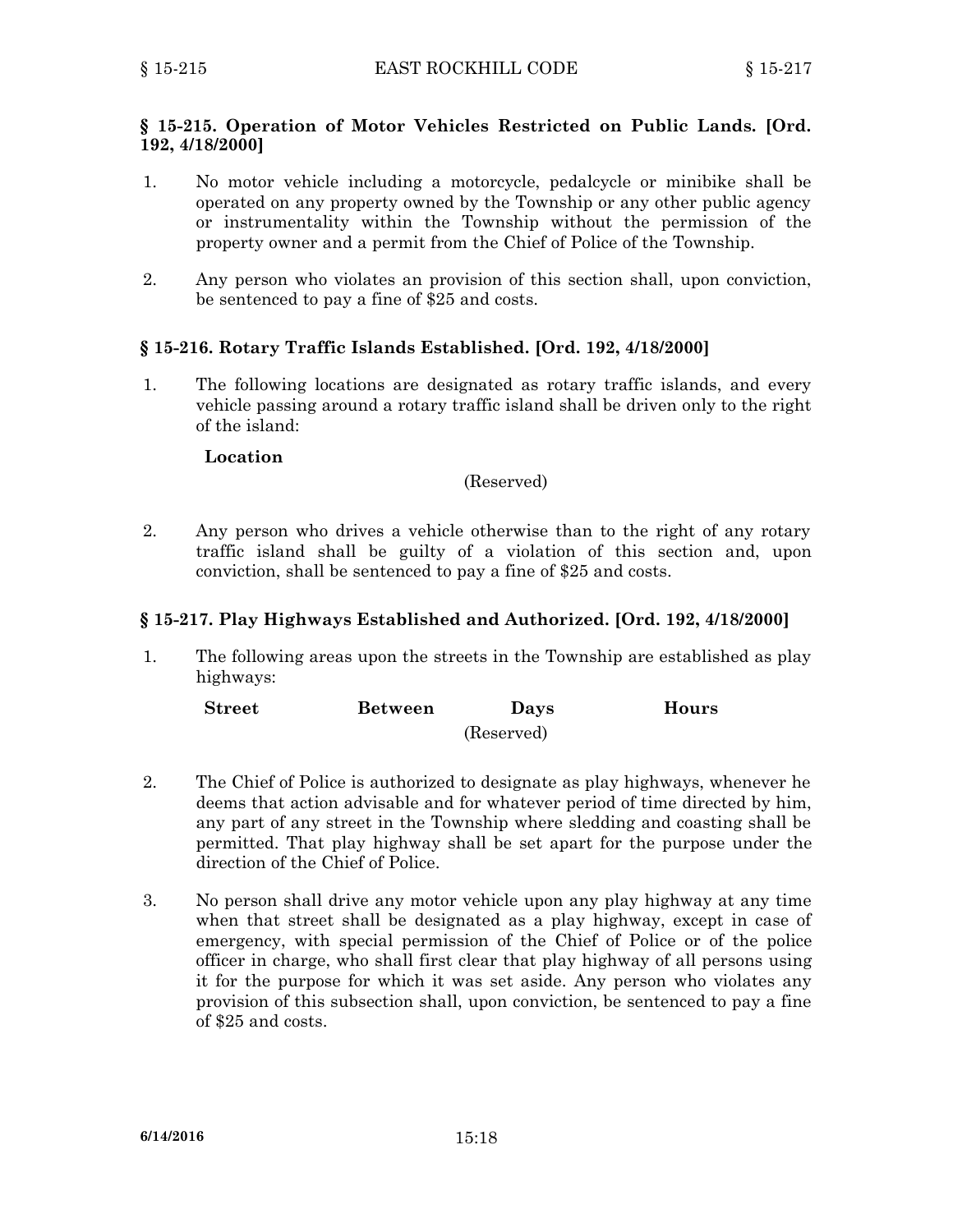## **§ 15-218. Snowmobile Roads Designated. [Ord. 192, 4/18/2000]**

1. The following roads and streets within the Township are designated as special snowmobile roads:

|                        | Used by          |                    |
|------------------------|------------------|--------------------|
|                        | Snowmobiles      |                    |
|                        | <b>Only When</b> |                    |
|                        | Closed to        | <b>Shared With</b> |
|                        | Vehicular        | Vehicular          |
| Street or Road Between | Traffic?         | Traffic?           |
|                        | (Reserved)       |                    |

- 2. It shall be unlawful for any person to operate <sup>a</sup> snowmobile on any highway, street or road in the Township other than as provided above, provided that nothing in this section shall prohibit any person from operating <sup>a</sup> snowmobile on any other street in the Township:
	- A. As authorized by § 7721 of the Vehicle Code, 75 Pa.C.S.A. § 7721, for emergency and bridge crossings and for direct crossing of streets or two-lane highways.
	- B. For special snowmobile events where authorized in advance and the street is blocked off as provided in § 7723 of the Vehicle Code, 75 Pa.C.S.A. § 7723. Any person who violates any provision of this section shall be subject to the penalties prescribed in § 7752(a) of the Vehicle Code, 75 Pa.C.S.A. § 7752(a).

### **§ 15-219. Brake Retarder Prohibition at Certain Locations. [Added by Ord. No. 291, 2/26/2019]**

1. It shall be unlawful for any person or persons to use brake retarders (commonly known as "jake brakes") on the following streets and roadways within the Township boundaries:

| <b>Street</b>       | <b>Between</b>               |
|---------------------|------------------------------|
| North Rockhill Road | Muskrat Road and Quarry Road |

- 2. Unless another penalty is expressly provided by the Pennsylvania Vehicle Code, any person who violates any provision of this section shall, upon conviction, be sentenced to pay <sup>a</sup> fine of not less than \$25 nor more than \$600, together with costs. Each violation after notice of an offense or service of <sup>a</sup> summons shall constitute <sup>a</sup> separate and distinct offense.
- 3. The proper authorities of the Township are directed to erect the appropriate restriction and informational signs establishing the prohibition of the use of brake retarders in the above-referenced locations and to do so in conformity with the provisions of the Pennsylvania Vehicle Code and this chapter.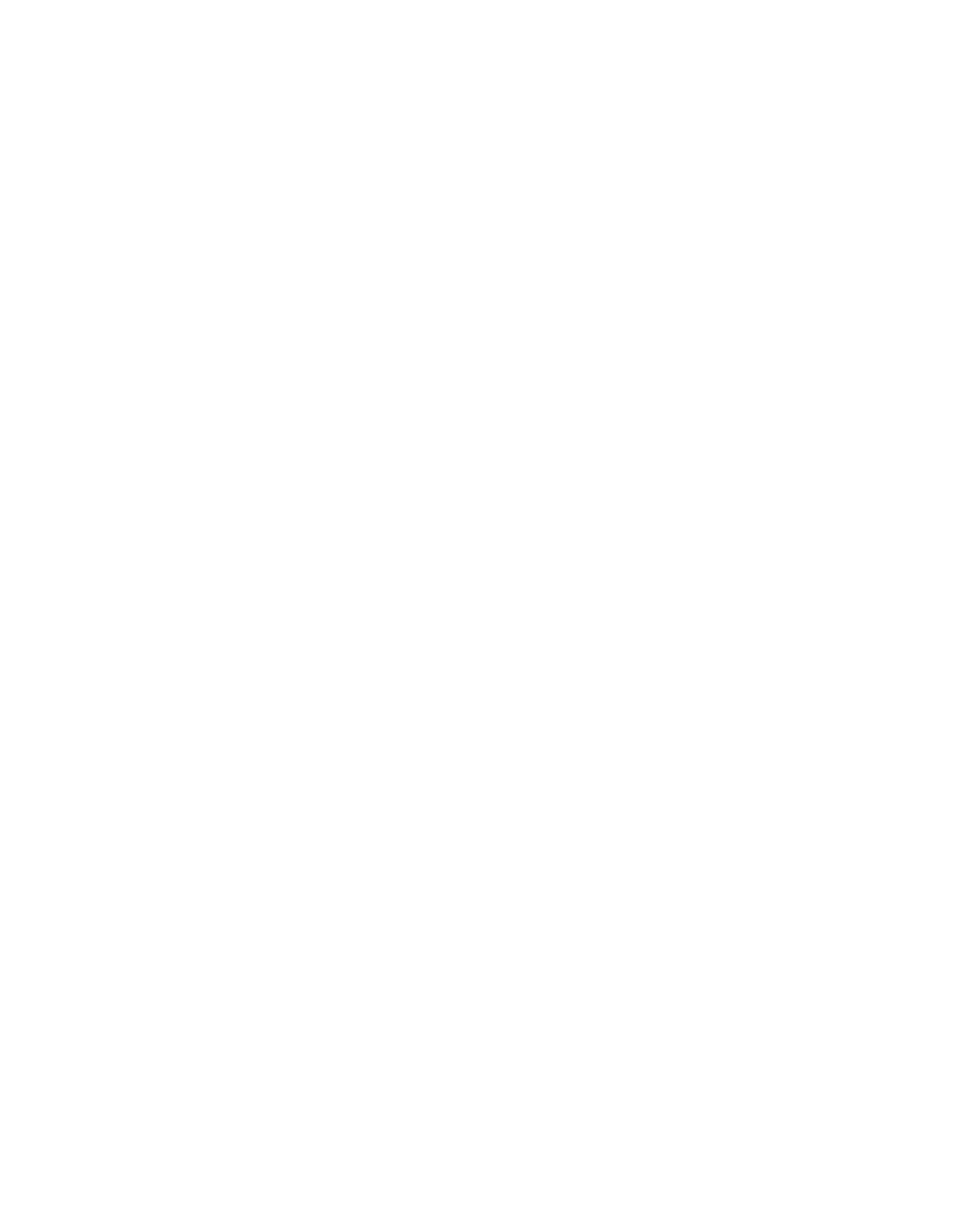### **MOTOR VEHICLE WEIGHT LIMITATIONS**

### **A. Motor Vehicle Weight Limitation Ordinance of 1998.**

### **§ 15-301. Short Title. [Ord. 192, 4/18/2000]**

This Part 3A shall be known as "Motor Vehicle Weight Limitation Ordinance of 1998."

#### **§ 15-302. Enactment. [Ord. 192, 4/18/2000]**

This Part 3A is enacted pursuant to the authority conferred by the Vehicle Code, Act of 1976, June 17, P.L. 1962, No. 81, § 1, effective July 1, 1977 (75 Pa.C.S.A., § 101 et seq.), as amended, and is intended to include and be subject to all provisions of § 4902 of the Vehicle Code, 75 Pa.C.S.A. § 4902, and all Pennsylvania Department of Transportation regulations promulgated or to be promulgated under the Vehicle Code, by way of illustration and not limitation, under §§ 4902(f) and 6103 (75 Pa.C.S.A. §§ 4902(f) and 6103).

### **§ 15-303. Definitions. [Ord. 192, 4/18/2000]**

The following words, when used in this Part 3A, shall have the following meanings, unless the context clearly indicates otherwise:

EMERGENCY VEHICLE — A fire department vehicle, police vehicle, ambulance, blood delivery vehicle, Armed Forces emergency vehicle, one private vehicle of <sup>a</sup> fire or police chief or assistant chief, or ambulance corps commander or assistant commander, or of <sup>a</sup> river rescue commander used for answering emergency calls or other vehicle designated by the State Police under § 6101 of the Vehicle Code (relating to designation of emergency vehicles by Pennsylvania State Police).

LOCAL TRAFFIC — Emergency vehicles and school buses, defined hereinafter, vehicles and combinations or governmental entities and utilities where their contractors are engaged in construction or maintenance on <sup>a</sup> posted highway or in <sup>a</sup> location which can be reached only via <sup>a</sup> posted highway, and vehicles and combinations going to or coming from a residence or farm located on <sup>a</sup> posted highway or which can be reached only via <sup>a</sup> posted highway.

MOTOR VEHICLE — Any vehicle or combination as defined and/or governed by the Vehicle Code, 75 Pa.C.S.A. § 101 et seq., as amended.

SCHOOL BUS  $- A$  motor vehicle designated for carrying more than 10 passengers, exclusive of the driver, and used for the transportation of school children.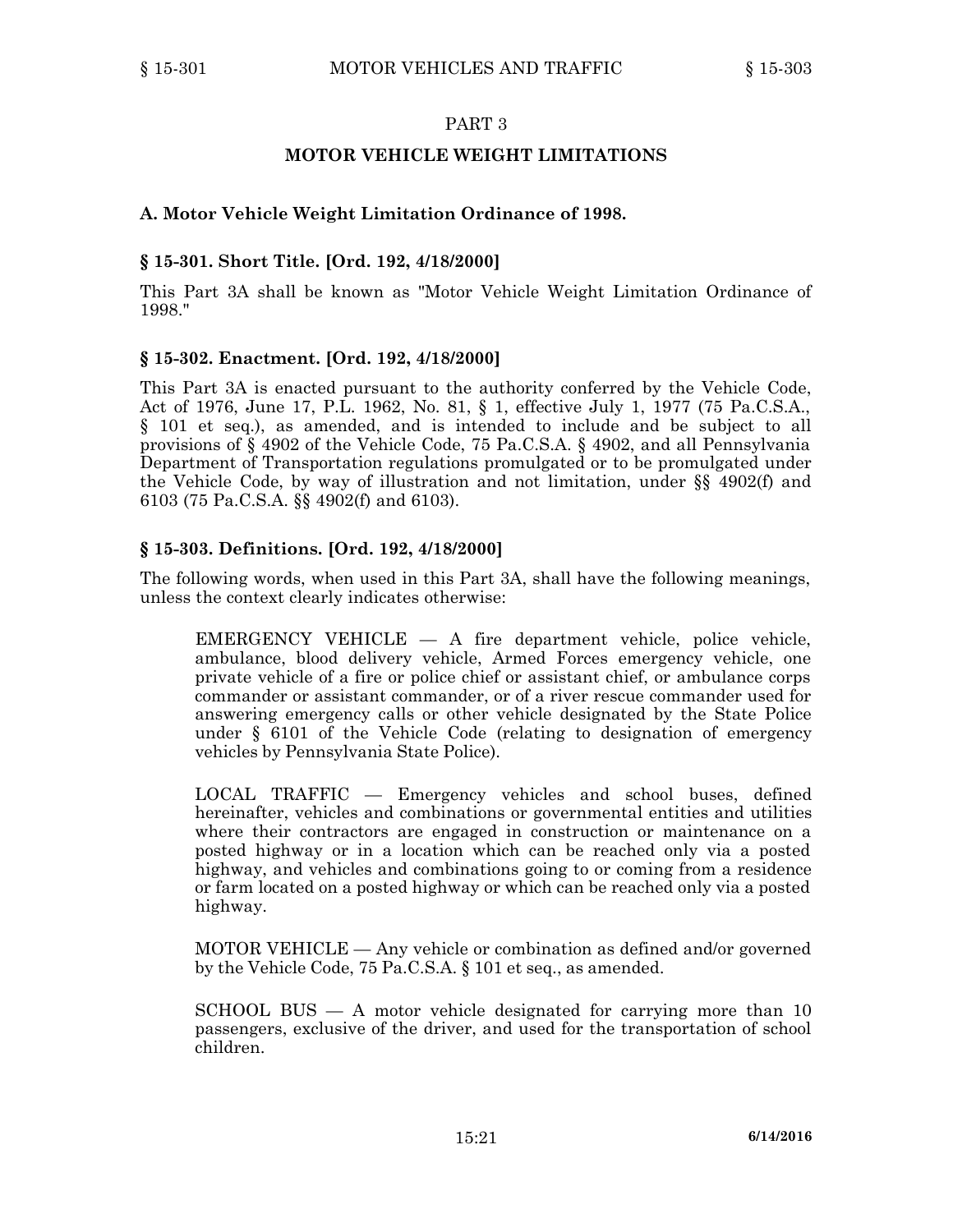### **§ 15-304. Findings of the Board of Supervisors. [Ord. 192, 4/18/2000]**

Based upon engineering studies conducted by the Township Engineer, and in accordance with the relevant provisions of the Second Class Township Code, the Board of Supervisors has determined that the following roads may be damaged or destroyed unless the permissible weight of motor vehicles is restricted to <sup>a</sup> five-ton weight limit.

| <b>Route Numbers</b> | <b>Street Name</b>  | <b>Between</b>                                            |
|----------------------|---------------------|-----------------------------------------------------------|
| T-358                | School House Road   | Three Mile Run Road (T-468) and<br>Ridge Road (Route 563) |
| T-437                | Rockhill Road       | Three Mile Run Road (T-468) and<br>Quarry Road (T-366)    |
| T-468                | Three Mile Run Road | Route 313 and Park Avenue (T-467)                         |

### **§ 15-305. Vehicle Weight Limits Established. [Ord. 192, 4/18/2000]**

- 1. Pursuant to findings under § 15-304, above, and by authority of § 4902 of the Vehicle Code and regulations promulgated thereunder, no motor vehicle or combination shall be operated upon any of the roads listed in § 15-304 with gross weight in excess of the weight limits listed for said road in § 15-304.
- 2. Local traffic as defined herein shall be exempted from the restrictions imposed under § 15-304, above. However, if the Board of Supervisors determines that any local traffic is likely to damage the road, the Board of Supervisors will so notify the registrants of the motor vehicle or combination and will also notify all law enforcement agencies with jurisdiction. After two business days following delivery of the notice, or after five days following mailing of the notice, such local traffic vehicles shall not exceed the weight limits except in accordance with § 15-307 hereof.

### **§ 15-306. Permits and Security. [Ord. 192, 4/18/2000]**

- 1. The Board of Supervisors of East Rockhill Township may issue permits for the movement of motor vehicles or combinations with weights in excess of the restrictions imposed under § 15-304 above and may require such undertaking or security as it deems necessary to cover the costs of anticipated or probable repairs and restoration necessitated by the permitted movement of vehicles.
- 2. All actions taken under the authority of this section shall be taken in accordance with the rules and regulations adopted by the Commonwealth of Pennsylvania, Department of Transportation, as found in Title 61, Chapter 189, as amended, of the Pennsylvania Code. All references in Chapter 189 to the Department shall refer to East Rockhill Township.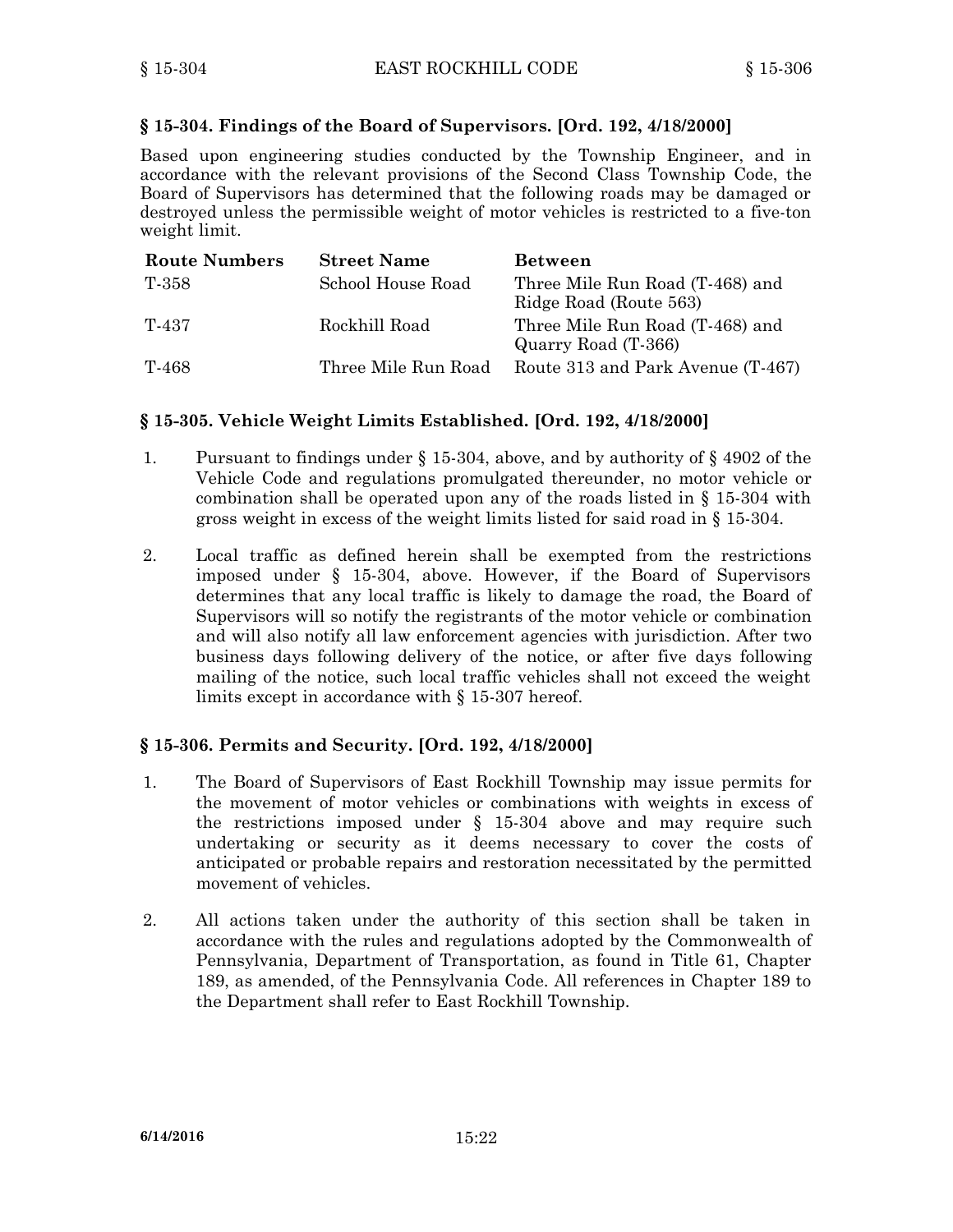### **§ 15-307. Erection of Signs. [Ord. 192, 4/18/2000]**

The Township shall erect or cause to be erected and maintained restriction signs designating the restrictions at the end of the portion of road restricted as provided in this Part 3A. In the case of <sup>a</sup> restriction on <sup>a</sup> road which has not begun or ended at an intersection with an unrestricted highway, the Township shall also place an advance information sign at the intersection nearest each end of the restricted portion of the road which would allow drivers to avoid the restricted portion of road.

### **§ 15-308. Penalties for Violation. [Ord. 192, 4/18/2000]**

Any person operating <sup>a</sup> motor vehicle or combination upon <sup>a</sup> road or bridge in violation of <sup>a</sup> prohibition or restriction imposed under § 15-304 is guilty of <sup>a</sup> summary offense and shall, upon conviction, be sentenced to pay <sup>a</sup> fine of \$75, except that any person convicted of operating <sup>a</sup> vehicle with <sup>a</sup> gross weight in excess of <sup>a</sup> posted weight shall, upon conviction, be sentenced to pay <sup>a</sup> fine of \$150, plus \$150 for each 500 pounds, or part thereof, in excess of 3,000 pounds over the maximum allowable weight.

## **B. One-Ton Motor Vehicle Weight Limit.**

### **§ 15-311. Definitions. [Ord. 202, 4/20/2004, Art. I]**

Words and phrases when used in this Part 3B shall have the meanings ascribed to them in the Pennsylvania Motor Vehicle Code, 1976, June 17, P.L. 162, Act No. 81, as amended.

### **§ 15-312. Weight Limits. [Ord. 202, 4/20/2004, Art. II]**

It shall be unlawful for any person to drive <sup>a</sup> truck or other vehicle with <sup>a</sup> carrying capacity of greater than one ton on White Road (T-360) from Branch Road in East Rockhill Township to the Hilltown Township line.

### **§ 15-313. Erection of Signs. [Ord. 202, 4/20/2004, Art. III]**

The proper authorities of the Township are directed to erect the appropriate restriction and information signs and to do so in conformity with the provisions of the Motor Vehicle Code.

### **§ 15-314. Exceptions. [Ord. 202, 4/20/2004, Art. IV]**

Nothing in this Part 3B shall prohibit any person from driving an emergency vehicle or school bus on White Road.

### **§ 15-315. Penalties for Violation. [Ord. 202, 4/20/2004, Art. V]**

Any person who violates any provision of this Part 3B shall, upon conviction, be sentenced to pay <sup>a</sup> fine of \$25 and costs.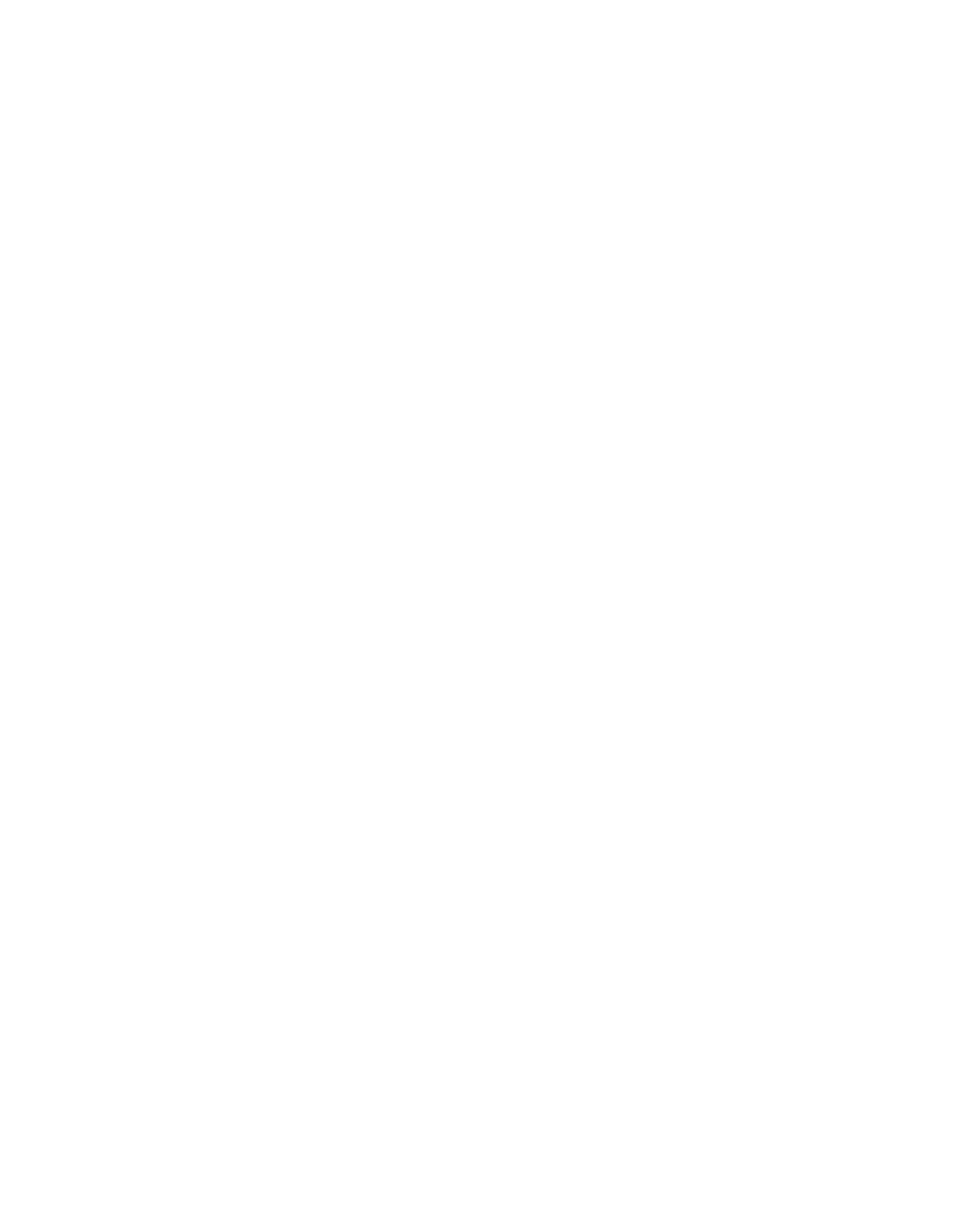### **GENERAL PARKING REGULATIONS**

### **§ 15-401. Vehicles to Be Parked Within Marked Spaces. [Ord. 192, 4/18/2000]**

Wherever <sup>a</sup> space is marked off on any street for the parking of an individual vehicle, every vehicle parked there shall be parked wholly within the lines bounding that space, and it shall be <sup>a</sup> violation of this Part for any person to park <sup>a</sup> vehicle or allow it to remain parked otherwise.

### **§ 15-402. Parking Prohibited at All Times in Certain Locations. [Ord. 192, 4/18/2000]**

| <b>Street</b>              | Side        | <b>Between</b>                                                                                    |
|----------------------------|-------------|---------------------------------------------------------------------------------------------------|
| <b>Blue Rock Drive</b>     | Both        | Stone Edge Road and Boulder Drive                                                                 |
| <b>Boulder Drive</b>       | Both        | Stone Edge Road and cul-de-sac                                                                    |
| Covered Bridge Road        | Both        | Covered bridge and a point 2/10 of 1<br>mile south                                                |
| East Axehandle Road        | Both        | Rt. 313 and L.R. 656                                                                              |
| L.R. $656$ (Rt. 313)       | Both        | Station 1040+83 and Station 1053+83                                                               |
| Old Bethlehem Pike (T-346) | East        | Forrest Road (L.R. 09115) and Rich<br>Hill Road                                                   |
| Ridge Road (S.R. 563)      | <b>Both</b> | S.R. 313 north to a point 875 feet<br>north of the Clymer Road (T-461) -<br>S.R. 563 intersection |
| Ridge Run Road             | <b>Both</b> | Stone Edge Road and cul-de-sac                                                                    |
| Stone Edge Road            | Both        | Three Mile Run Road and Hill Road                                                                 |
| West Axehandle Road        | Both        | Rt. 313 and L.R. 656                                                                              |

Parking shall be prohibited at all times in the following locations:

### **§ 15-403. Parking, Stopping and Standing Prohibited at All Times in Certain Locations Pursuant to the Pennsylvania Motor Vehicle Code and Locations Specifically Marked and/or Posted. [Ord. 192, 4/18/2000; as amended by Ord. 227, 11/28/2006]**

1. Definitions. Words and phrases used in this section shall have the meanings ascribed to them in the Pennsylvania Motor Vehicle Code, 75 Pa.C.S. § 101, as amended. The terms "park," "stand" and "stop" shall be defined as follows for purposes of this section:

### PARK OR PARKING —

A. When permitted, means the temporary storing of <sup>a</sup> vehicle, whether occupied or not, off the roadway.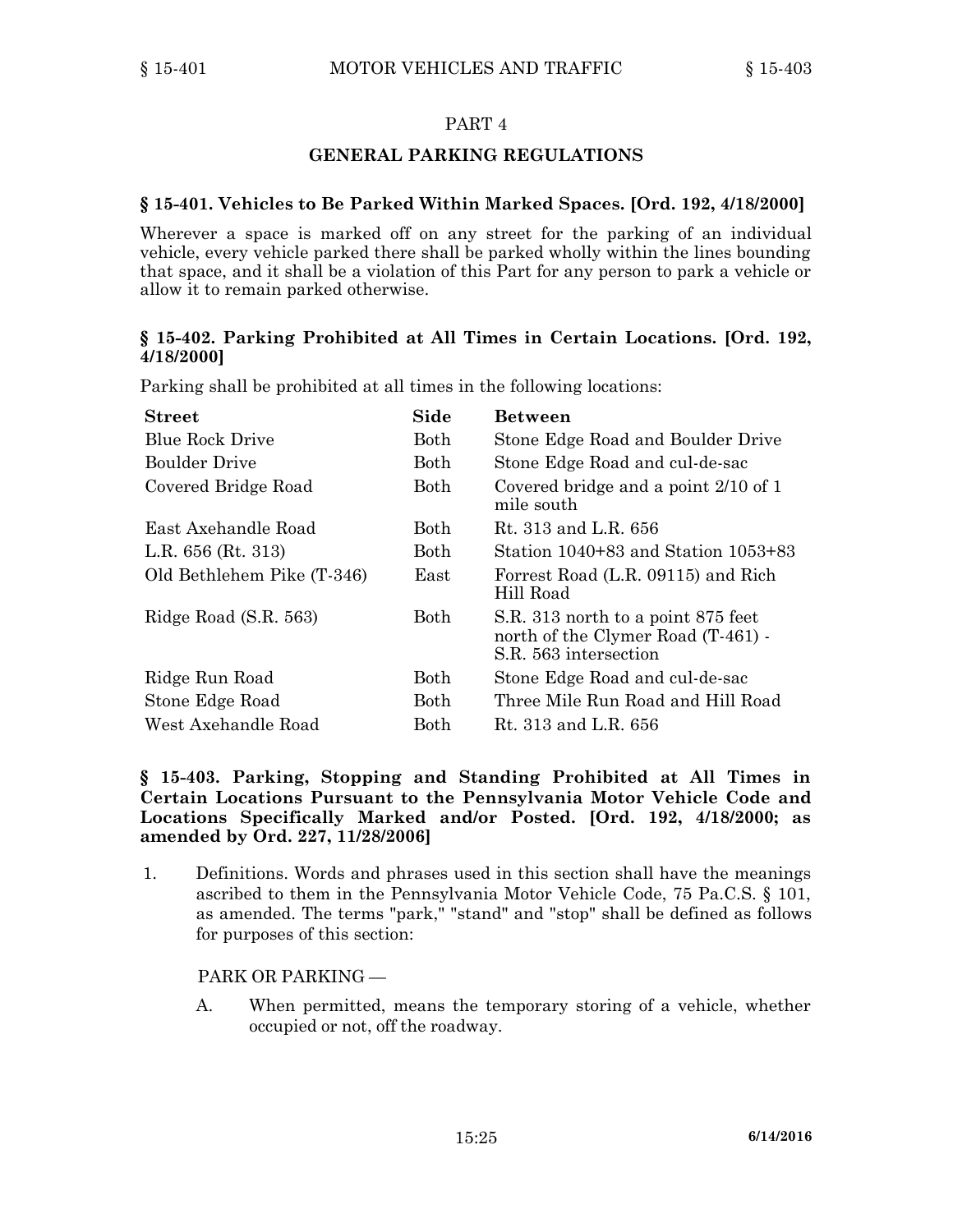B. When prohibited, means the halting of <sup>a</sup> vehicle, whether occupied or not, except momentarily for the purpose of and while actually engaged in loading or unloading property or passengers.

STAND OR STANDING — When prohibited, means the halting of <sup>a</sup> vehicle, whether occupied or not, except momentarily, for the purpose of and while actually engaged in receiving or discharging passengers.

### STOP OR STOPPING —

- A. When required, means complete cessation from movement.
- B. When prohibited, means any halting, even momentarily, of <sup>a</sup> vehicle, whether occupied or not, except when necessary to avoid conflict with other traffic or in compliance with the directions of <sup>a</sup> police officer or traffic control sign or signal.
- 2. Locations where parking, stopping and standing prohibited. Except when necessary to avoid conflict with other traffic or to protect the safety of any person or vehicle or in compliance with law or the directions of <sup>a</sup> police officer or official traffic control device, no person shall:
	- A. Stop, stand or park <sup>a</sup> vehicle:
		- (1) Within an intersection.
		- (2) On <sup>a</sup> crosswalk.
		- (3) At any place where official signs prohibit stopping.
		- (4) At any location where there is an official marking and/or posting prohibiting stopping.
		- (5) Between <sup>a</sup> safety zone and the adjacent curb within 30 feet of points on the curb immediately opposite the ends of <sup>a</sup> safety zone, unless <sup>a</sup> different length is indicated by official traffic control devices.
		- (6) Alongside or opposite any street excavation or obstruction when stopping, standing or parking would obstruct traffic.
		- (7) Upon any bridge or other elevated structure upon <sup>a</sup> roadway or within <sup>a</sup> roadway tunnel.
		- (8) On any railroad tracks.
	- B. Stand or park <sup>a</sup> vehicle:
		- (1) Within 20 feet of <sup>a</sup> crosswalk at an intersection.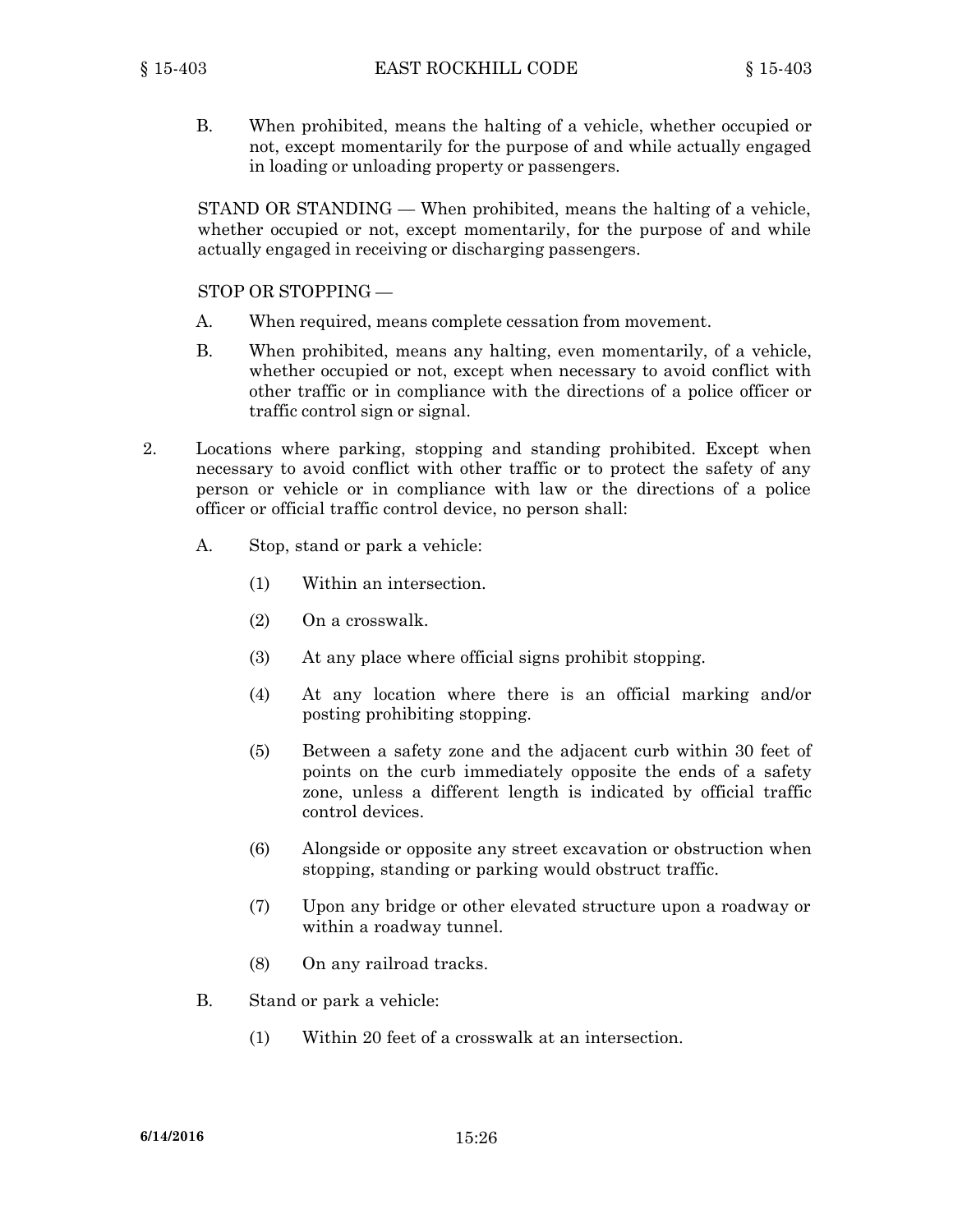- (2) Within 30 feet upon the approach to any flashing signal, stop sign, yield sign or traffic control signal located at the site of <sup>a</sup> roadway.
- (3) Where the vehicle would prevent the free movement of <sup>a</sup> streetcar.
- (4) At any place where official signs prohibit standing.
- (5) At any location where there is an official marking and/or posting prohibiting standing.
- (6) In front of <sup>a</sup> public or private driveway.
- (7) Within 15 feet of <sup>a</sup> fire hydrant.
- (8) Within 20 feet of the driveway entrance to any fire station or, when properly signposted, on the side of <sup>a</sup> street opposite the entrance to any fire station within 75 feet of the entrance.
- (9) Alongside or adjacent to any curb that has been painted yellow by an authorized representative of the Township and/or State.
- C. Park <sup>a</sup> vehicle:
	- (1) At any place where official signs prohibit parking.
	- (2) At any location where there is an official marking and/or posting prohibiting parking.
	- (3) Within 50 feet of the nearest rail of <sup>a</sup> railroad crossing.
- 3. Penalty. Any person who violates any provision of this section shall, upon conviction, be sentenced to pay <sup>a</sup> fine of \$35.

### **§ 15-404. Parking of Trucks, Buses and Certain Other Vehicles Prohibited in Certain Locations. [Ord. 192, 4/18/2000; as amended by Ord. 196, 7/17/2001, § 1]**

It shall be unlawful for any person to park, or to allow to remain parked, on any of the following streets or parts of streets any vehicle other than <sup>a</sup> passenger car, including trucks and buses in excess of 12,000 pounds GVW.

#### **Street Between**

Bryant Drive Buck Drive Campus Drive Deer Run Road Greenleaf Circle Pine Court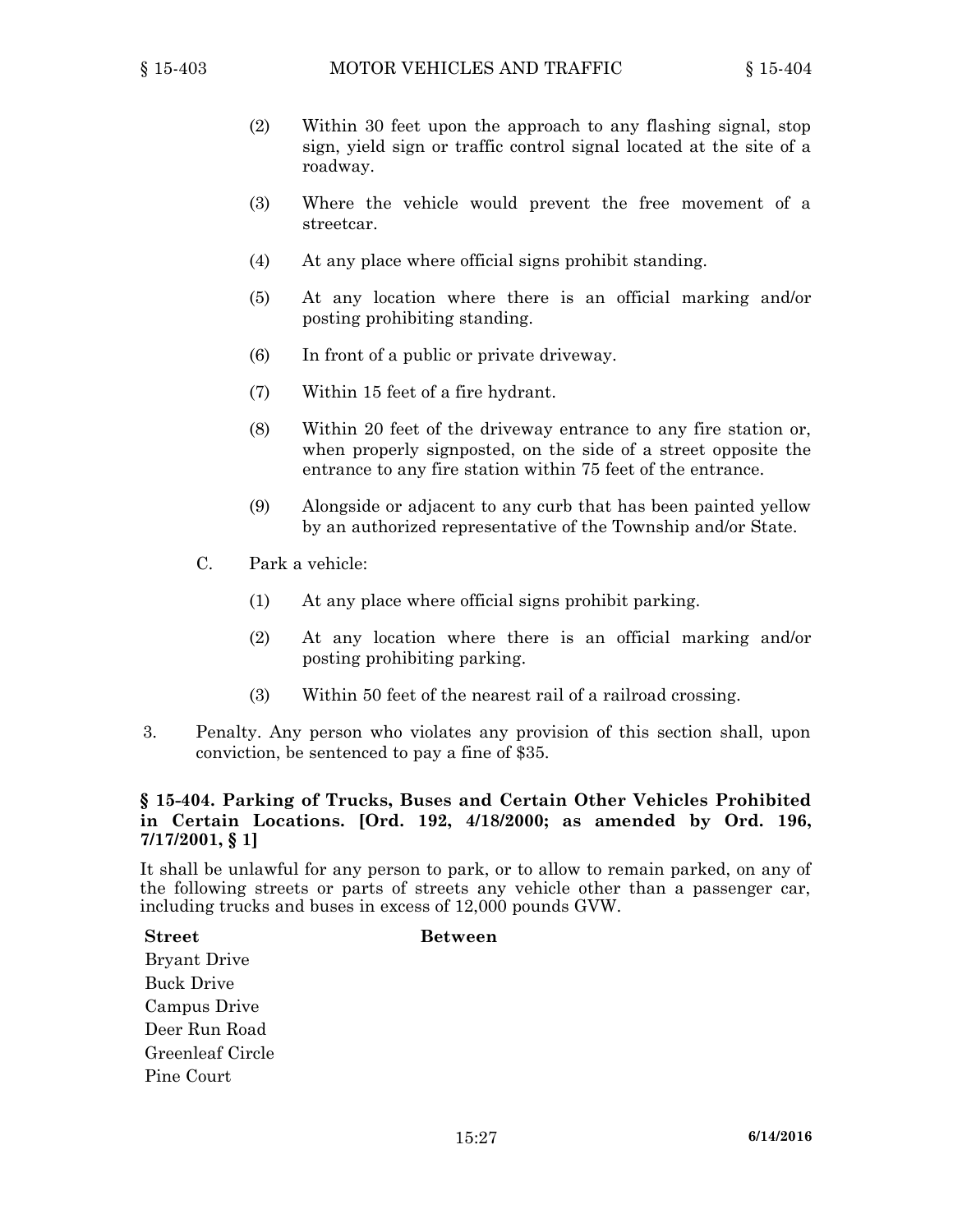### **Street Between**

Sunnyside Lane

### **§ 15-405. Parking Time Limited in Certain Locations Certain Days and Hours. [Ord. 192, 4/18/2000]**

No person shall park <sup>a</sup> vehicle without <sup>a</sup> permit, or allow it to remain parked, for longer than the time indicated, in any of the following locations, at any time on the days and between the hours indicated:

| <b>Street</b>          | Side | <b>Between</b>                                   | Days | Hours                         |
|------------------------|------|--------------------------------------------------|------|-------------------------------|
| Buck Drive (T-489)     | Both | Entire length                                    | M-F  | $7:30$ a.m. to<br>$3:00$ p.m. |
| Campus Drive (T-488)   | Both | Entire length                                    | M-F  | $7:30$ a.m. to<br>$3:00$ p.m. |
| Deer Run Road (T-490)  | Both | Entire length                                    | M-F  | $7:30$ a.m. to<br>$3:00$ p.m. |
| Fifth Street (SR-4039) | Both | Perkasie Borough<br>line and<br>Schwenkmill Road | M-F  | $7:30$ a.m. to<br>$3:00$ p.m. |
| Pine Ct. (T-487)       | Both | Entire length                                    | M-F  | $7:30$ a.m. to<br>$3:00$ p.m. |

### **§ 15-406. Special Purpose Parking Zones Established; Parking Otherwise Prohibited. [Ord. 192, 4/18/2000]**

The following are established as special purpose parking zones, and it shall be unlawful for any person to park <sup>a</sup> vehicle or to allow it to remain parked in any such zone except as specifically provided for that zone:

| <b>Street</b> | Side | Location   | <b>Authorized Purpose or</b><br>Vehicle |
|---------------|------|------------|-----------------------------------------|
|               |      | (Reserved) |                                         |

### **§ 15-407. Standing or Parking on Roadway for Loading or Unloading. [Ord. 192, 4/18/2000]**

It shall be unlawful for any person to stop, stand or park <sup>a</sup> vehicle (other than <sup>a</sup> pedalcycle) on the roadway side of any vehicle stopped or parked at the edge or curb of any street, except that standing or parking for the purpose of loading or unloading persons or property shall be permitted on the following named streets on Monday through Saturday, between the hours of 9:00 a.m. and 11:30 a.m. and between the hours of 1:30 p.m. and 4:00 p.m., and for no longer than necessary for the loading or unloading.

#### **Street Side Between**

(Reserved)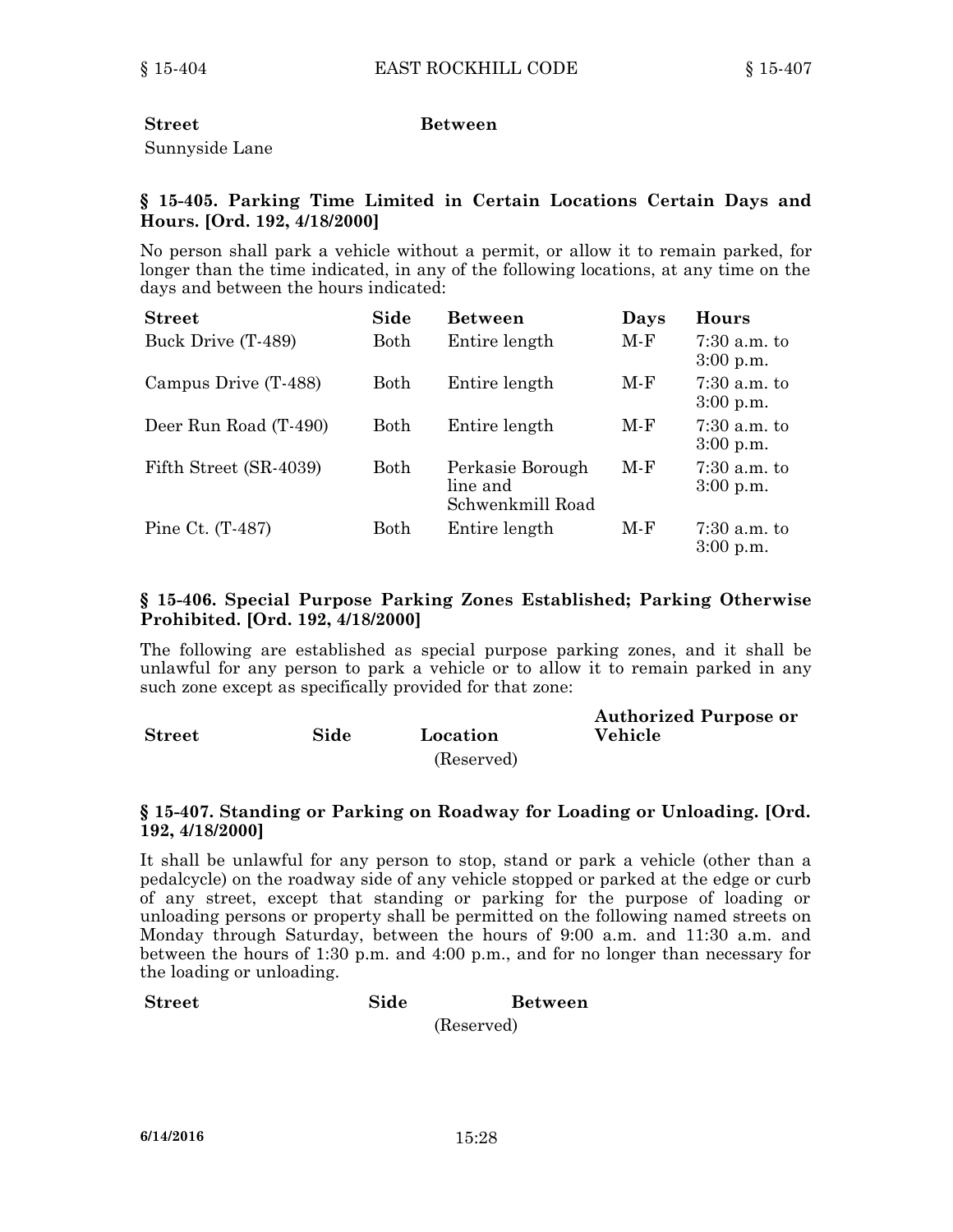### **§ 15-408. Angle Parking Required on Portions of Certain Streets. [Ord. 192, 4/18/2000]**

1. Only angle parking shall be permitted on the following portions of streets:

**Street Side Between** (Reserved)

## 2. On all streets where angle parking is required, every vehicle parked at the angle shall be parked with its front nearest the curb.

## **§ 15-409. Residential Permit Parking. [Ord. 192, 4/18/2000]**

- 1. Findings and purpose. The Township finds that:
	- A. Certain residential areas in the Township are subjected to commuter vehicle parking, therefore depriving the residents of those areas of spaces in which to park their own vehicles.
	- B. Those residential streets are also subjected to <sup>a</sup> high degree of commuter traffic which substantially reduces the quality of the ambient air level.
	- C. The establishment of <sup>a</sup> parking permit program for certain affected areas should facilitate efficient movement of traffic by providing for parking preference during certain hours of the day and days of the week. Therefore, the Township considers it to be in the interest of the people of the Township to provide for the establishment of <sup>a</sup> residential permit parking program to insure primary access to available parking spaces by neighborhood residents and also to provide <sup>a</sup> cleaner ambient air level.
- 2. Definitions. For the purpose of this section, words and terms listed in this subsection, as follows, shall have the following meanings:

COMMUTER VEHICLE — A motor vehicle parked in <sup>a</sup> residential area by <sup>a</sup> person not <sup>a</sup> resident of that residential area.

PROPRIETOR — A person who owns or leases real estate within <sup>a</sup> residential area of which he is not <sup>a</sup> resident, but who owns or manages <sup>a</sup> business enterprise or professional office maintained at that address. For the purpose of this section, <sup>a</sup> proprietor shall be entitled to one parking permit for that business or professional office address.

RESIDENT — A person who owns or leases real property within <sup>a</sup> residential area and who maintains either <sup>a</sup> voting residence or bona fide occupancy, or both, at that address.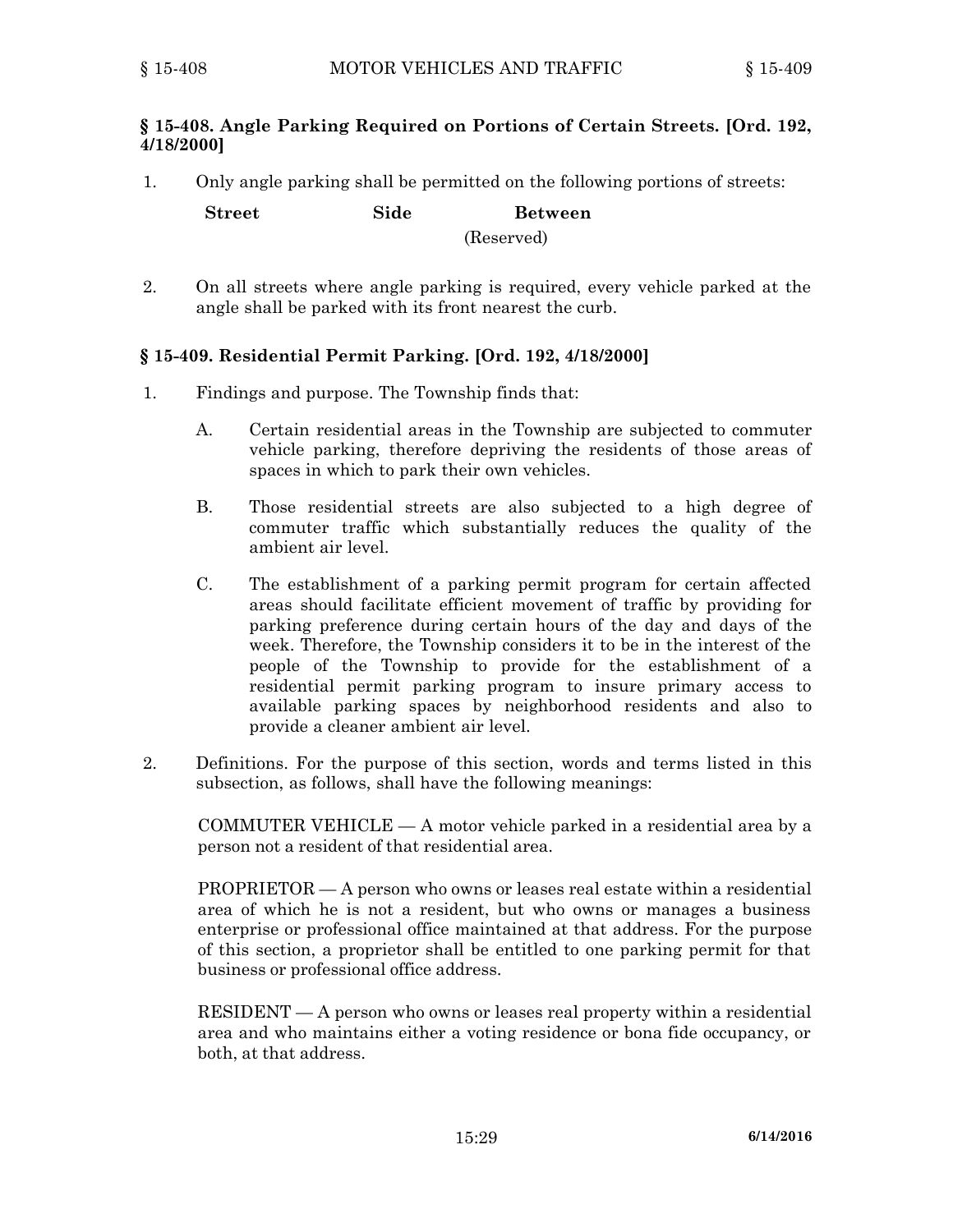RESIDENTIAL AREA — A contiguous area containing public highways or parts of public highways primarily abutted by residential property or residential and nonbusiness property (such as schools, parks, places of worship, hospitals and nursing homes).

- 3. Criteria. The residential areas designated in Subsection 4 of this section are those deemed impacted and hence eligible for residential parking on the basis of the following criteria:
	- A. During any period between the hours of 7:00 a.m. and 6:30 p.m., Monday through Saturday, except legal holidays, the number of vehicles parked (or standing), legally or illegally, on the streets in the area is equal to 70% or more of the legal, on-street parking capacity of the area. For the purpose of this criterion, <sup>a</sup> legal parking space shall be 20 linear feet.
	- B. During the same period as specified in Subsection 3A, 10% or more of the vehicles parked (or standing) on the streets in the area are not registered in the name of <sup>a</sup> person residing in the area. For the purpose of this criterion, the latest available information from the Pennsylvania Department of Transportation regarding registration of motor vehicles shall be used, provided that, in determining that <sup>a</sup> specific area identified as impacted and eligible for residential permit parking is designated as <sup>a</sup> residential permit parking area, the following factors are taken into consideration:
		- (1) The local and metropolitan needs with respect to clean air and environment.
		- (2) The possibility of <sup>a</sup> reduction in total vehicle miles driven in the Township.
		- (3) The likelihood of alleviating traffic congestion, illegal parking and related health and safety hazards.
		- (4) The proximity of public transportation to the residential area.
		- (5) The desire and need of the residents for residential permit parking and their willingness to bear the administrative costs in connection with it.
		- (6) The need for parking in excess of the residential permit parking program in proximity to establishments located in the residential permit parking area and used by the general public for religious, health or educational purposes.
- 4. Designation of residential permit parking areas. The following are designated as residential permit parking areas. Signs shall be erected along the streets in each residential permit parking area, indicating the days, hours, locations and conditions under which parking shall be by permit only.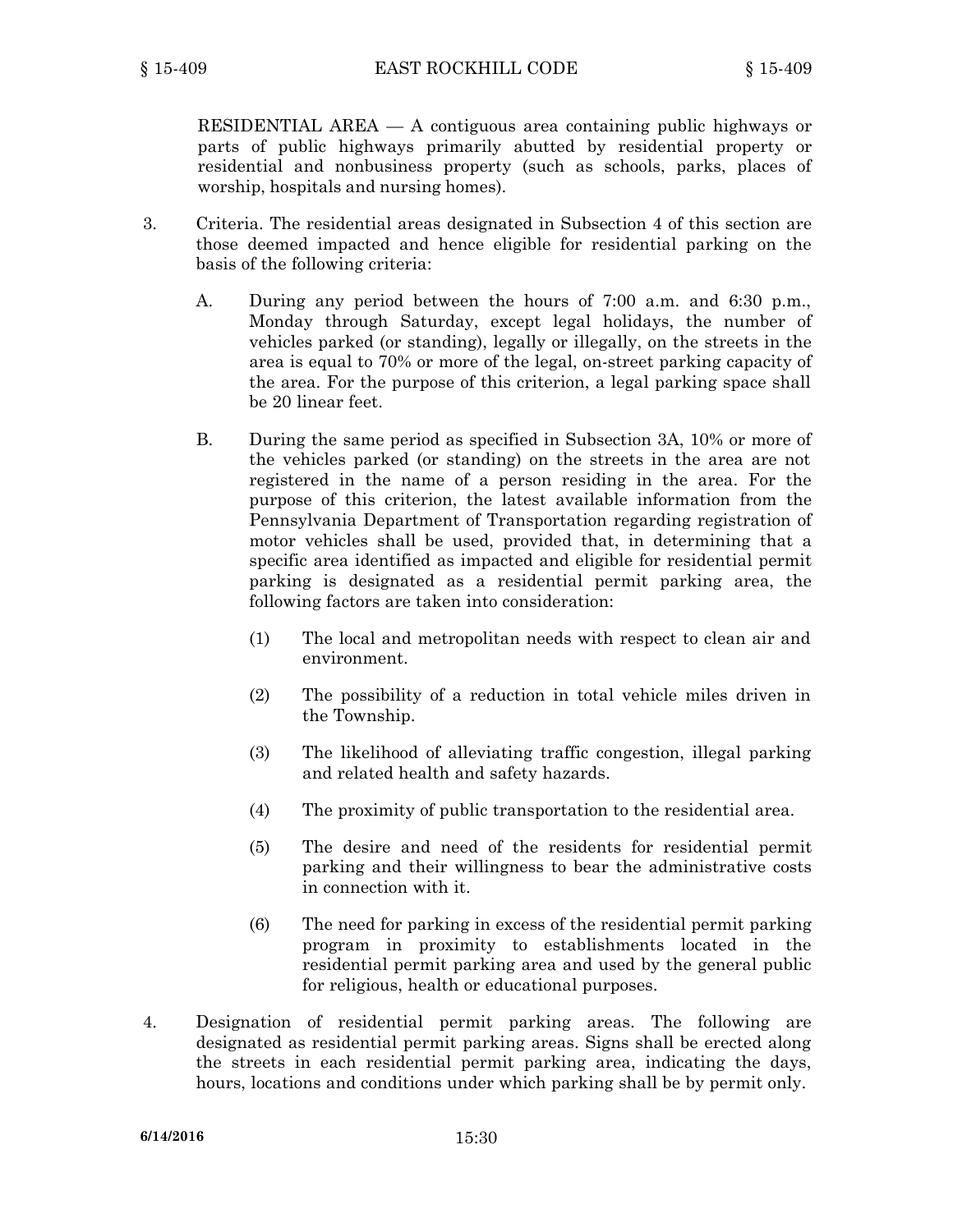## **Area Bounded By And Including**

#### (Reserved)

- 5. Application for permit. Application for <sup>a</sup> residential parking permit shall be made to the Chief of Police by the person desiring the permit, who shall be only the owner or the driver of <sup>a</sup> motor vehicle who resides on or is <sup>a</sup> proprietor of property immediately adjacent to <sup>a</sup> street or other location within <sup>a</sup> residential parking permit area. A separate application shall be required for each motor vehicle, and each application shall be accompanied by <sup>a</sup> permit fee, in an amount as established by resolution of the Board of Supervisors, which shall be for the use of the Township, to be applied to the cost of administering the residential permit parking program. Each application shall contain the following information: the name of the owner or the driver, as the case may be, of the motor vehicle; the address of the resident or the proprietor, as the case may be; the make, model and registration number of the motor vehicle; and the driver number as taken from the applicant's current driver's license. At the discretion of the Chief of Police, the applicant shall be required, at the time of making application, to present his driver's license and the vehicle registration card.
- 6. Issuance of permit. Upon receipt of the application and the permit fee and determination by him that the information upon the application shows that the applicant is entitled to <sup>a</sup> residential parking permit, the Chief of Police shall issue to the applicant <sup>a</sup> residential parking permit, which shall be valid for the remainder of the calendar year. The permit shall display the serial and registration numbers of the motor vehicles, the residential parking area number and the expiration date. The permit shall be renewable annually before the expiration date, upon making application for renewal and payment of the permit fee. It shall be unlawful and <sup>a</sup> violation of this section for any person to display other than the current and valid permit while standing or parking in <sup>a</sup> residential permit parking area at any time when those permits are to be displayed.
- 7. Temporary and exemption parking permits. Temporary parking permits may be issued by the Chief of Police, upon payment of <sup>a</sup> fee in an amount as established by resolution of the Board of Supervisors, to bona fide visitors of residents of <sup>a</sup> designated residential permit parking area, and exemption parking permits may be issued, without payment of <sup>a</sup> fee, to handicapped persons.
- 8. Responsibility of permit holder.
	- A. Notwithstanding any provision of this section to the contrary, the holder of <sup>a</sup> residential parking permit shall be permitted to stand or park <sup>a</sup> motor vehicle operated by him in any designated residential parking area during those times when parking of motor vehicles is permitted in that area. While <sup>a</sup> vehicle for which <sup>a</sup> residential parking permit has been issued is so parked, that permit shall be displayed so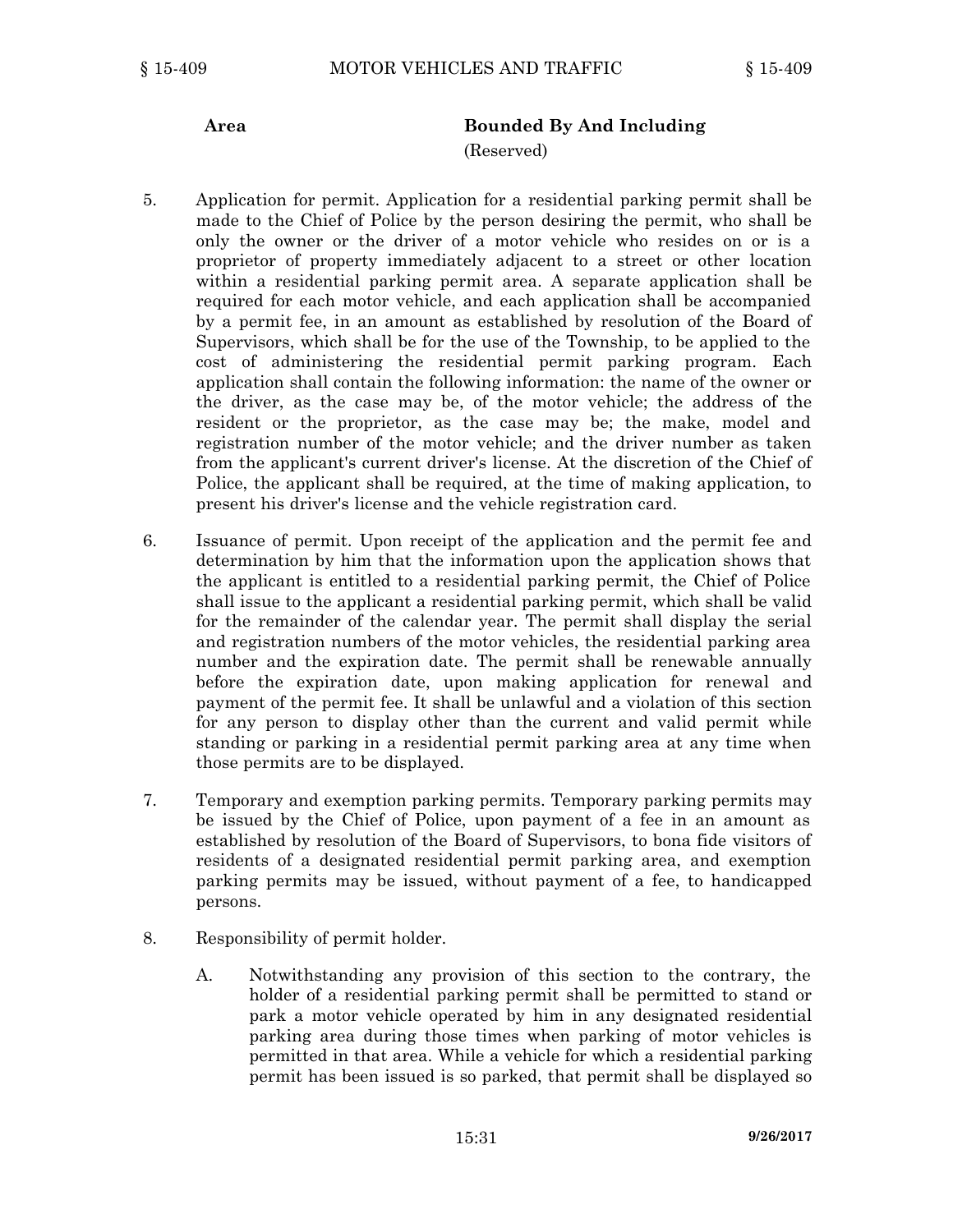as to be clearly visible through the windshield of the vehicle. A residential parking permit shall not guarantee or reserve to the holder <sup>a</sup> parking space within <sup>a</sup> designated residential permit parking area.

- B. A residential parking permit shall not authorize its holder to stand or park <sup>a</sup> motor vehicle in any place where or at any time when stopping, standing or parking of motor vehicles is prohibited or set aside for other specified types of vehicles, nor shall the permit exempt its holder from the observance of any traffic or parking regulation other than residential permit parking regulation or restriction.
- C. No person other than the permit holder whose name appears on the permit shall use <sup>a</sup> residential parking permit or display it on <sup>a</sup> vehicle operated; any such use or display by <sup>a</sup> person other than the permit holder shall constitute <sup>a</sup> violation of this section by the permit holder and by the person who so used or displayed the parking permit.
- D. It shall constitute <sup>a</sup> violation of this section for any person falsely to represent himself as eligible for <sup>a</sup> residential parking permit or to furnish false information in an application to the Chief of Police in order to obtain <sup>a</sup> residential parking permit.
- 9. Revocation of permits. The Chief of Police shall have authority to revoke the residential parking permit of any permit holder found to be in violation of any provision of this section. Upon written notification to the permit holder of the revocation, the permit holder shall surrender the permit to the Chief of Police. Failure to do so, when so requested, shall constitute <sup>a</sup> violation of this section, provided that any person receiving such <sup>a</sup> notice may, within 10 days after the date of the notice, appeal to the Board of Supervisors for <sup>a</sup> hearing on the revocation, and the decision of the Board of Supervisors shall be final.

### **§ 15-410. Parking Prohibited on Portions of Certain Highways During Street Sweeping Hours. [Ord. 192, 4/18/2000]**

It shall be unlawful for any person to park <sup>a</sup> vehicle or to allow the same to remain parked, at any time between [—] and [—] on any of the following portions of the highways of the Township on the days hereby respectively designated for street sweeping purposes:

#### **Street Between Day**

(Reserved)

#### **§ 15-411. Penalties. [Ord. 192, 4/18/2000; as amended by Ord. 288, 9/26/2017]**

Any person who violates any provision of this Part shall, upon conviction, be sentenced to pay <sup>a</sup> fine of \$25 and costs, provided that it shall be the duty of the police officers and of parking enforcement personnel of the Township to report to the appropriate official all violations of any provision of this Part indicating, in each case, the section violated; the license number of the vehicle involved in the violation;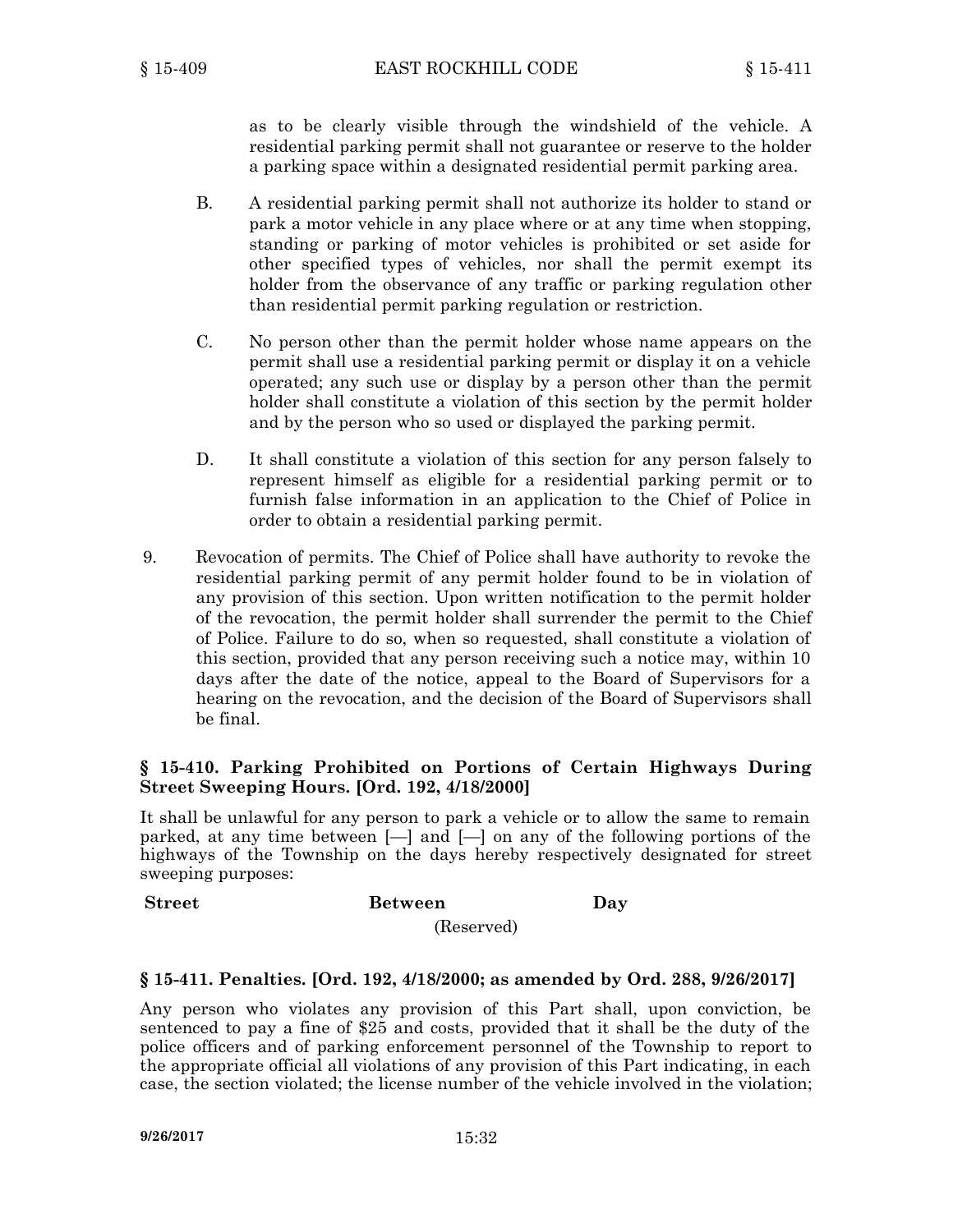the location where the violation took place; and any other facts that might be necessary in order to secure <sup>a</sup> clear understanding of the circumstances attending the violation. The police officer or other person making the report shall also attach to or place upon every such vehicle <sup>a</sup> notice stating that the vehicle was parked in violation of this Part. The notice shall contain instructions to the owner or driver of the vehicle that if he will report to the office of the Chief of Police and pay the sum of \$ \_\_\_\_ within \_\_\_\_ hours after the time of the notice, or if he will place the sum of \$ \_\_\_\_\_ enclosed within the envelope provided in any of the special parking fine boxes installed at various locations within the Township, that act will save the violator from prosecution and from payment of the fine and costs prescribed in the first sentence of this section.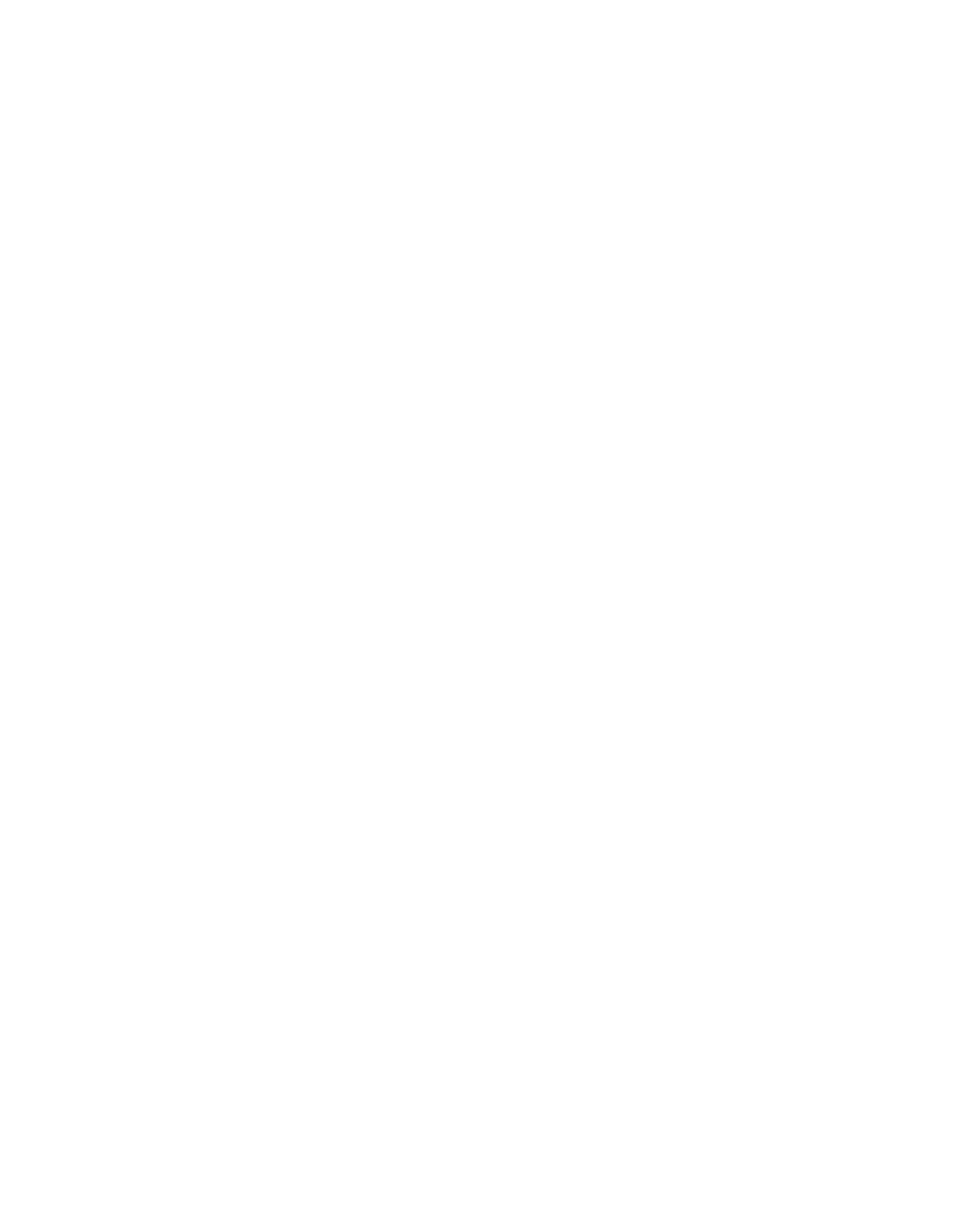### **ON-STREET METERED PARKING**

### **§ 15-501. Parking Meter Zones Established. [Ord. 192, 4/18/2000]**

Parking meter zones are established upon and along certain streets in the Township as follows:

| <b>Street</b> | Between | Rate       | <b>Maximum Parking</b><br>Time |
|---------------|---------|------------|--------------------------------|
|               |         | (Reserved) |                                |

### **§ 15-502. Days and Hours Parking Meters in Operation and Parking Time Limits Apply. [Ord. 192, 4/18/2000]**

Parking meters shall be operated by the deposit of <sup>a</sup> coin in the meter as prescribed by § 15-505, and the parking rates for specified lengths of time, as well as the maximum parking times prescribed in  $\S$  15-501, shall apply at all times between the hours of 9:00 a.m. and 6:00 p.m., Monday through Thursday and Saturday, and between the hours of 9:00 a.m. and 9:00 p.m. Friday, in the parking meter zones listed in § 15-501; provided, however, that the requirements of this Part as to parking time limits and as to deposit of coins in meters shall not apply on [legal] holidays.

### **§ 15-503. Placement and Characteristics of Parking Meters. [Ord. 192, 4/18/2000]**

Parking meters installed in the parking meter zones established by § 15-501 shall be placed upon the curb or sidewalk and immediately adjacent to the individual parking spaces described in § 15-504. Each parking meter shall be placed or set so as to show that the parking space adjacent to that meter is or is not legally occupied. Each parking meter installed shall indicate by <sup>a</sup> proper legend the legal parking time established by the Township; and when the adjacent space is occupied by <sup>a</sup> vehicle, the parking meter shall indicate on and by its dial and pointer the duration of the period of legal parking and, on the expiration of that period, shall indicate illegal parking or over-parking.

#### **§ 15-504. Parked Vehicles to Be Wholly Within Marked Spaces. [Ord. 192, 4/18/2000]**

Lines and/or markings shall be painted or placed upon the curb, sidewalk or roadway adjacent to each parking meter for the purpose of delineating the parking space for which that meter shall be used. Every vehicle parked at any parking meter shall be parked wholly within the lines or markings so placed and applicable to that meter. It shall be unlawful and <sup>a</sup> violation of this Part for any person to park <sup>a</sup> vehicle across any such line or marking, or to park <sup>a</sup> vehicle in such <sup>a</sup> position that the vehicle is not wholly within the area designated by those lines or markings.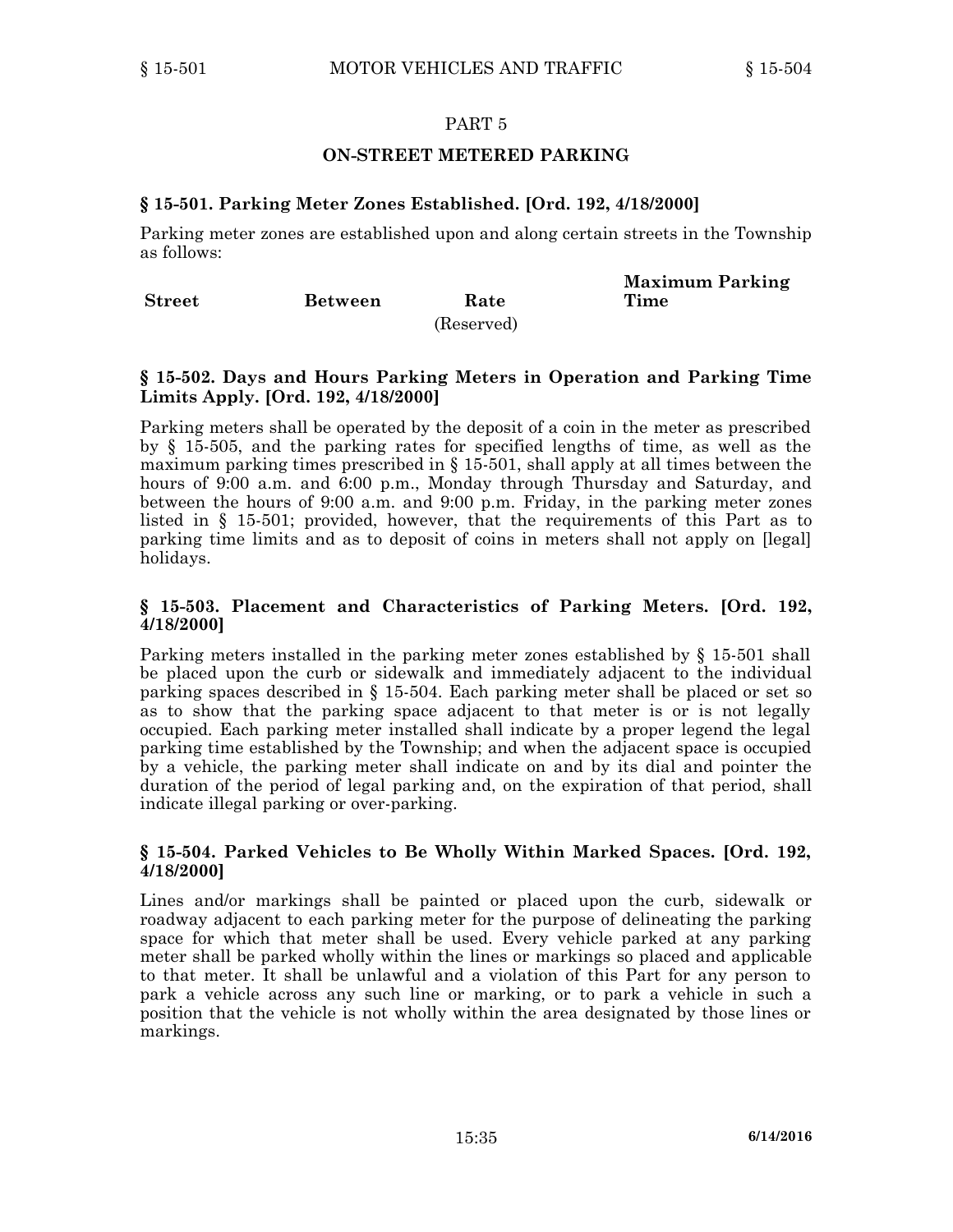### **§ 15-505. Coin Deposit in Meter; Overtime Parking Unlawful. [Ord. 192, 4/18/2000]**

Whenever <sup>a</sup> vehicle is to be parked in any space adjacent to <sup>a</sup> parking meter, at any time in the period of limited parking as prescribed by § 15-502, the driver of the vehicle, upon entering the parking space, shall immediately deposit, or cause to be deposited, in that parking meter one or more proper coins of the United States of America as specified in the legend on the parking meter. Upon the deposit of the coin or coins and placing the meter in operation, the parking space may be lawfully occupied by the vehicle for the time indicated on the meter. If any vehicle shall remain in any such parking space for any length of time that the meter shall indicate by proper signal that the lawful parking time has expired, that vehicle shall be considered as having been parked overtime, and the parking of <sup>a</sup> vehicle overtime shall be <sup>a</sup> violation of this Part.

### **§ 15-506. Unlawful to Deposit Substitute for Coin in Meter. [Ord. 192, 4/18/2000]**

It shall be unlawful for any person to deposit in any parking meter installed under the provisions of this Part any slug or other substitute for <sup>a</sup> coin of the United States of America.

### **§ 15-507. Unlawful to Deposit Coin in Meter to Extend Parking Time. [Ord. 192, 4/18/2000]**

It shall be unlawful and <sup>a</sup> violation of this Part for any person to deposit or cause to be deposited in any parking meter installed under the provisions of this Part any coin for the purpose of increasing or extending the parking time of any vehicle beyond the legal parking time established for that zone.

### **§ 15-508. Unlawful to Remain Parked at Meter Showing Violation. [Ord. 192, 4/18/2000]**

It shall be unlawful, and <sup>a</sup> violation of this Part for any person to permit <sup>a</sup> vehicle to remain in <sup>a</sup> parking space adjacent to <sup>a</sup> parking meter installed under this Part when that meter displays <sup>a</sup> signal indicating that the vehicle has already been parked there beyond the period of time prescribed for that parking space or the time for which <sup>a</sup> coin or coins were deposited in that meter for the parking of that vehicle.

### **§ 15-509. Unlawful to Tamper with Meter. [Ord. 192, 4/18/2000]**

It shall be unlawful, and <sup>a</sup> violation of this Part, for any person to deface, tamper with, open or willfully break, destroy or impair the usefulness of any parking meter installed under the provisions of this Part, provided that nothing in this section shall apply to the servicing or opening of parking meters by officers, employees or police officers of the Township under the direction of the Chief of Police or Township.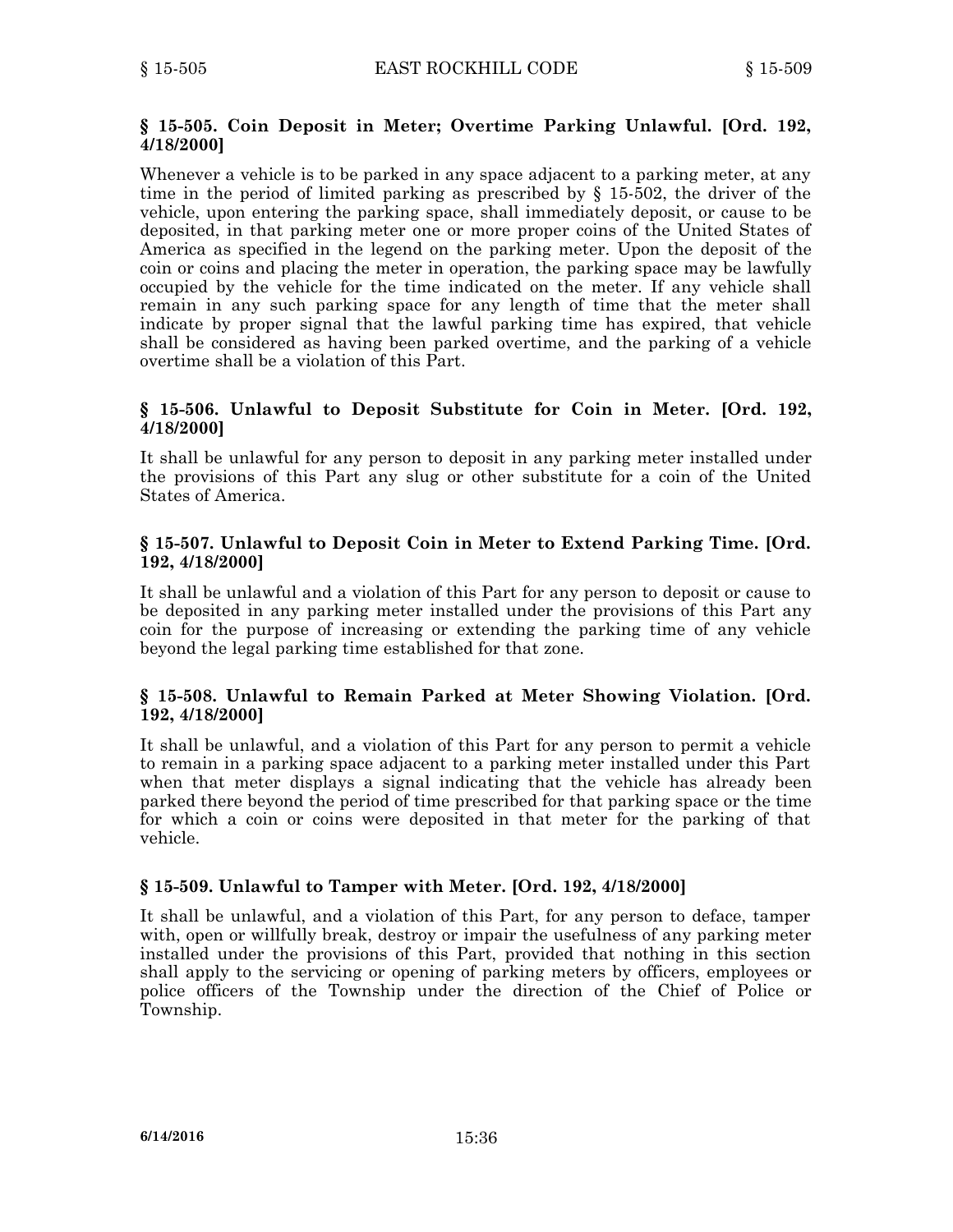### **§ 15-510. Ticketing of Vehicles Parked Unlawfully; Effect of Payment Within \_\_\_\_\_ Hours. [Ord. 192, 4/18/2000]**

- 1. It shall be the duty of the police officers and parking enforcement personnel of the Township, acting in accordance with the directions of the Chief of Police, to report:
	- A. The number of each parking meter that indicates that <sup>a</sup> vehicle occupying the adjacent parking space is, or has been, parked in violation of any provision of this Part.
	- B. The date and hour of the violation.
	- C. The license number of the vehicle.
	- D. Any other facts, the knowledge of which is necessary for <sup>a</sup> thorough understanding of the circumstances attending the violation.
- 2. The police officer or other person making the report shall also place on or attach to the vehicle <sup>a</sup> notice to the owner or driver of the vehicle that the vehicle was parked in violation of this Part and instructing the owner or driver that if he will report to the office of the Chief of Police and pay, for the use of the Township, the sum of \$\_\_\_\_\_ within \_\_\_\_\_ hours after the time of the notice, or will place the sum of \$\_\_\_\_\_ enclosed within the envelope provided, in any of the special parking fine boxes installed at various locations within the Township within the time limit, that act will save the violator from prosecution and from payment of the fine prescribed in § 15- 511, Subsection 1.

### **§ 15-511. Penalty for Violations. [Ord. 192, 4/18/2000]**

- 1. Any person who violates any provision of this Part, with the exception of § 15-509, and who fails to pay the fine set forth in § 15-510, shall be cited within 15 days of the violation and, upon conviction, be sentenced to pay <sup>a</sup> fine of not more than \$15 and costs.
- 2. Any person who violates any provision of § 15-509 shall, upon conviction, be sentenced to pay <sup>a</sup> fine of not more than \$600 and costs and, in default of payment of fine and costs, to imprisonment for not more than 30 days.

#### **§ 15-512. Exceptions. [Ord. 192, 4/18/2000]**

- 1. By resolution, the Board of Supervisors may temporarily suspend the provisions of this Part requiring coin deposit in meters and establishing <sup>a</sup> maximum parking time at meters.
- 2. The Township shall have authority to establish no-parking or specialpurpose parking zones within any parking meter zone and to remove parking meters from those areas as previously installed there, and the provisions of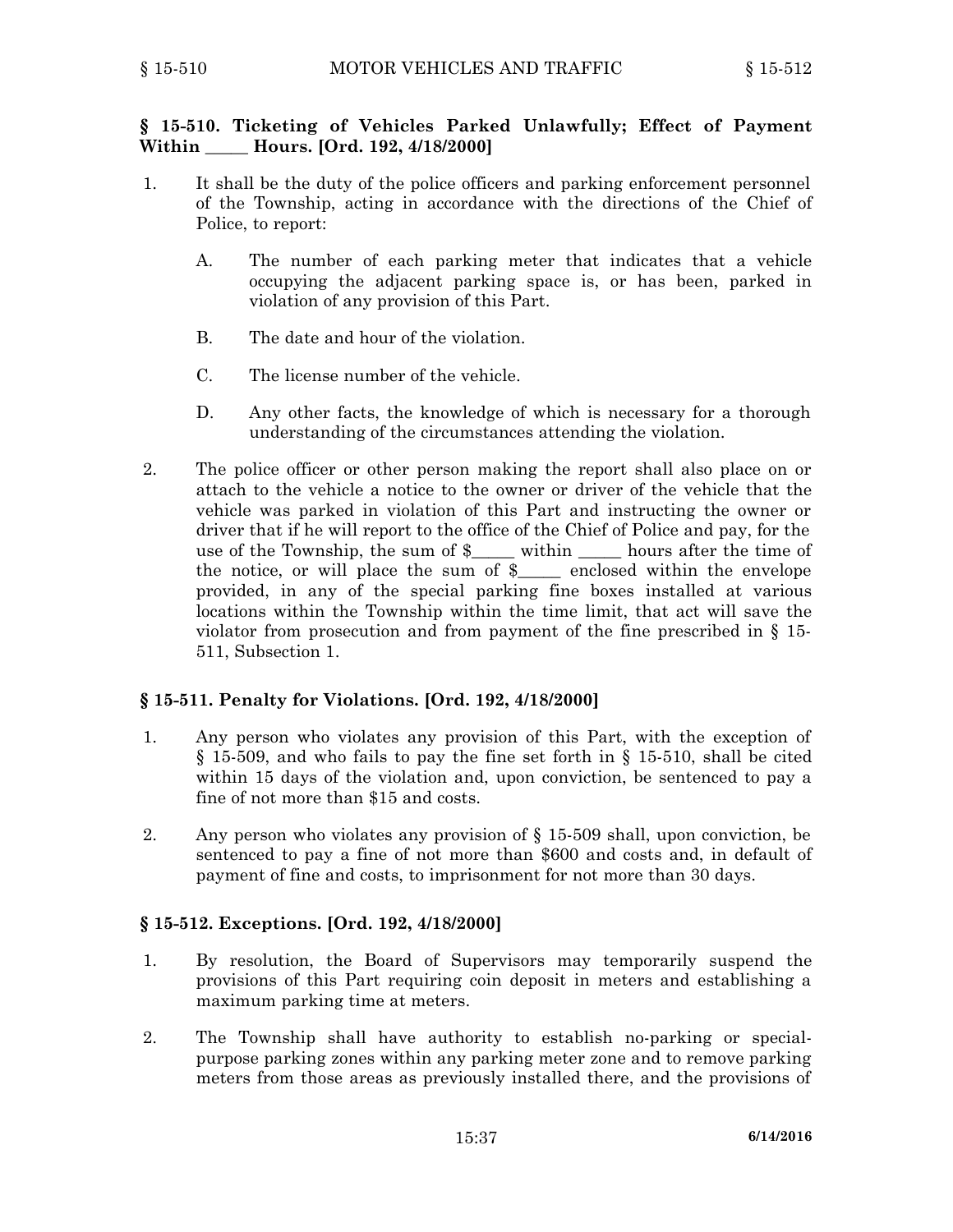this Part shall not apply in those areas where no-parking or special-purpose parking is in effect.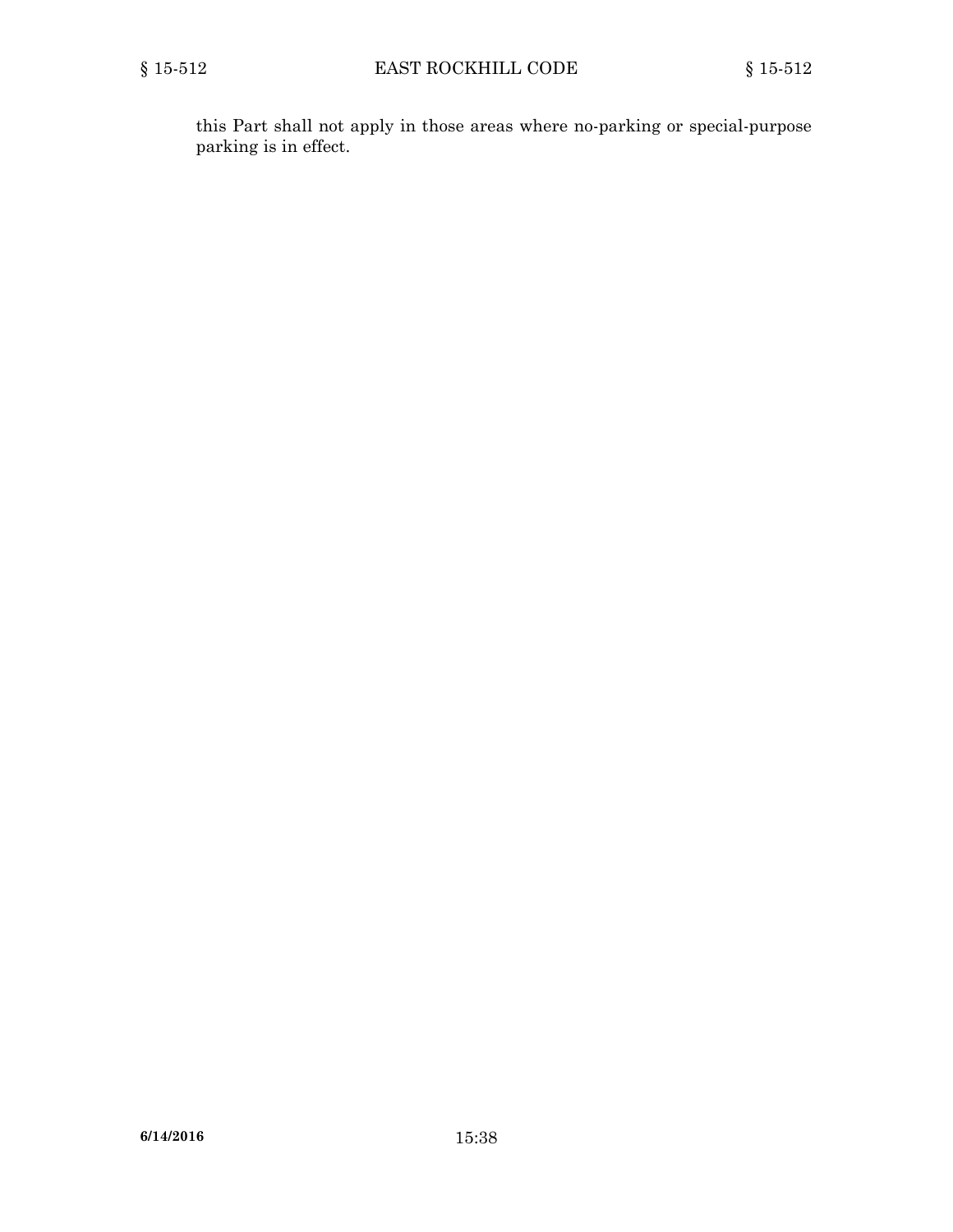### **OFF-STREET METERED PARKING**

### **§ 15-601. Metered Parking Lots Established. [Ord. 192, 4/18/2000]**

1. The following are established as the metered parking lots established by this Township, provided that the parking meters in the metered lots shall be in operation, the parking lots shall be open for parking and the provisions of this Part regulating the operation of parking meters and establishing parking time limits shall be in force on the days and between the hours prescribed for the individual lots. But, on Sundays and legal holidays, no parking time limit shall apply, and the placing of coins in meters shall not be required.

|     |          |             | <b>Maximum</b> |           |           |
|-----|----------|-------------|----------------|-----------|-----------|
|     |          |             | Parking        | Days In   | Hours in  |
| Lot | Location | <b>Rate</b> | Time           | Operation | Operation |
|     |          |             | (Reserved)     |           |           |

### **§ 15-602. Placement and Characteristics of Parking Meters. [Ord. 192, 4/18/2000]**

Parking meters installed in the parking lots shall be placed immediately adjacent to the individual parking spaces that shall be marked off and maintained in the lots. For each parking meter, there shall be <sup>a</sup> clear indication, through use of <sup>a</sup> directional arrow or an identification as to number with the parking space, to show which individual parking space it serves. Each parking meter shall indicate by <sup>a</sup> proper legend the parking rate and the maximum parking time established by § 15- 601, and, when the parking space is occupied and the parking meter put into operation by the insertion of one or more coins, the parking meter shall indicate on and by its dial and pointer the duration of legal parking, and, upon the expiration of that period, shall indicate illegal parking or over-parking.

#### **§ 15-603. Reserved Parking Spaces for Handicapped May Be Provided. [Ord. 192, 4/18/2000]**

The Board of Supervisors, at its discretion, may provide, at convenient and suitable locations in any one or more of the metered parking lots, reserved parking spaces for handicapped and shall designate those spaces by appropriate signs. It shall be unlawful, and <sup>a</sup> violation of this Part, for any person to park in any such reserved parking space any vehicle unless that vehicle bears or displays either <sup>a</sup> handicapped registration plate, <sup>a</sup> handicapped parking placard, <sup>a</sup> disabled veteran registration plate or <sup>a</sup> disabled veteran placard.

### **§ 15-604. Parked Vehicles to Be Wholly Within Marked Spaces. [Ord. 192, 4/18/2000]**

1. Lines and/or markings shall be painted or placed upon the surface of the metered parking lots, adjacent to each parking meter, for the purpose of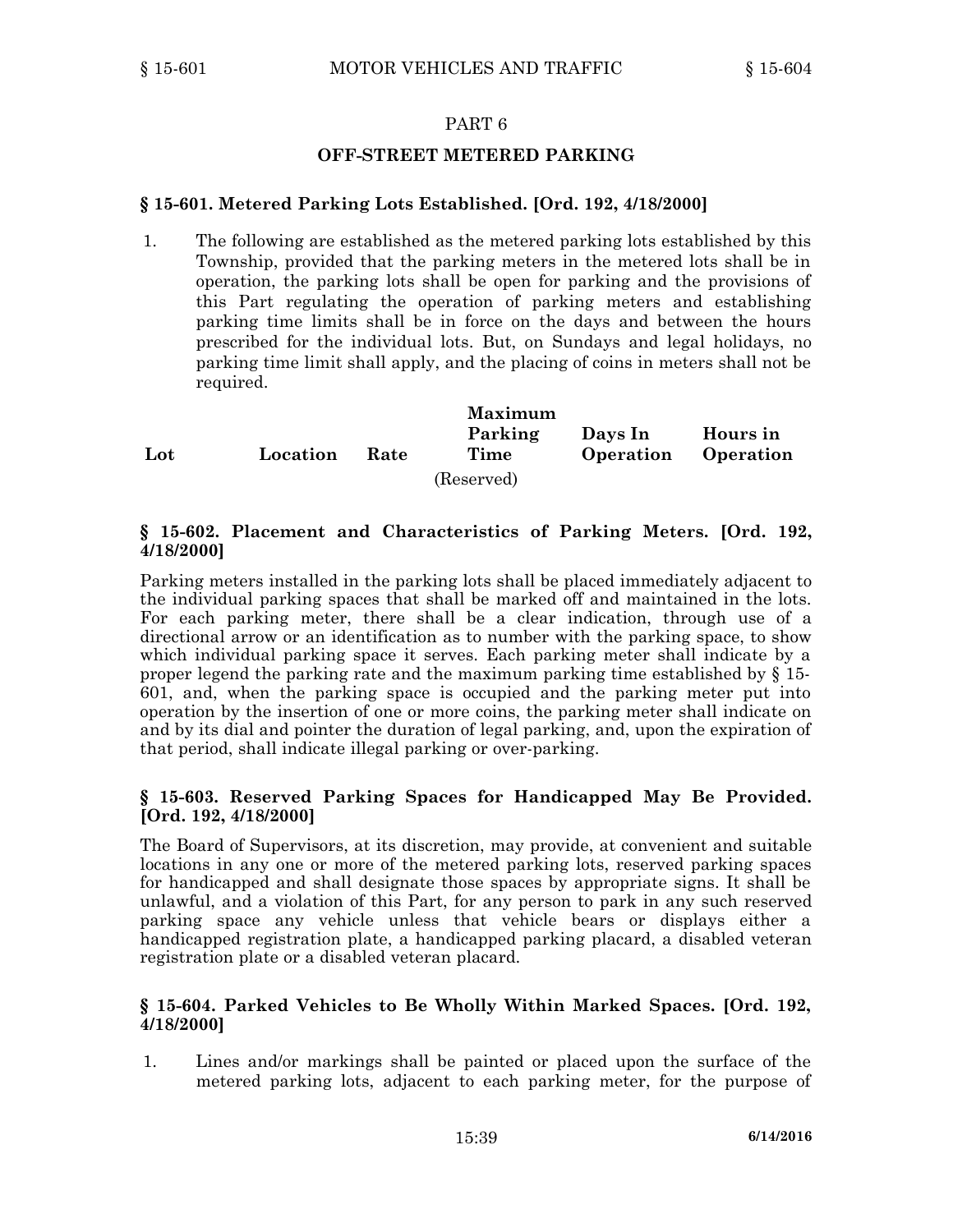delineating the parking space for which that meter shall be used. Every vehicle parked adjacent to any parking meter shall be parked wholly within the lines or markings so placed and applicable to that meter. It shall be unlawful and <sup>a</sup> violation of this Part for any person:

- A. To park <sup>a</sup> vehicle across any such line or marking.
- B. To park <sup>a</sup> vehicle in such <sup>a</sup> position that the vehicle shall not be within the area so delineated by the lines or markings.
- C. To park <sup>a</sup> vehicle elsewhere in any such lot that in an individual parking space adjacent to <sup>a</sup> parking meter.

## **§ 15-605. Manner of Parking at Meters. [Ord. 192, 4/18/2000]**

- 1. It shall be unlawful for any person to park <sup>a</sup> vehicle in any metered parking lot:
	- A. Otherwise than with the front of the parked vehicle nearest to the parking meter applicable to that vehicle.
	- B. With any part of the vehicle touching the meter post or head or the raised base or barrier on which meters are erected.

### **§ 15-606. Coin Deposit in Meter; Overtime Parking Unlawful. [Ord. 192, 4/18/2000]**

Whenever <sup>a</sup> vehicle is to be parked in any metered parking lot, at any time when the lot is open for use and the meters are to be in operation, the driver of the vehicle, upon entering the parking space, shall immediately deposit, or cause to be deposited, in the proper parking meter, one or more proper coins of the United States of America as specified in the legend on the parking meter. Upon the deposit of the coin or coins and placing the meter in operation, the parking space may be lawfully occupied by the vehicle for the time indicated on the meter. If any vehicle remains in any such parking space for such length of time that the meter indicates that the lawful parking time has expired, that vehicle shall be considered as being parked overtime, and the parking of <sup>a</sup> vehicle overtime shall be <sup>a</sup> violation of this Part, provided that every hour that <sup>a</sup> vehicle remains parked at <sup>a</sup> meter showing <sup>a</sup> violation shall constitute <sup>a</sup> separate violation of this Part.

### **§ 15-607. Unlawful to Deposit Substitute for Coin in Meter. [Ord. 192, 4/18/2000]**

It shall be unlawful for any person to deposit in any parking meter installed under the provisions of this Part any slug or other substitute for <sup>a</sup> coin of the United States of America.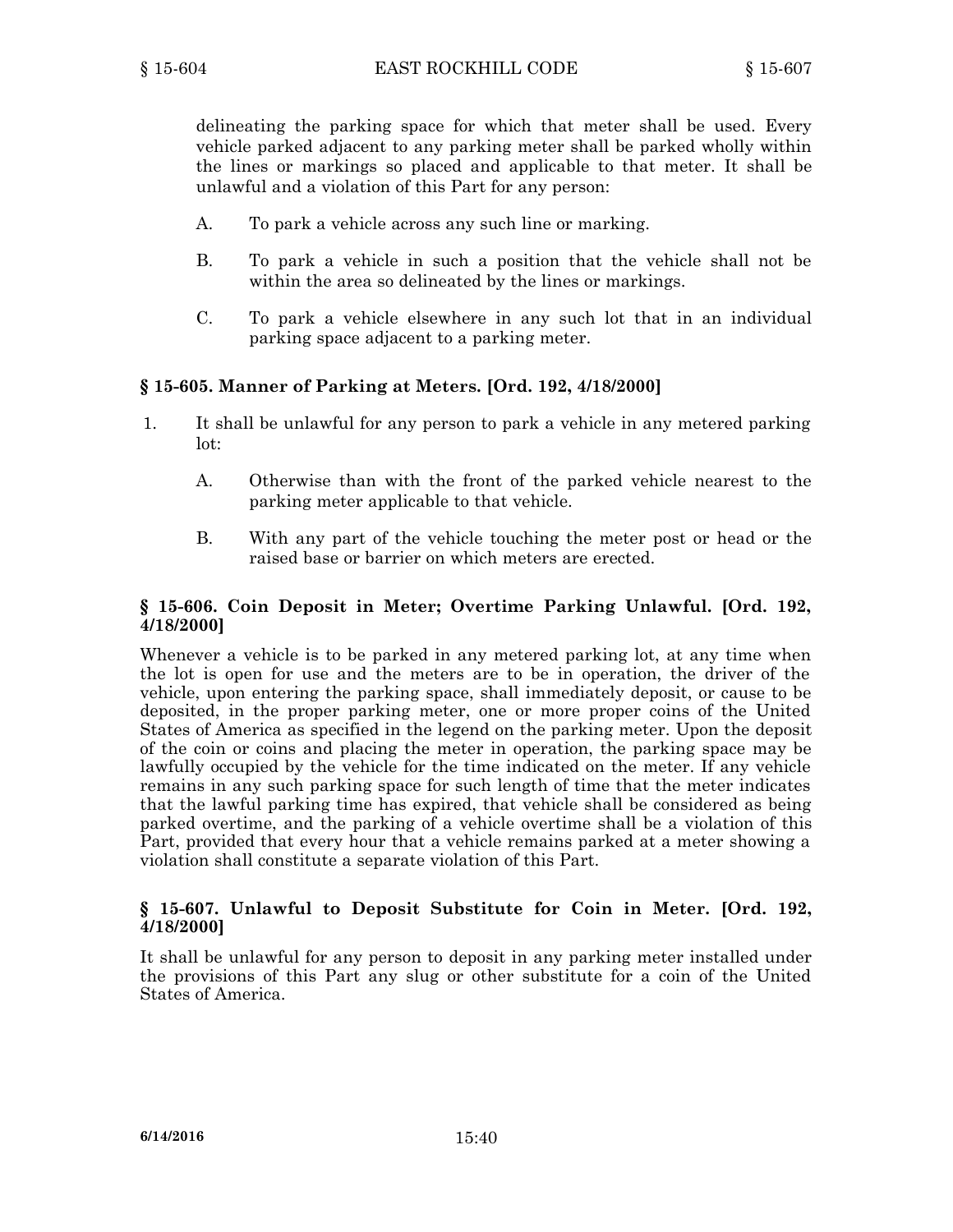### **§ 15-608. Unlawful to Remain Parked at <sup>a</sup> Meter Showing Violation. [Ord. 192, 4/18/2000]**

It shall be unlawful and <sup>a</sup> violation of this Part for any person to permit <sup>a</sup> vehicle to remain in <sup>a</sup> parking space adjacent to <sup>a</sup> parking meter installed under this Part when that meter displays <sup>a</sup> signal indicating that the vehicle has already been parked there beyond the period of time prescribed for that parking space, or the time for which <sup>a</sup> coin or coins was deposited in that meter for the parking of that vehicle.

### **§ 15-609. Unlawful to Tamper With Meter. [Ord. 192, 4/18/2000]**

It shall be unlawful and <sup>a</sup> violation of this Part for any person to deface, tamper with, open or willfully break, destroy or impair the usefulness of any parking meter installed under the provisions of this Part, provided that nothing in this section shall apply to the servicing or opening of parking meters by officers, employees or police officers of the Township under the direction of the Chief of Police or Board of Supervisors.

### **§ 15-610. Metered Parking Lots for Certain Types of Vehicles Only. [Ord. 192, 4/18/2000]**

The metered parking lots established by this Part shall be for the use of passenger cars, passenger vans and pickup trucks only, and it shall be unlawful for any person to park any other type of vehicle in any of those lots.

### **§ 15-611. Ticketing of Vehicles Parked Unlawfully; Effect of Payment Within \_\_\_\_\_\_ Hours. [Ord. 192, 4/18/2000]**

- 1. It shall be the duty of the police officers and parking enforcement personnel of the Township, acting in accordance with the direction of the Chief of Police, to report:
	- A. The number of each parking meter that indicates that <sup>a</sup> vehicle occupying the adjacent parking space is, or has been, parked in violation of any provision of this Part.
	- B. The date and hour of the violation.
	- C. The license number of the vehicle.
	- D. Any other facts, the knowledge of which is necessary for <sup>a</sup> thorough understanding of the circumstances attending the violation.
- 2. The police officer or other person making the report shall also place on or attach to the vehicle <sup>a</sup> notice to the owner or driver of the vehicle that the vehicle was parked in violation of this Part and instructing the owner or driver that if he will report to the office of the Chief of Police and pay, for the use of the Township, the sum of  $\frac{1}{2}$  within hours after the time of the notice, or will place the sum of \$\_\_\_\_\_ enclosed within the envelope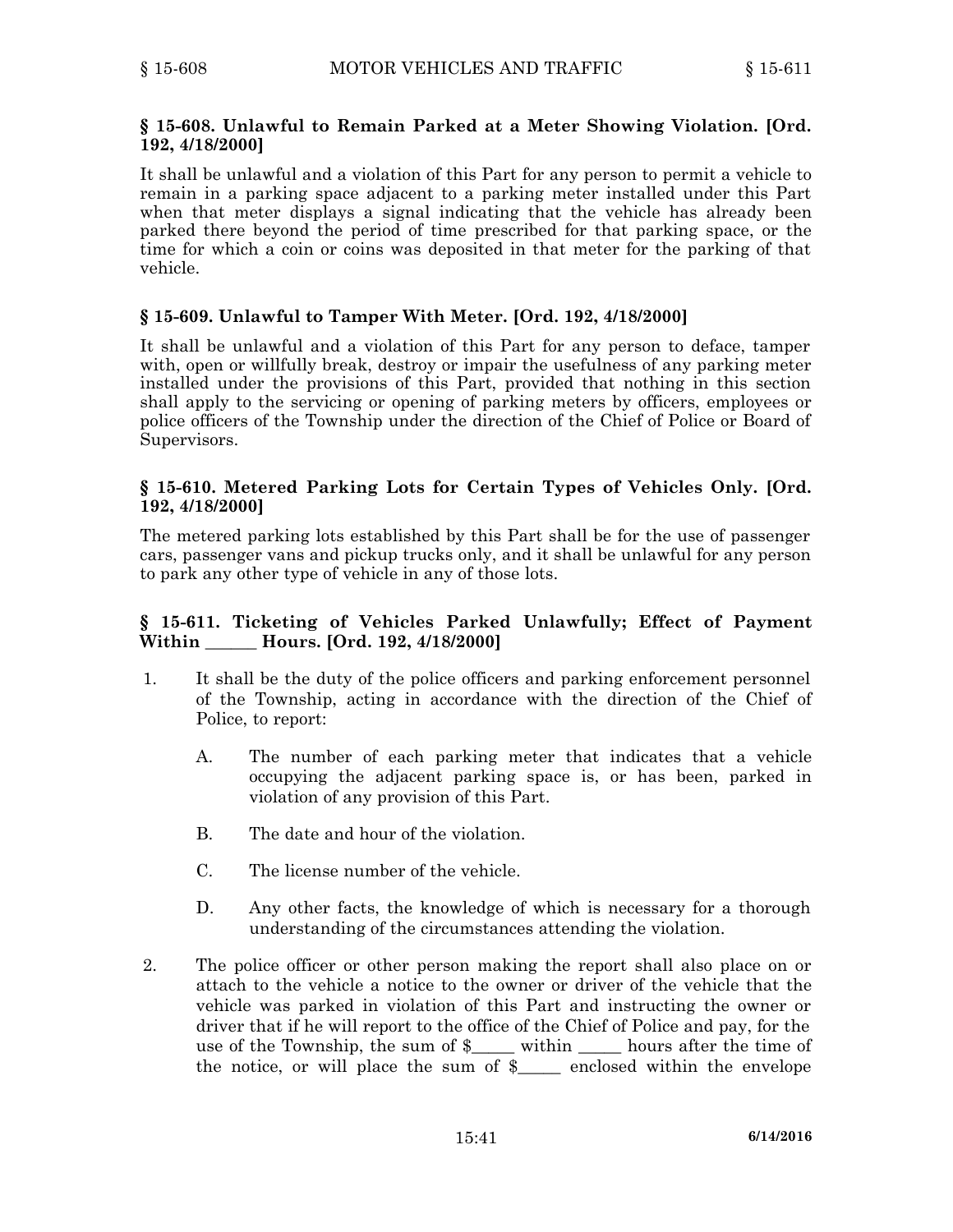provided in any of the special parking fine boxes installed at various locations within the Township, within that time limit, that act will save the violator from prosecution and from payment of the fine prescribed in § 15- 612(1).

### **§ 15-612. Penalty for Violation. [Ord. 192, 4/18/2000]**

- 1. Any person who violates any provision of this Part, with the exception of § 15-609, and who fails to pay the fine set forth in § 15-611, shall be cited within 15 days of the violation and, upon conviction, be sentenced to pay <sup>a</sup> fine of not more than \$15 and costs.
- 2. Any person who violates any provision of § 15-609 shall, upon conviction, be sentenced to pay <sup>a</sup> fine of not more than \$600 and costs and, in default of payment of fine and costs, to imprisonment for not more than 30 days.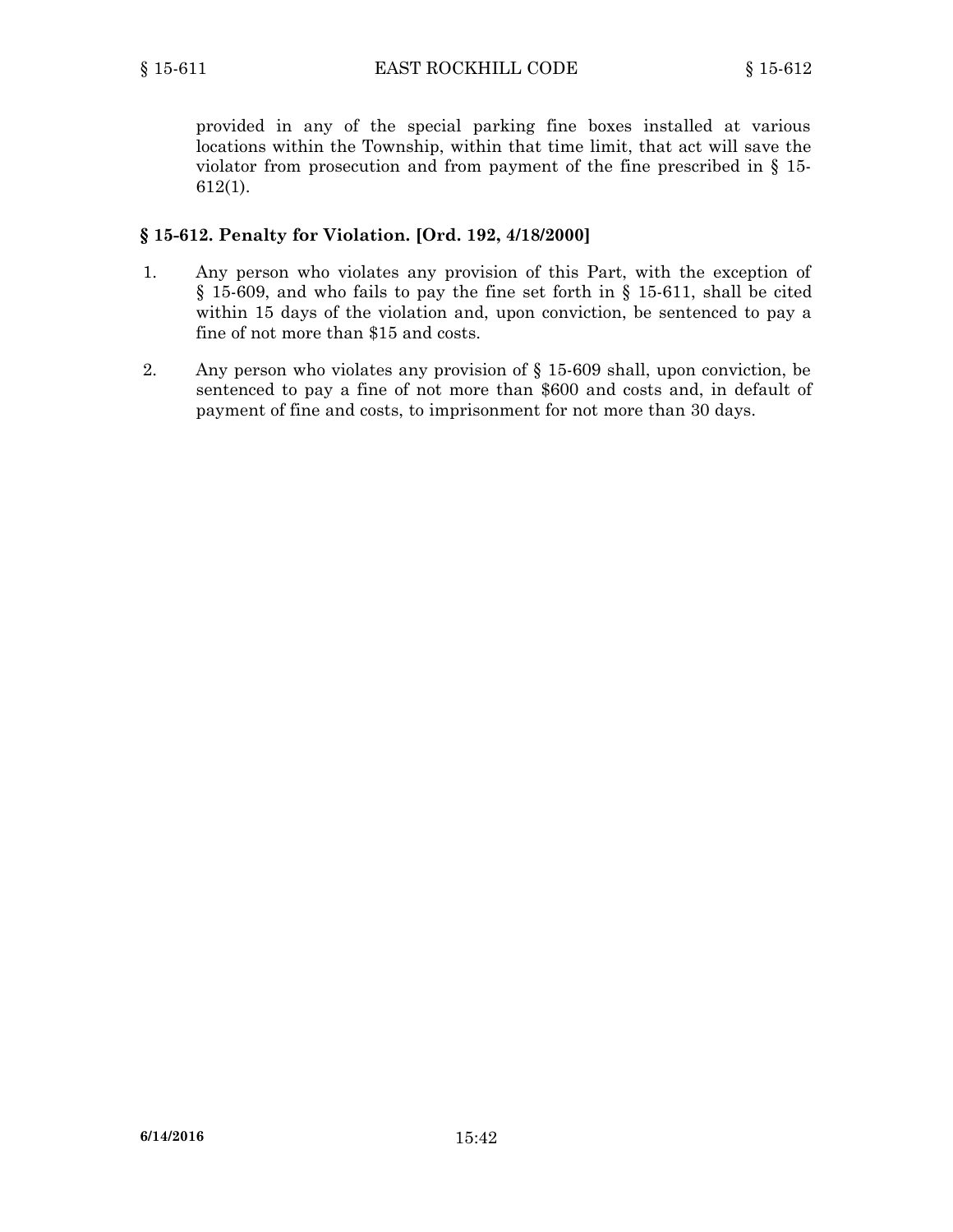### **OFF-STREET UNMETERED PARKING**

### **§ 15-701. Unmetered Parking Lots Established. [Ord. 192, 4/18/2000]**

The following are established as the unmetered parking lots operated by the Township:

| Lot | Location | <b>Maximum</b><br><b>Parking Time Operation</b> | Davs in | Hours in<br>Operation |
|-----|----------|-------------------------------------------------|---------|-----------------------|
|     |          | (Reserved)                                      |         |                       |

#### **§ 15-702. Reserved Parking Spaces for Handicapped May Be Provided. [Ord. 192, 4/18/2000]**

The Board of Supervisors, at its discretion, may provide, at convenient and suitable locations in one or more of the unmetered parking lots, reserved parking spaces for handicapped and shall designate those spaces by appropriate signs. It shall be unlawful and <sup>a</sup> violation of this Part for any person to park in any such reserved parking space any vehicle unless that vehicle bears or displays either <sup>a</sup> handicapped registration plate, <sup>a</sup> handicapped parking placard, <sup>a</sup> disabled veteran registration plate, or <sup>a</sup> disabled veteran placard, provided that all provisions, requirements and restrictions contained in the other sections of this Part shall apply to vehicles lawfully parked in reserved parking spaces for handicapped.

### **§ 15-703. Unlawful to Park Overtime or When Lot Closed. [Ord. 192, 4/18/2000]**

- 1. It shall be unlawful for any person to park <sup>a</sup> vehicle or to allow <sup>a</sup> vehicle to remain parked in any unmetered parking lot:
	- A. For longer than the maximum parking time prescribed by § 15-701.
	- B. At any time when the lot is not in operation and is closed to public use.

#### **§ 15-704. Unmetered Lots for Certain Types of Vehicles. [Ord. 192, 4/18/2000]**

The unmetered parking lots established by  $\S$  15-701 shall be for the use of passenger cars, passenger vans and pickup trucks only, and it shall be unlawful for any person to park any other kind or class of vehicle in any such lot.

#### **§ 15-705. Manner of Parking. [Ord. 192, 4/18/2000]**

1. Every vehicle parked in an unmetered parking lot shall be parked wholly within the lines bounding or marking the individual parking space assigned to that vehicle and shall be parked headed into the parking space. It shall be unlawful for any person: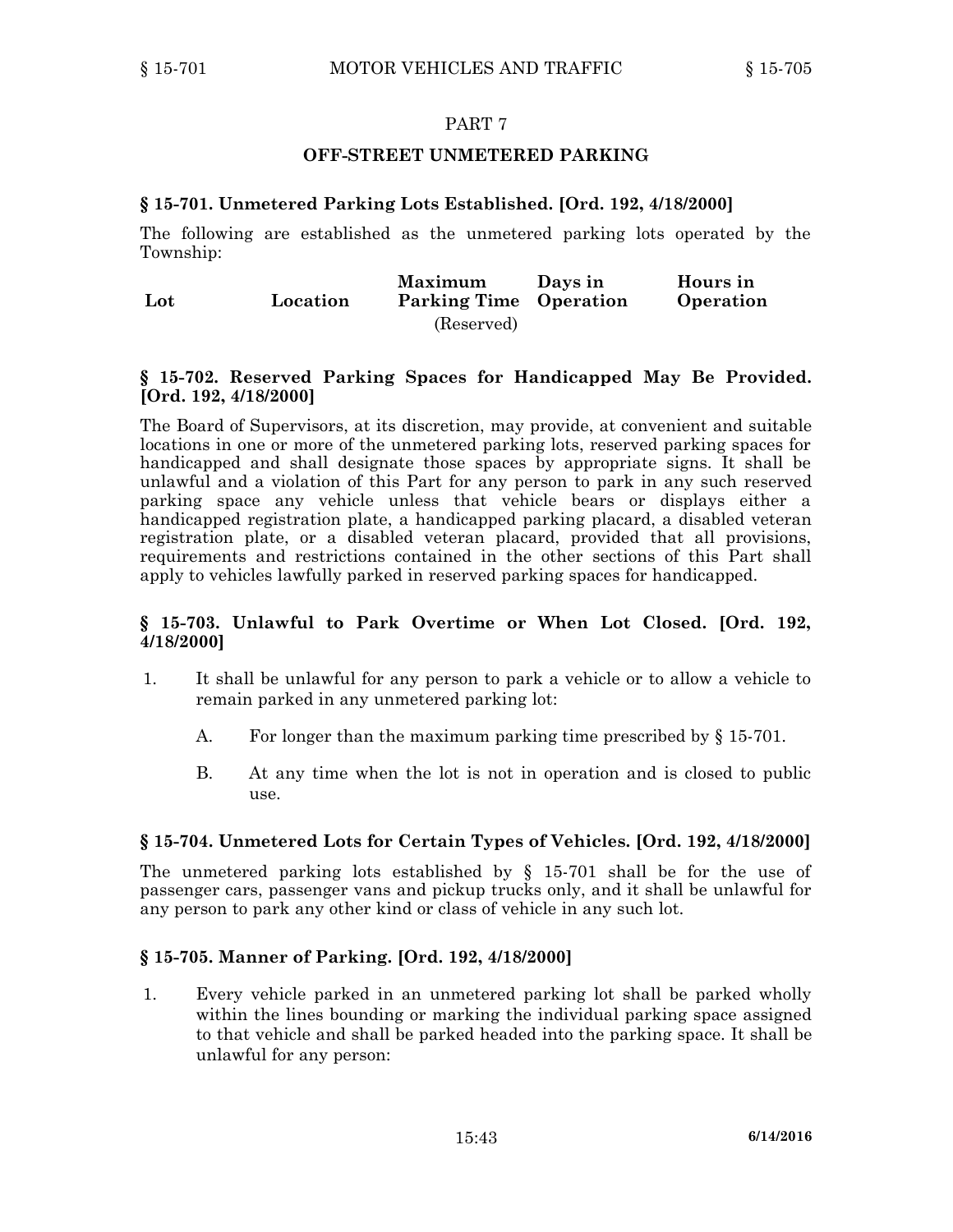- A. To park <sup>a</sup> vehicle in <sup>a</sup> space not rented by him.
- B. To park <sup>a</sup> vehicle otherwise than as required by this section.
- C. To park <sup>a</sup> vehicle elsewhere than in an individual parking space, the prohibited areas including but not limited to the access and exit driveways and turning and maneuvering spaces.

### **§ 15-706. Parking on Rental Basis Only. [Ord. 192, 4/18/2000]**

The parking spaces in the unmetered parking lots shall be available for parking on <sup>a</sup> monthly rental basis only. The rental fee shall be fixed by the Board of Supervisors by resolution and shall be for <sup>a</sup> calendar month or the part of <sup>a</sup> calendar month remaining after the rental arrangements are made. The rental fee shall be paid in advance to the Chief of Police for the use of the Township, and after the first month shall be automatically renewable until the renter notifies the Township that he wishes to terminate the rental arrangements. At any time, however, the Township may, by amending § 15-701, discontinue provision of <sup>a</sup> specific unmetered parking lot or <sup>a</sup> portion of the parking spaces in any such lot, or may change any unmetered parking lot, or part of an unmetered parking lot, to <sup>a</sup> metered parking lot or to metered parking spaces. The rental parking spaces shall be assigned by the Chief of Police. The name of the renter of <sup>a</sup> parking space and/or the numbers and/or letters on the registration tag of the vehicle entitled to be parked there shall be posted by the Township at the rental space or shall be painted on the surface of that parking space.

### **§ 15-707. Penalty for Violation. [Ord. 192, 4/18/2000]**

Any person who violates any provision of this Part shall, upon conviction, be sentenced to pay <sup>a</sup> fine of not more than \$15 and costs, provided that it shall be the duty of the police officers and of parking enforcement personnel of the Township to report to the appropriate official all violations of any provision of this Part, indicating, in each case, the section violated; the license number of the vehicle involved in the violation; the location where the violation took place; and any other facts that might be necessary in order to secure <sup>a</sup> clear understanding of the circumstances attending the violation. The police officer or other person making the report shall also attach to or place upon every such vehicle <sup>a</sup> notice stating that the vehicle was parked in violation of this Part. The notice shall contain instructions to the owner or driver of the vehicle that, if he will report to the office of the Chief of Police and pay the sum of \$\_\_\_\_\_ within \_\_\_\_\_\_ hours after the time of the notice, or if he will place the sum of \$\_\_\_\_\_ enclosed within the envelope provided, in any of the special parking fine boxes installed at various locations within the Township, that act will save the violator from prosecution and from payment of the fine and costs prescribed in the first sentence of this section.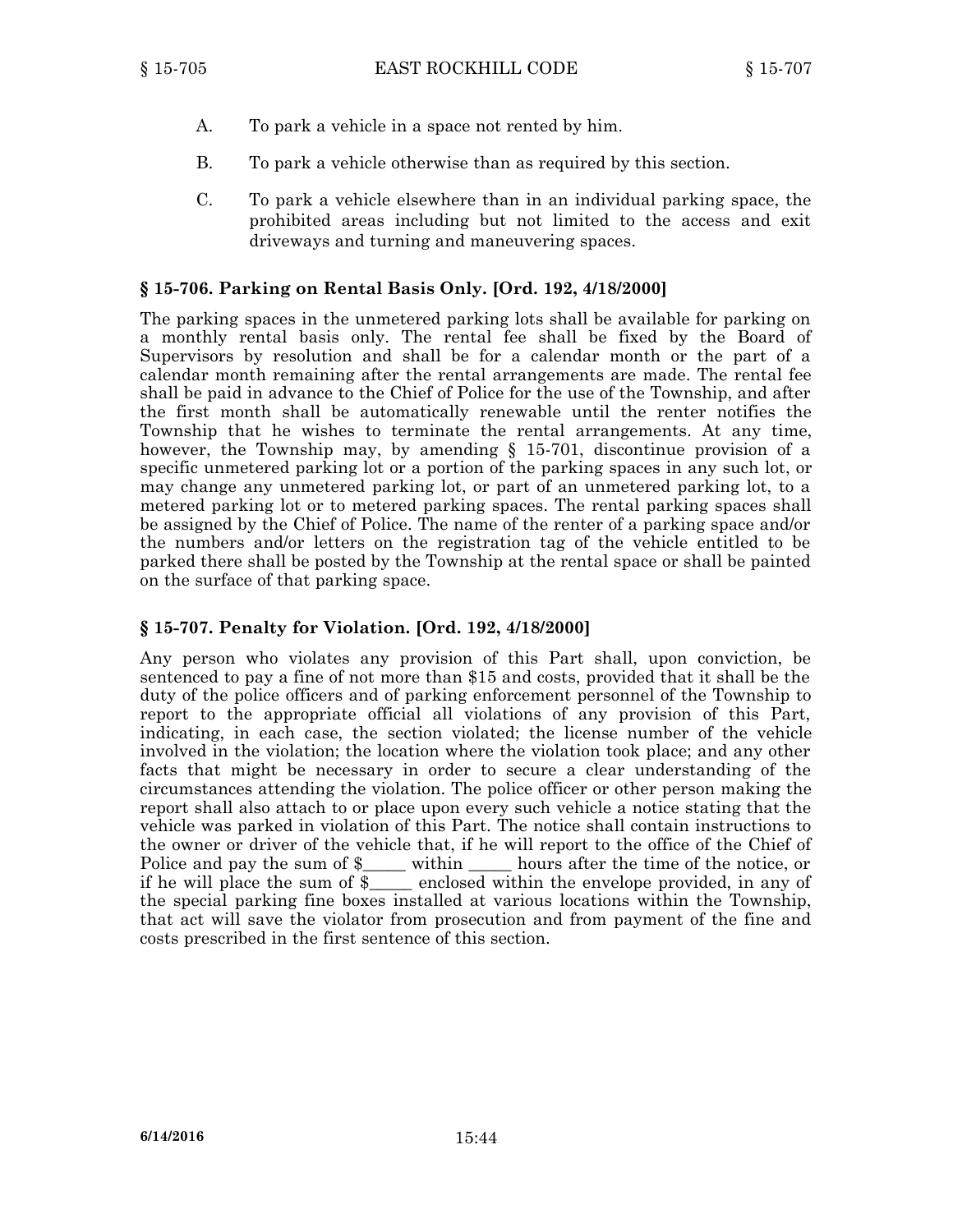### **REMOVAL AND IMPOUNDMENT OF ILLEGALLY PARKED VEHICLES**

### **§ 15-801. Applicability and Scope. [Ord. 192, 4/18/2000]**

This Part is enacted under authority of  $\S$  6109(a)(22) of the Vehicle Code, 75 Pa.C.S.A.  $\S$  6109(a)(22), and gives authority to the Township to remove and impound those vehicles which are parked in <sup>a</sup> tow-away zone and in violation of parking regulations of this chapter. Vehicles which have been abandoned (as defined by the Vehicle Code) or which are parked in such <sup>a</sup> manner as to interfere with traffic or pose <sup>a</sup> hazard to others may be towed under the provisions of the Vehicle Code.

### **§ 15-802. Authority to Remove and Impound. [Ord. 192, 4/18/2000]**

The Township shall have authority to remove and impound, or to order the removal and impounding, of any vehicle parked overtime or otherwise illegally, provided that the circumstances of its parking were within the conditions stated in  $\S$  15-801, and provided that no such vehicle shall be removed or impounded except in strict adherence to the provisions of this Part or the provisions of the Vehicle Code.

### **§ 15-803. Tow-Away Zones Designated. [Ord. 192, 4/18/2000]**

**Storage. [Ord. 192, 4/18/2000]**

The following designated streets and/or parking lots are hereby established as towaway zones. Signs shall be posted to place the public on notice that their vehicles may be towed for violation of Township parking regulations:

| <b>Street</b> | Side | Between    | <b>Parking Lot</b> |
|---------------|------|------------|--------------------|
|               |      | (Reserved) |                    |

# **§ 15-804. Designation of Approved Storage Garages; Bonding; Towing and**

Removal and impounding of vehicles under this Part shall be done only by approved storage garages that shall be designated from time to time by the Board of Supervisors. Every such garage shall submit evidence to the Board of Supervisors that it is bonded or has acquired liability insurance in an amount satisfactory to the Board of Supervisors as sufficient to indemnify owners of impounded vehicles against loss or damage to those vehicles while in the custody of the garage keeper for the purpose of towing or storage. The approved storage garage shall submit to the Board of Supervisors its schedule of charges for towing and storage of vehicles under this Part; and when the schedule is approved by the Board of Supervisors, those charges shall be adhered to by the approved storage garage; no different schedule of charges shall be demanded of or collected from any person whose vehicle is removed or impounded under this Part by any approved storage garage. The Board of Supervisors shall delete from its list of approved storage garages any garage that makes any unapproved charge in connection with any vehicle removed or impounded under this Part.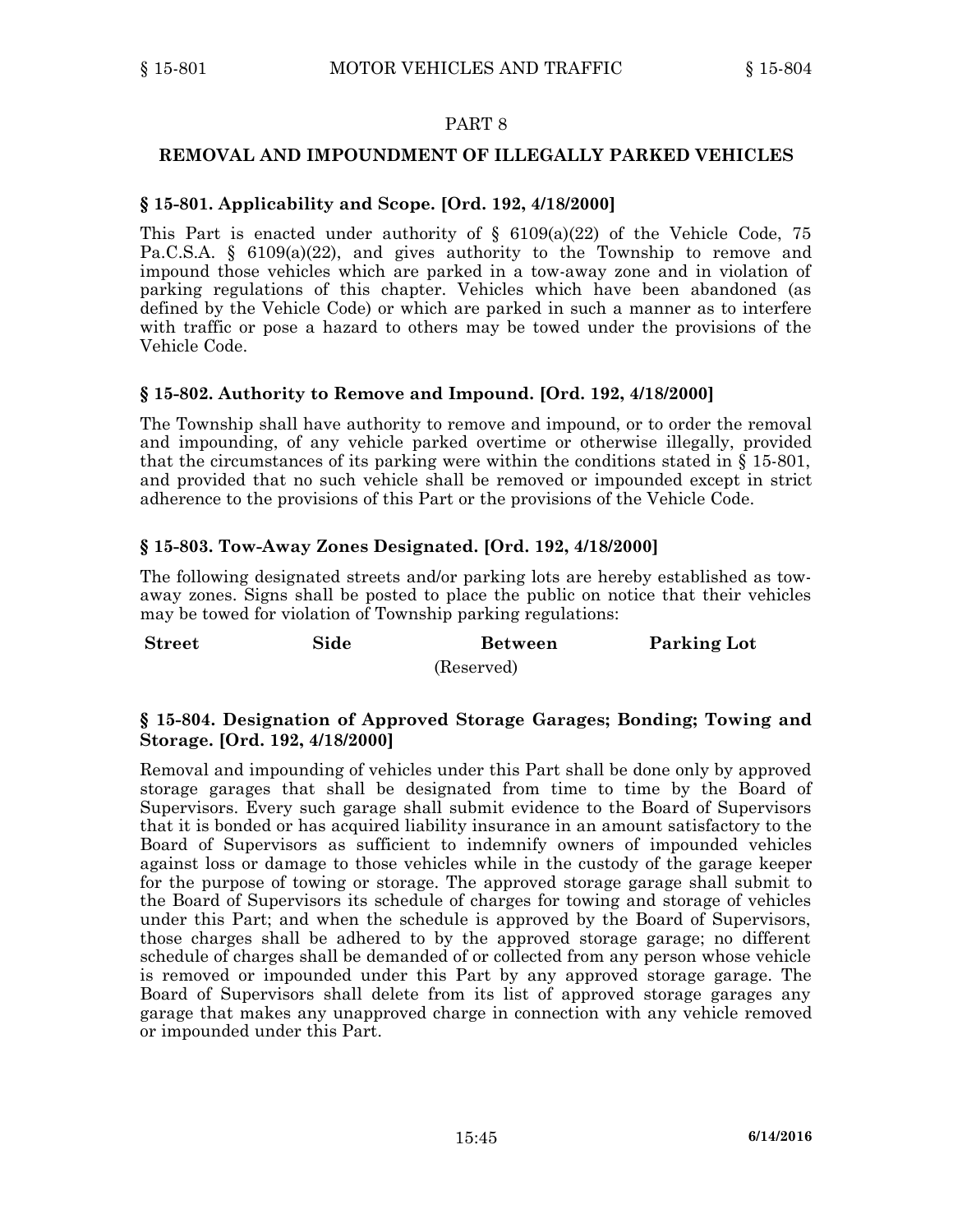### **§ 15-805. Payment of Towing and Storage Charges. [Ord. 192, 4/18/2000]**

The payment of towing and storage charges shall not relieve the owner or driver of any vehicle from liability for any fine or penalty for the violation of the provision of this Part for which the vehicle was removed or impounded.

### **§ 15-806. Reclamation Costs. [Ord. 192, 4/18/2000]**

In order to reclaim his vehicle, the owner shall pay towing and storage costs plus <sup>a</sup> \$25 fee, of which \$10 shall be transferred to the Pennsylvania Department of Transportation by the garage to which the vehicle was taken.

### **§ 15-807. Records of Vehicles Removed and Impounded. [Ord. 192, 4/18/2000]**

The Township shall cause <sup>a</sup> record to be kept of all vehicles impounded under this Part and shall be able at all reasonable times to furnish the owners or the agents of the owners of those vehicles with information as to the place of storage of the vehicle.

### **§ 15-808. Restrictions Upon Removal of Vehicles. [Ord. 192, 4/18/2000]**

No vehicle shall be removed under the authority of this Part or the Vehicle Code if, at the time of the intended removal, the owner or the person for the time being in charge of the vehicle is present and expresses <sup>a</sup> willingness and intention to remove the vehicle immediately.

### **§ 15-809. Penalty for Violation. [Ord. 192, 4/18/2000]**

Any person who shall violate any provision of this Part shall, upon conviction thereof, be sentenced to pay <sup>a</sup> fine of \$50 together with all costs of disposing of the vehicle under the provisions of the Vehicle Code, 75 P.S. § 7301 et seq.

### **§ 15-810. Reports and Disposition of Unclaimed Vehicles. [Ord. 192, 4/18/2000]**

If, after <sup>a</sup> period of 15 days, the vehicle in storage remains unclaimed, <sup>a</sup> report shall be filed with PennDOT in accordance with § 7311 of the Vehicle Code, 75 Pa.C.S.A. § 7311, by the person having legal custody of the vehicle. If the vehicle has not been claimed after 30 days, the vehicle may be transferred to <sup>a</sup> licensed salvor, who will then be responsible for filing the proper reports and disposing of the vehicle in accordance with the provisions of Chapter 73 of the Vehicle Code, 75 Pa.C.S.A. § 7301 et seq.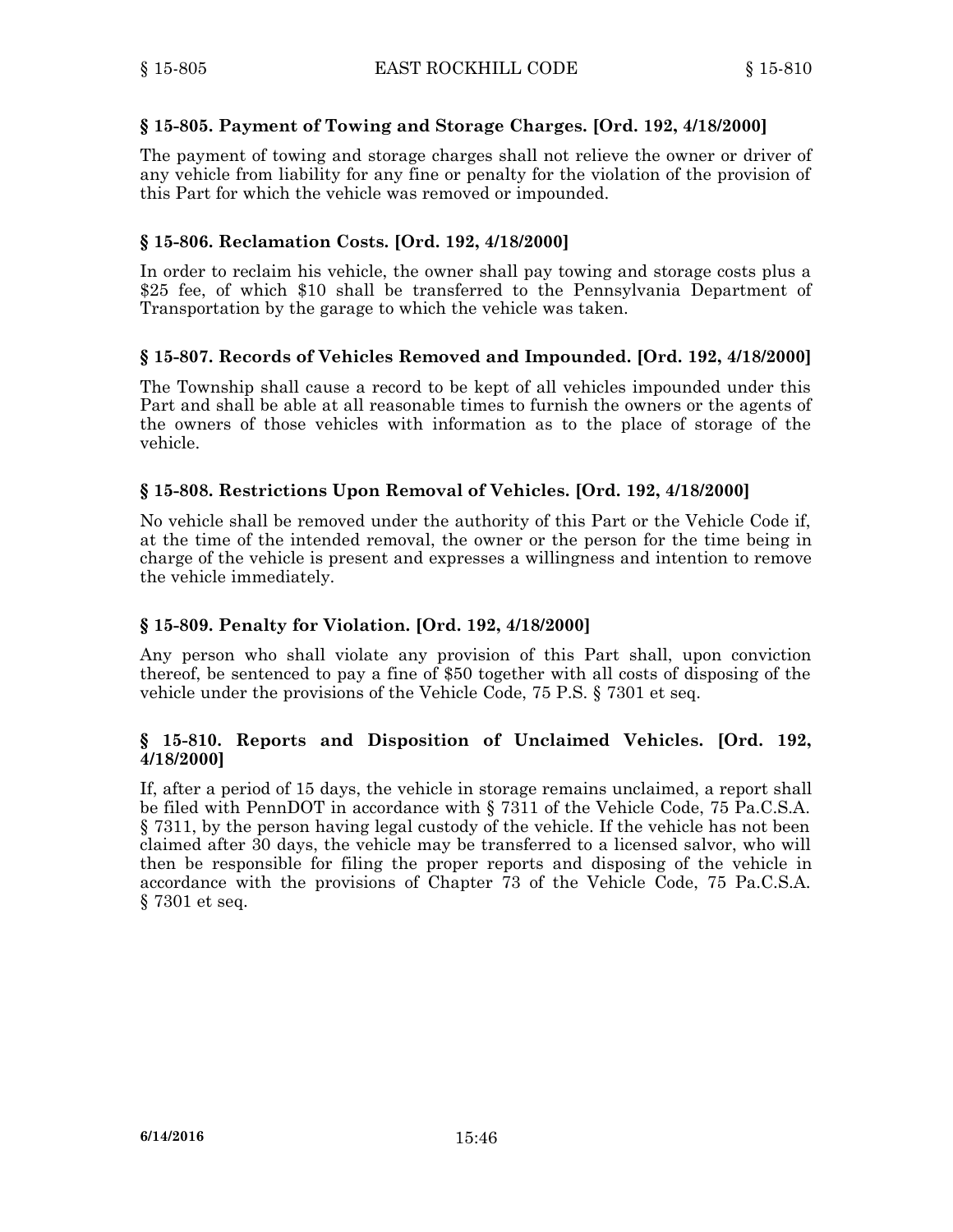### **SNOW AND ICE EMERGENCY**

### **§ 15-901. Declaration of Snow and Ice Emergency. [Ord. 192, 4/18/2000]**

In order to facilitate the movement of traffic and to combat the hazards of snow and ice on the snow emergency routes named in § 15-903, the Chief of Police, in his discretion, may declare <sup>a</sup> snow and ice emergency (designated in this Part as <sup>a</sup> "snow emergency"). Information on the existence of <sup>a</sup> snow emergency shall be given by the Township through radio, newspaper or other available media, and information on the termination of the emergency may be given by use of the same media.

### **§ 15-902. Parking Prohibited, Driving Motor Vehicles Restricted On Snow Emergency Routes During Emergency. [Ord. 192, 4/18/2000]**

- 1. After any snow emergency is declared, it shall be unlawful at any time during the continuance of the emergency for any person:
	- A. To park <sup>a</sup> motor vehicle or to allow that vehicle to remain parked anywhere on any snow emergency route designated in § 15-903.
	- B. To drive any motor vehicle on any such snow emergency route unless that vehicle is equipped with snow tires or chains.

### **§ 15-903. Snow Emergency Routes Designated. [Ord. 192, 4/18/2000; as amended by Ord. 288, 9/26/2017]**

The following are designated as snow emergency routes:

| <b>Street</b>                         | <b>Between</b>                                |
|---------------------------------------|-----------------------------------------------|
| Bryant Drive (T-494) (both sides)     | Entire length                                 |
| Buck Drive (T-489) (both sides)       | Entire length                                 |
| Campus Drive (T-488) (both sides)     | Entire length                                 |
| Deer Run Road (T-490) (both sides)    | Entire length                                 |
| Fifth Street (SR-4039) (both sides)   | Perkasie Borough line and Schwenkmill<br>Road |
| Greenleaf Circle (T-495) (both sides) | Entire length                                 |
| Pine Ct. (T-487) (both sides)         | Entire length                                 |
| Sunnyside Lane (T-496) (both sides)   | Entire length                                 |

### **§ 15-904. Penalty for Violation. [Ord. 192, 4/18/2000]**

1. If, at any time during <sup>a</sup> period of snow emergency declared under § 15-901, <sup>a</sup> person shall park <sup>a</sup> motor vehicle or allow <sup>a</sup> motor vehicle to remain parked anywhere upon <sup>a</sup> snow emergency route, that person shall be guilty of <sup>a</sup>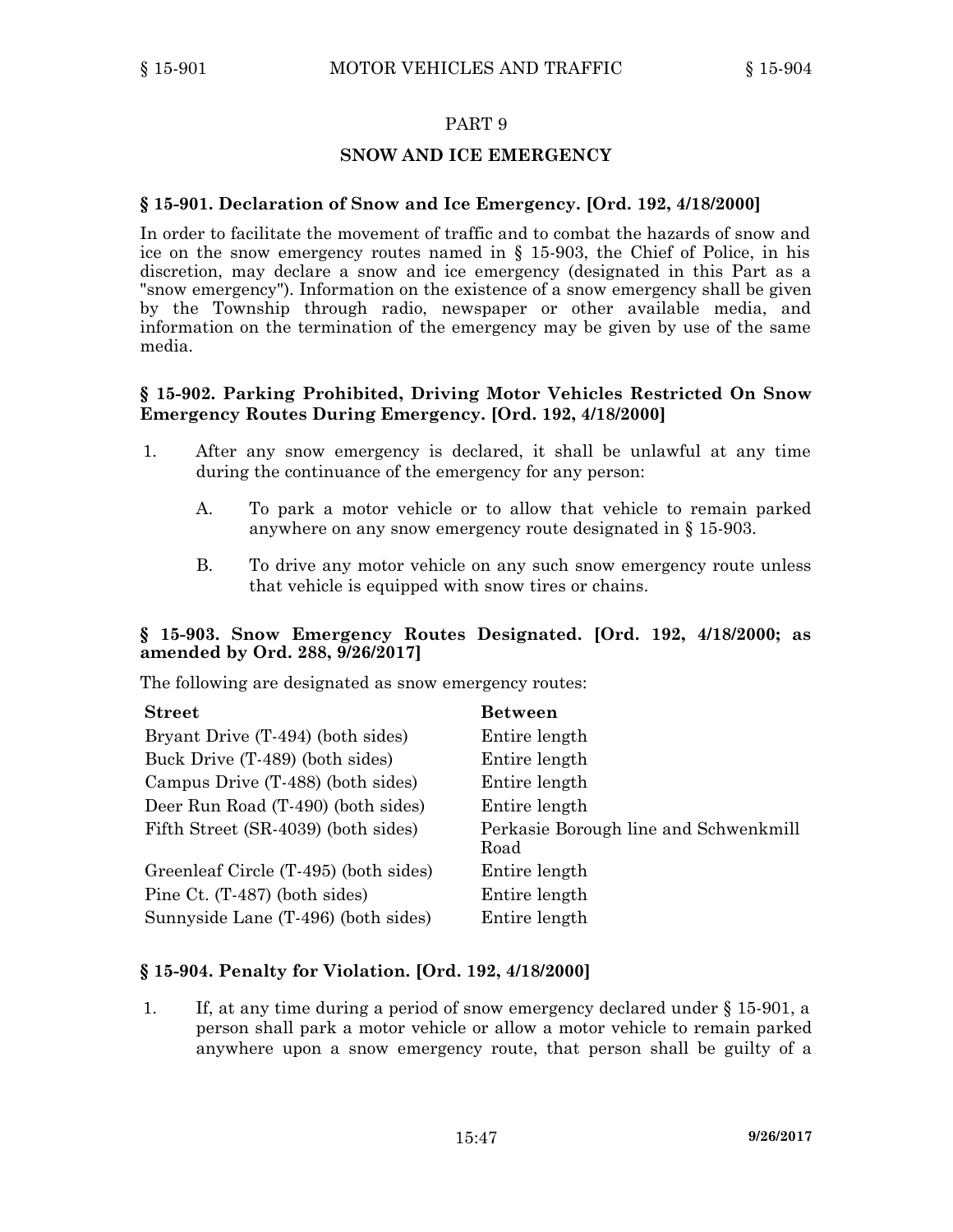violation of this Part and, upon conviction, shall be sentenced to pay <sup>a</sup> fine of \$25 and costs. **[Amended by Ord. 288, 9/26/2017]**

2. If, at any time during <sup>a</sup> period of snow emergency declared under § 15-901, <sup>a</sup> person shall drive <sup>a</sup> motor vehicle upon <sup>a</sup> snow emergency route without having that vehicle equipped with snow tires or chains, that person shall be guilty of <sup>a</sup> violation of this Part and, upon conviction, shall be sentenced to pay <sup>a</sup> fine of \$25 and costs.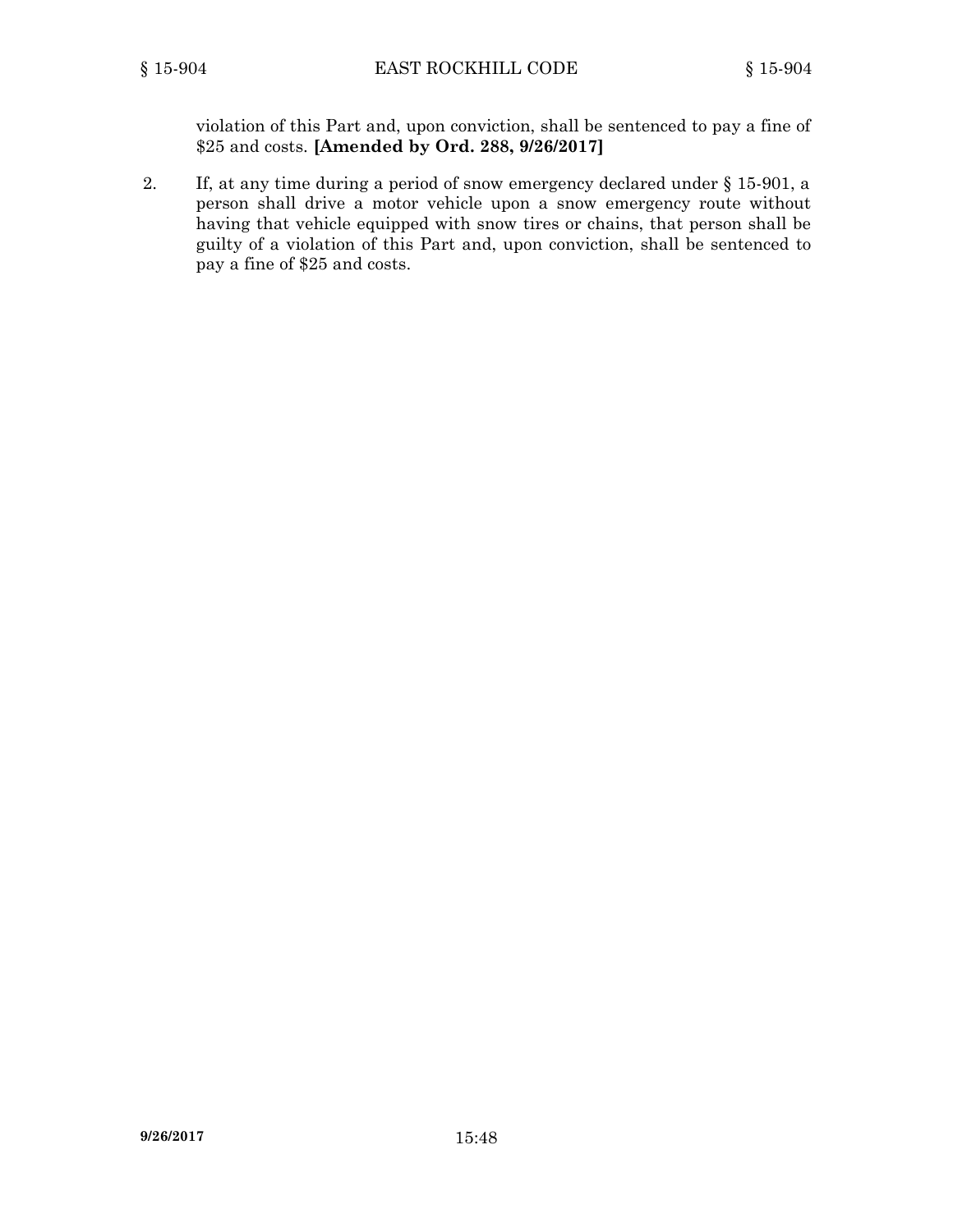### **REGULATION OF PEDALCYCLES AND NONMOTORIZED VEHICLES**

### **§ 15-1001. Riding and Parking of Pedalcycles on Sidewalks Along Certain Streets Prohibited. [Ord. 192, 4/18/2000]**

1. It shall be unlawful for any person to ride or to park <sup>a</sup> pedalcycle on the sidewalk along the following portions of the streets in the Township:

| ${\bf Street}$ | Side |            | <b>Between</b> |
|----------------|------|------------|----------------|
|                |      | (Reserved) |                |

2. Any person who violates any provision of this section shall, upon conviction, be sentenced to pay <sup>a</sup> fine of \$5 and costs.

### **§ 15-1002. Restrictions on Use of Pushcarts. [Ord. 192, 4/18/2000]**

- 1. The word "pushcart," as used in this section, shall mean <sup>a</sup> vehicle, including <sup>a</sup> pedalcycle, propelled solely by human power and used or intended for use for the display, transport, exhibit or sale of goods, wares or merchandise.
- 2. It shall be unlawful for any person to propel <sup>a</sup> pushcart upon any sidewalk in any business district except as necessary to move the pushcart to <sup>a</sup> location from which it is to be loaded or unloaded or from which goods, wares or merchandise are to be sold or dispensed under permit from the Board of Supervisors as provided in Subsection 3 of this section.
- 3. It shall be unlawful for any person to park <sup>a</sup> pushcart upon any sidewalk except for the purpose of selling or dispensing from that pushcart goods, wares or merchandise to passersby under permit from the Board of Supervisors. Every such permit shall be issued to the person making application for the permit, upon payment of <sup>a</sup> fee, which shall be for the use of the Township, set by the Board of Supervisors by resolution. The permit shall be granted to the applicant, upon payment of the fee, and upon the applicant signing an agreement with the Board of Supervisors that he shall be bound by the conditions imposed by Board of Supervisors and made <sup>a</sup> part of the permit, dealing with the following matters:
	- A. Restricting or limiting the parking of the pushcart to one or more stated locations upon the sidewalk and to stated days and hours at each location.
	- B. Stating requirements to be adhered to in connection with the disposal of garbage and refuse resulting from the operations carried on.
	- C. Requiring that there be no violation of any law, ordinance or regulation pertaining to health, sanitation and the handling of food or drink.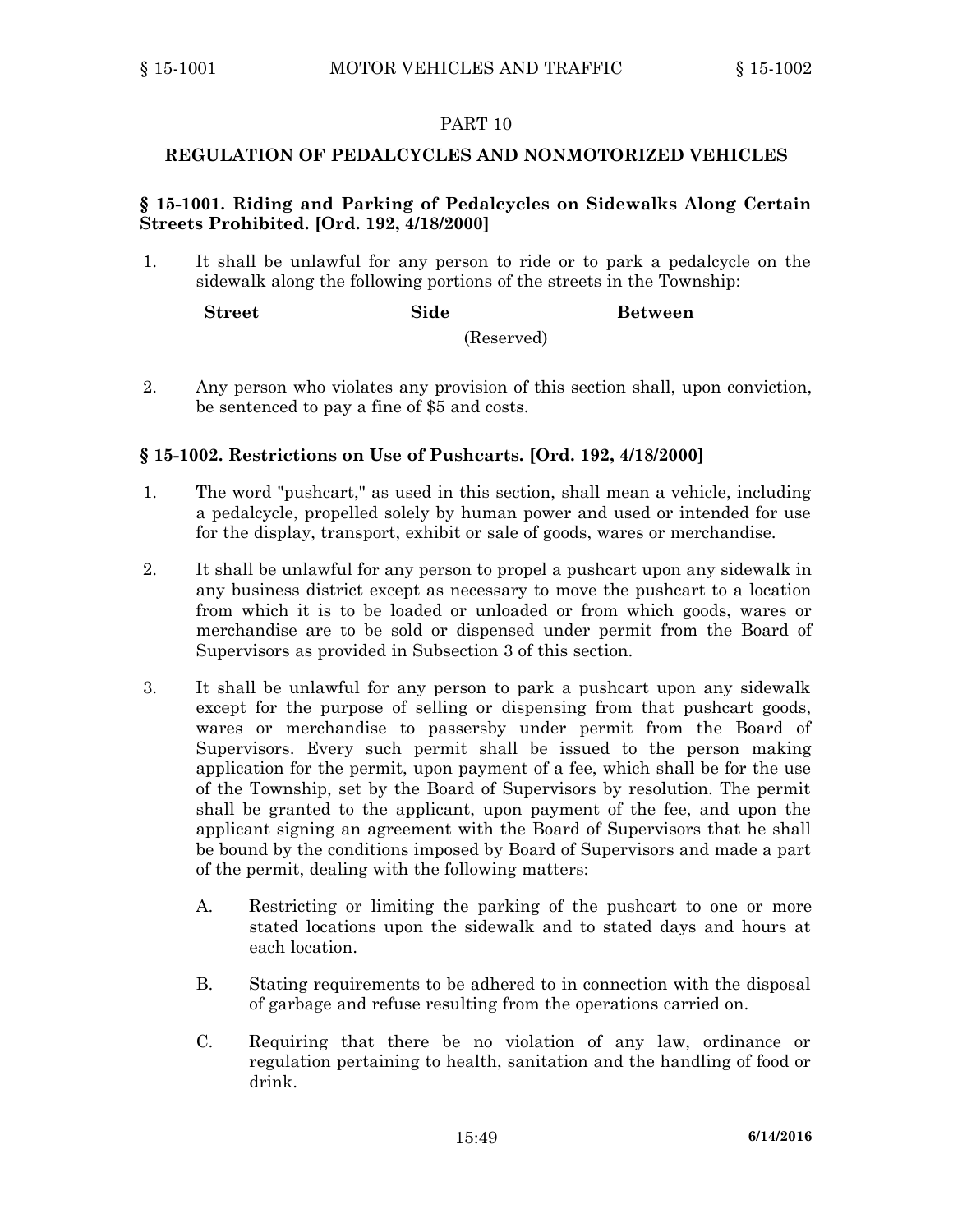4. Any person who violates any provision of this section, or any condition of any permit granted under this section, upon conviction, shall be sentenced to pay <sup>a</sup> fine of \$25 and costs.

### **§ 15-1003. Skates, Skateboards, Coasters, Sleds and Other Toy Vehicles. [Ord. 192, 4/18/2000]**

- 1. It shall be unlawful for any person to ride on <sup>a</sup> sled upon any sidewalk in the Township, or upon any roadway unless that roadway is on <sup>a</sup> portion of <sup>a</sup> street blocked off for sledding by authority of § 15-105 or § 15-216, provided that nothing in this subsection shall prevent <sup>a</sup> pedestrian from pulling <sup>a</sup> sled, with or without <sup>a</sup> rider, upon <sup>a</sup> sidewalk.
- 2. It shall be unlawful for any person to engage in roller-skating, skateboarding or to ride upon or propel any coaster or other toy vehicle upon:
	- A. Any street except in order to cross the roadway.
	- B. Any sidewalk located in <sup>a</sup> business district, except that nothing in this subsection shall prevent <sup>a</sup> pedestrian from pulling <sup>a</sup> coaster or other toy vehicle, with or without <sup>a</sup> rider, upon <sup>a</sup> sidewalk.
- 3. Any person who violates any provision of this section shall, upon conviction, be sentenced to pay <sup>a</sup> fine of \$5 and costs.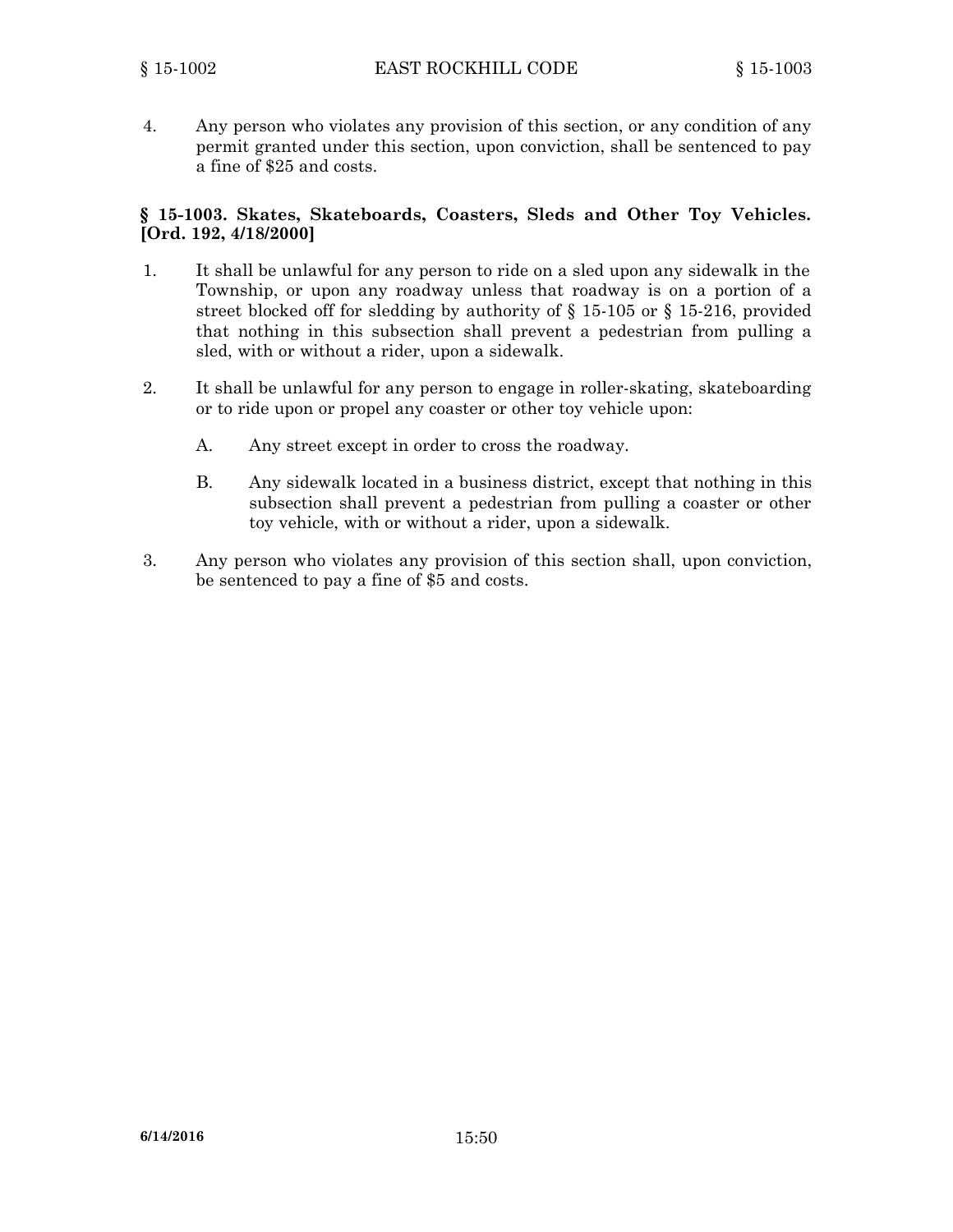### **PEDESTRIAN REGULATIONS**

#### **§ 15-1101. Pedestrians to Obey Traffic Control Signs. [Ord. 192, 4/18/2000]**

- 1. At all locations in the Township where official traffic control signals are installed, pedestrians, except where directed otherwise by pedestrian-control signals installed under § 15-1102, shall obey the directions of those traffic control signals, as follows:
	- A. When facing <sup>a</sup> green signal, <sup>a</sup> pedestrian may proceed across the roadway within <sup>a</sup> crosswalk.
	- B. When facing <sup>a</sup> steady yellow signal, <sup>a</sup> pedestrian shall not start to cross the roadway.
	- C. When facing <sup>a</sup> steady red signal, <sup>a</sup> pedestrian shall not enter the roadway.

#### **§ 15-1102. Pedestrian-Control Signal Locations Established. [Ord. 192, 4/18/2000]**

1. At the following locations, official pedestrian-control signals shall be erected (or are ratified if previously erected):

#### **Location**

#### (Reserved)

- 2. Every pedestrian facing <sup>a</sup> steady or flashing "Don't Walk" signal shall obey the directions of that signal, as follows:
	- A. When facing <sup>a</sup> steady "Don't Walk" signal, <sup>a</sup> pedestrian shall not start to cross the roadway in the direction of the signal, but any pedestrian who has partially completed his crossing on the "Walk" signal should proceed to <sup>a</sup> sidewalk or safety zone while the "Don't Walk" signal is showing.
	- B. When facing <sup>a</sup> flashing "Don't Walk" signal, <sup>a</sup> pedestrian shall not start to cross the roadway in the direction of the indication, but any pedestrian who has partly completed crossing during the "Walk" indication should proceed to <sup>a</sup> sidewalk or safety zone.
- 3. Any pedestrian who fails to obey the directions of <sup>a</sup> "Don't Walk" signal, as indicated above, shall be guilty of an offense and <sup>a</sup> violation of this Part.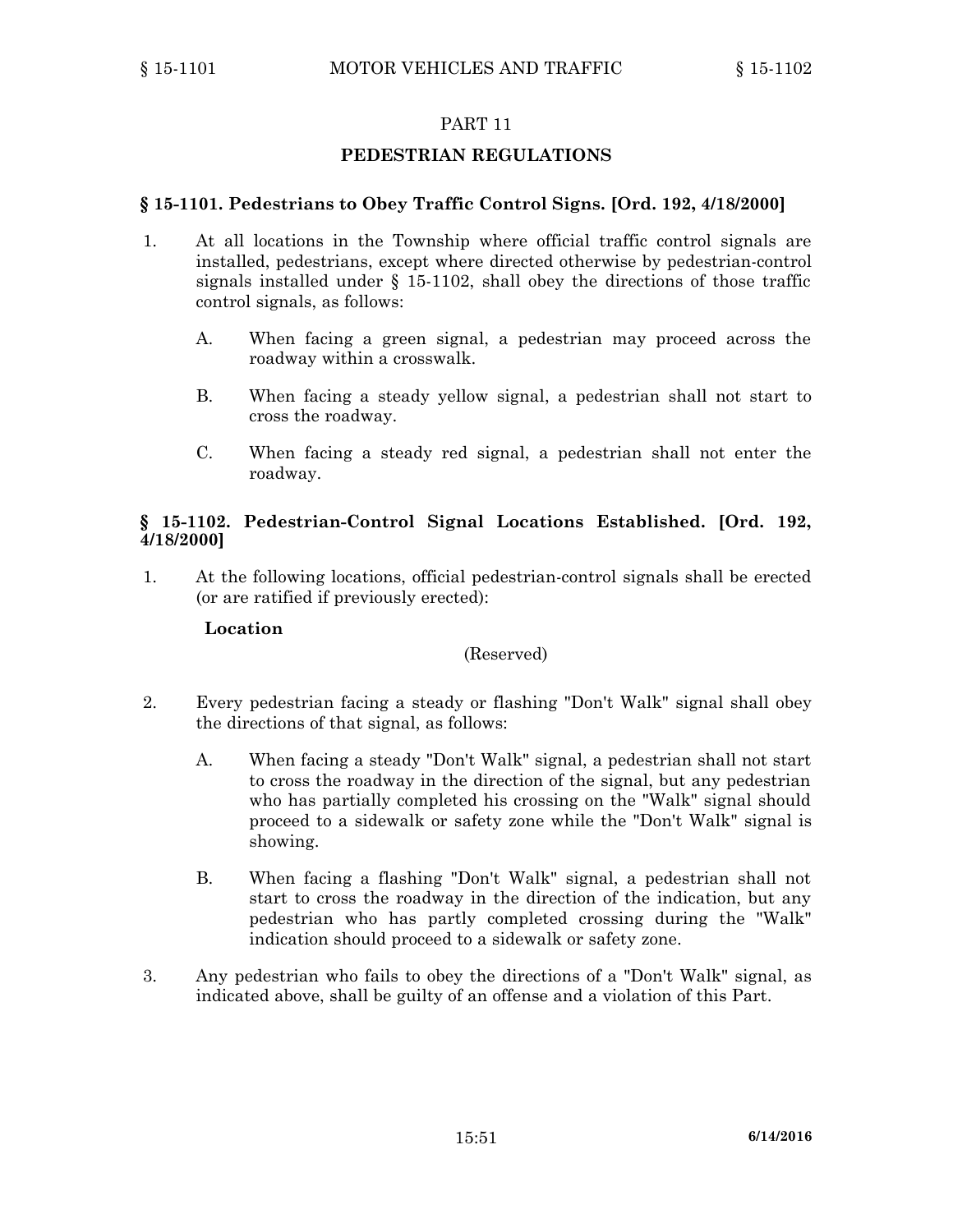### **§ 15-1103. Locations Where Pedestrian Crossing in Unmarked Crosswalks Restricted. [Ord. 192, 4/18/2000]**

Except when authorized by <sup>a</sup> police officer or other appropriately attired person authorized to direct, control or regulate traffic, it shall be unlawful for any pedestrian to cross the roadway at any of the following streets, at the intersection with that street indicated.

**Street Intersection Direction of Travel**

(Reserved)

### **§ 15-1104. Locations Where Pedestrians May Cross Only In Crosswalk. [Ord. 192, 4/18/2000]**

- 1. It shall be unlawful for any pedestrian:
	- A. To cross any roadway in <sup>a</sup> business district within the Township except in <sup>a</sup> crosswalk.
	- B. To cross the roadway, in any of the following portions of streets in the Township, except in <sup>a</sup> crosswalk:

## **Street Between**

(Reserved)

2. Provided that nothing in this section shall permit any pedestrian to cross in <sup>a</sup> crosswalk at any location where that crossing is prohibited by § 15-1102.

### **§ 15-1105. Penalty for Violation. [Ord. 192, 4/18/2000]**

Any pedestrian who violates any provision of this Part shall be guilty of <sup>a</sup> summary offense and, upon conviction, shall be sentenced to pay <sup>a</sup> fine of \$5 and costs.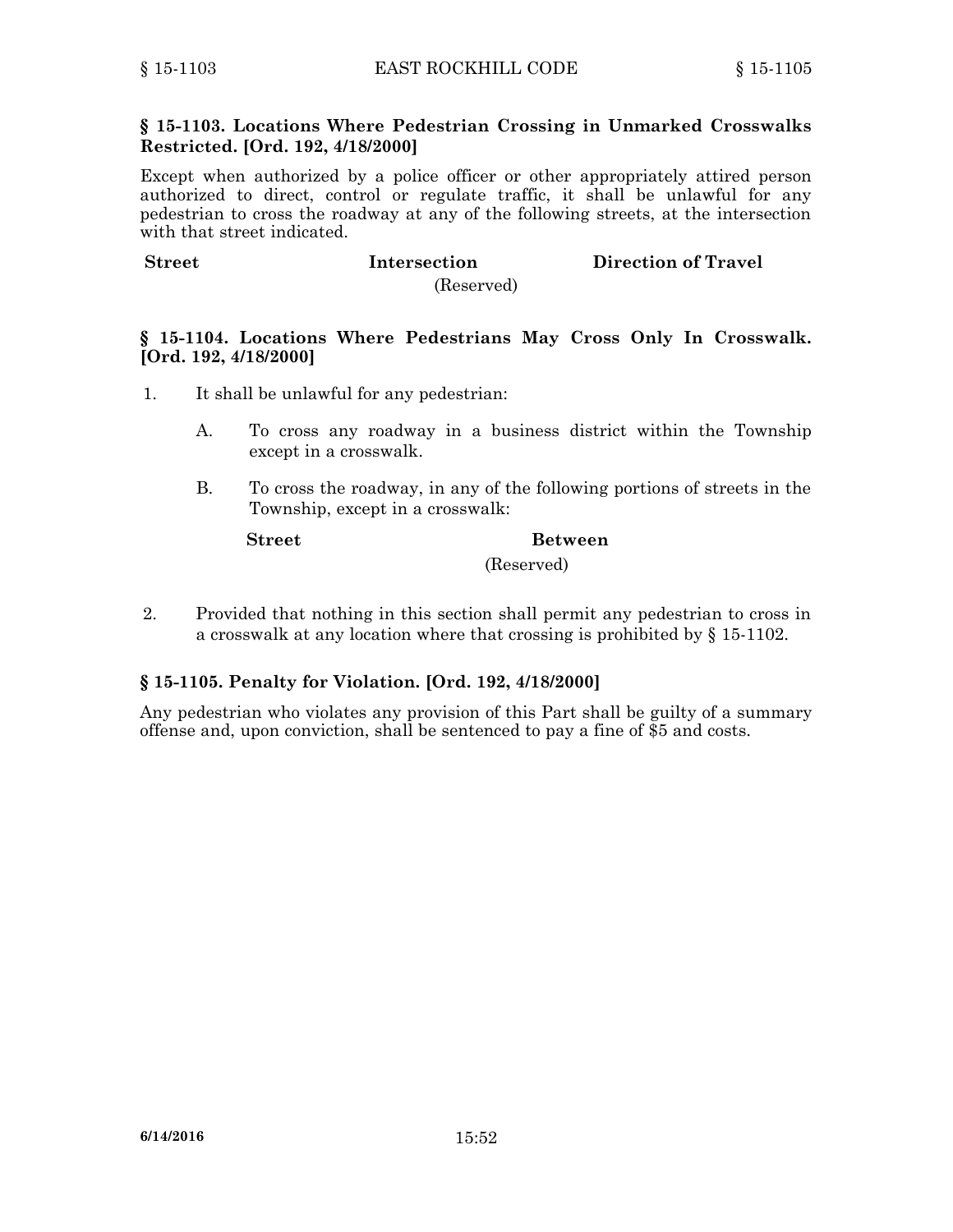### **RECREATIONAL VEHICLES**

### **§ 15-1201. Definitions. [Ord. 248, 8/11/2009]**

As used in this Part 12, the following terms shall have the meanings indicated:

ALL-TERRAIN VEHICLE  $(ATV)$  — A motorized vehicle with not fewer than three inflatable tires, with <sup>a</sup> maximum dry weight of less than 800 pounds.

OCCUPANT — A person who regularly resides on the property in question.

OWNER — Any person who has legal or equitable title to the property on which <sup>a</sup> recreational vehicle is being operated.

PERSON — An individual, group of individuals, partnership, firm, association or any other entity.

#### RECREATIONAL VEHICLE —

- A. All motorized vehicles designed or redesigned or otherwise being used for off-road and/or recreational use, including but not limited to the following:
	- (1) Motorcycles;
	- (2) Trail bikes;
	- (3) All-terrain vehicles (ATVs) or utility-terrain vehicles (UTVs);
	- (4) Go-carts;
	- (5) Snowmobiles;
	- (6) Trucks, sport utility vehicles (SUVs), and four-wheel-drive vehicles; and
	- (7) Any other similarly mechanized vehicle.
- B. The term "recreational vehicles" shall not include motorized vehicles being used for law enforcement, fire, emergency, fire emergency, military or other authorized government purpose, or off-road motorized vehicles being used as utility vehicles for agriculture, yard work, landscaping, snow removal or otherwise being used in the reasonable maintenance of <sup>a</sup> person's real property. A motor home or mobile home used solely for overnight lodging and shelter shall not be considered <sup>a</sup> recreational vehicle for purposes of this Part 12.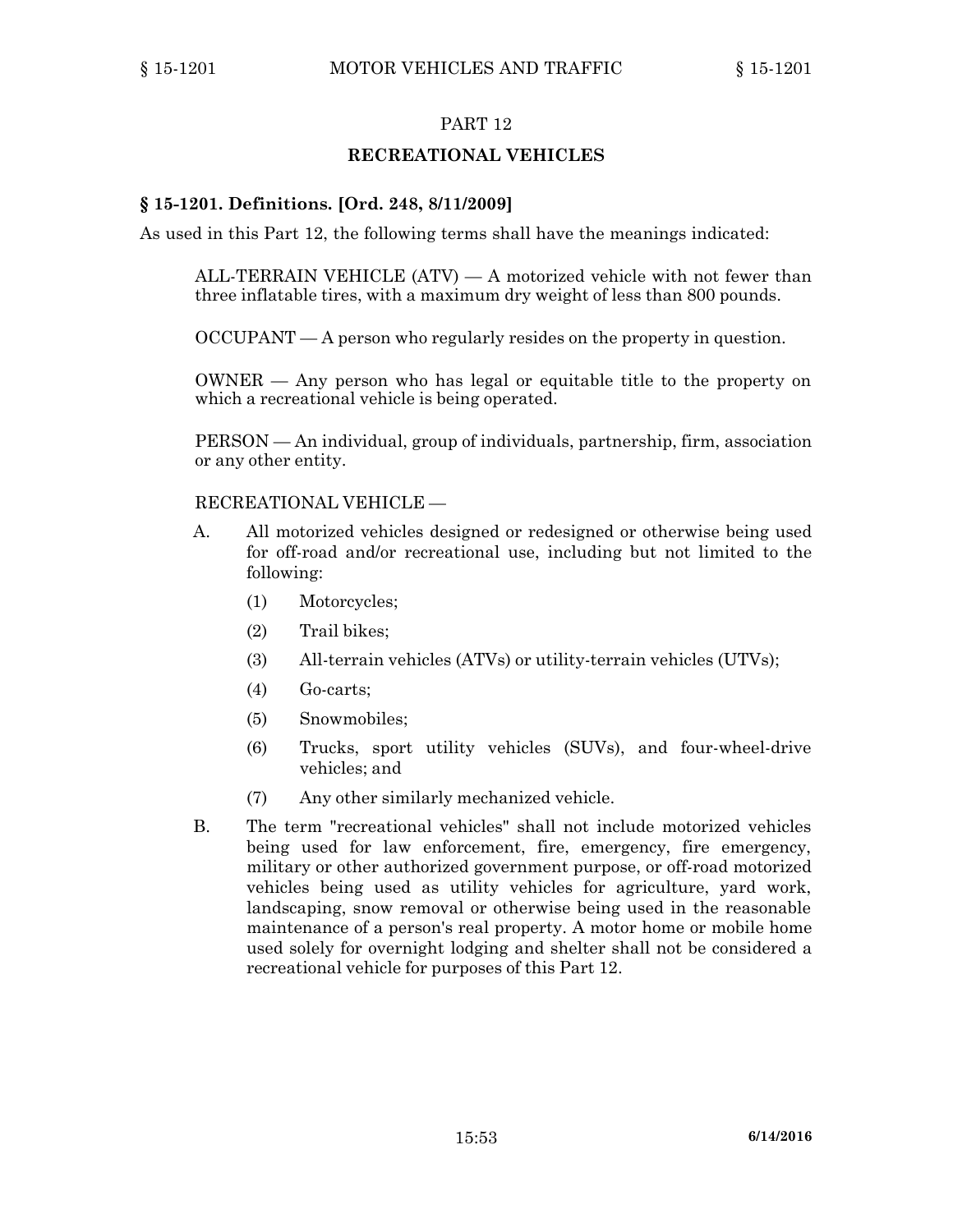### **§ 15-1202. Operation and Use of Recreational Vehicles on Private Property. [Ord. 248, 8/11/2009]**

- 1. The following regulations shall apply to the use of recreational vehicles on private real property:
	- A. Owner or Occupant. Only the owner, occupant, permitted guests and family may operate <sup>a</sup> recreational vehicle on private real property, subject to the restrictions outlined herein.
	- B. Setback Requirements.
		- (1) A person operating <sup>a</sup> recreational vehicle shall not operate the recreational vehicle within 50 feet of any property line, unless written permission has been obtained by the adjoining property owner to operate the recreational vehicle within <sup>a</sup> reduced setback.
		- (2) It shall not be <sup>a</sup> violation of this section to operate <sup>a</sup> recreational vehicle within the required setback lines for purposes of ingress to and egress from or onto <sup>a</sup> driveway.
	- C. Dust.
		- (1) Dust-control measures are to be maintained by the lot owner, occupant and operators of recreational vehicles at all times recreational vehicles are in use. A person shall not generate or permit to be generated, as <sup>a</sup> result of the use of <sup>a</sup> recreational vehicle, any dust which crosses over onto an adjoining or adjacent property that will interfere with the reasonable use of the property and create an amount of dust that would cause such dirt and dust to visibly affix to personal property, structures, persons and/or other tangible items, either inside or outside, and/or make it difficult for <sup>a</sup> person to see and/or breathe. In the event that excessive dust is created by the operation of <sup>a</sup> recreational vehicle in violation of this section, the use of such recreational vehicle shall cease immediately and not begin again until the dust has been properly mitigated.
		- (2) Any unvegetated riding area and/or areas containing dry dirt, stones or other dust-generating surface material must be watered down before, during and after usage to limit the dust.
		- (3) In the event that the dust amount cannot be contained by the mitigating measures set forth herein, or by other measures, and where Township residents have complained to the Township of East Rockhill about the dust from the operation of the recreational vehicles in question, then the owner and/or occupant shall be required to plant <sup>a</sup> buffer, with plantings acceptable to the Township, to help prevent the dust from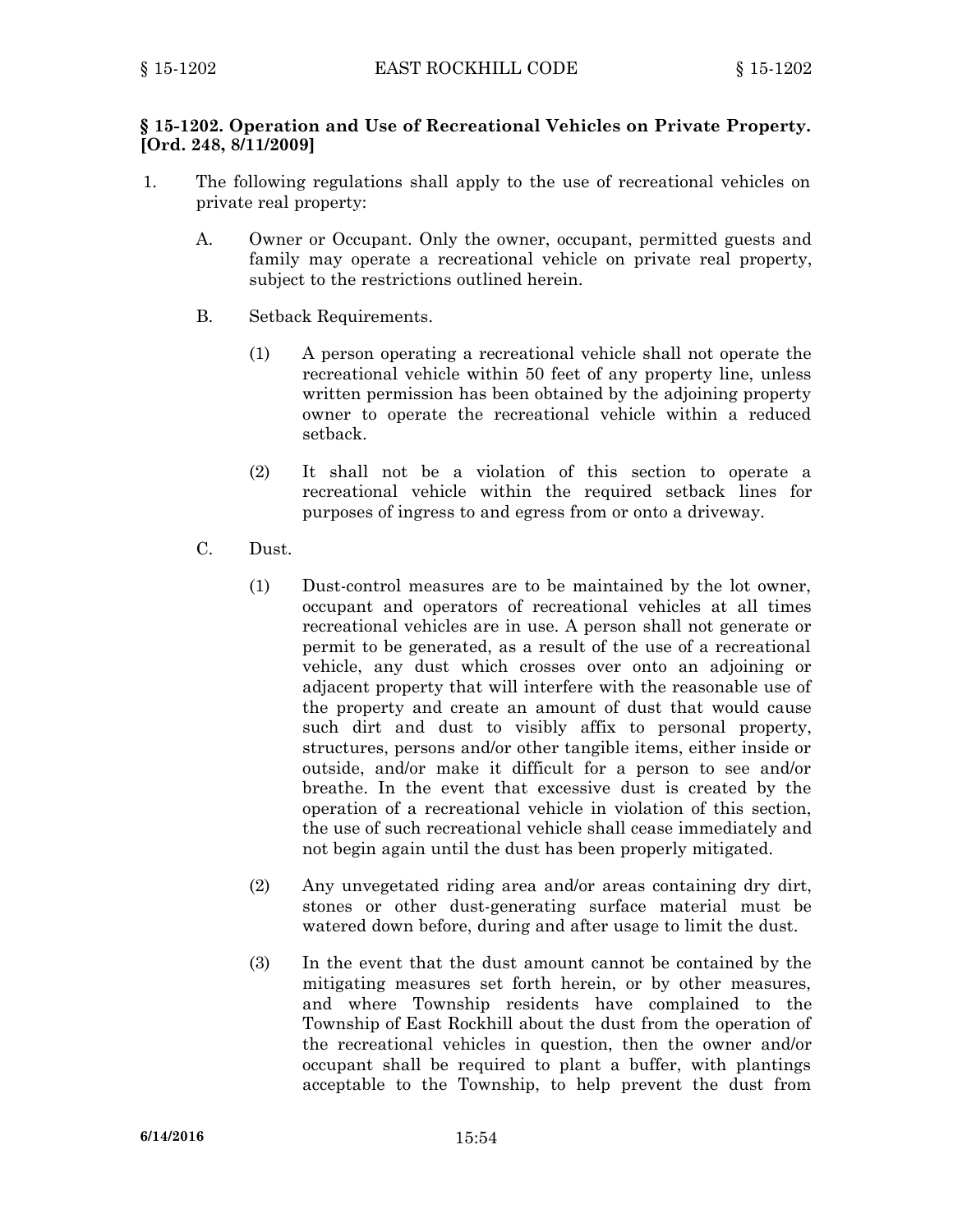crossing property lines prior to any further use of recreational vehicles on the property.

- D. Equipment Exhaust. All recreational vehicles shall be fitted with the original equipment exhaust while in operation and must have <sup>a</sup> federally approved spark arrestor. It is unlawful to operate <sup>a</sup> recreational vehicle which is not equipped at all times with <sup>a</sup> muffler in good working order which blends the exhaust noise into the overall recreational vehicle noise and is in constant operation to prevent excessive or unusual noise. The exhaust system shall not emit or produce <sup>a</sup> sharp popping or crackling sound. The noise emission may not exceed 99 decibels when measured at <sup>a</sup> distance of 20 inches, and mufflers may not be altered to increase motor noise or have <sup>a</sup> cut-out bypass or similar device.
- E. Noise.
	- (1) It is hereby declared to be <sup>a</sup> nuisance and shall be unlawful for any person to operate or allow the operation of <sup>a</sup> recreational vehicle that makes or causes excessive noises or sounds which are physically annoying to the comfort of any person of normal auditory sensibilities or which are so harsh, prolonged, unnatural or unusual in their use, time and place as to occasion physical discomfort, or which are otherwise injurious to the lives, health, peace and comfort of the inhabitants of East Rockhill Township or any number of residents thereof.
	- (2) The operation of recreational vehicles shall comply with all ordinances governing noise within the East Rockhill Township Code of Ordinances.
- F. Environmentally Sensitive Areas.
	- (1) No person shall operate, allow or permit the operation of <sup>a</sup> recreational vehicle within <sup>a</sup> stream, creek, waterway, drainageway, wetland or erosion-sensitive area, floodplain, or within 50 feet of such environmentally sensitive areas.
	- (2) No person shall operate, allow or permit the operation of <sup>a</sup> recreational vehicle on any Township, county, or state-owned park or open space property.
- G. Livestock Area. No person shall operate, allow or permit the operation of <sup>a</sup> recreational vehicle within 50 feet of any type of livestock, unless the use is otherwise exempt by this Part 12.
- H. Additional Restrictions.
	- (1) No more than three recreational vehicles may be operated at the same time on one parcel or group of adjacent parcels.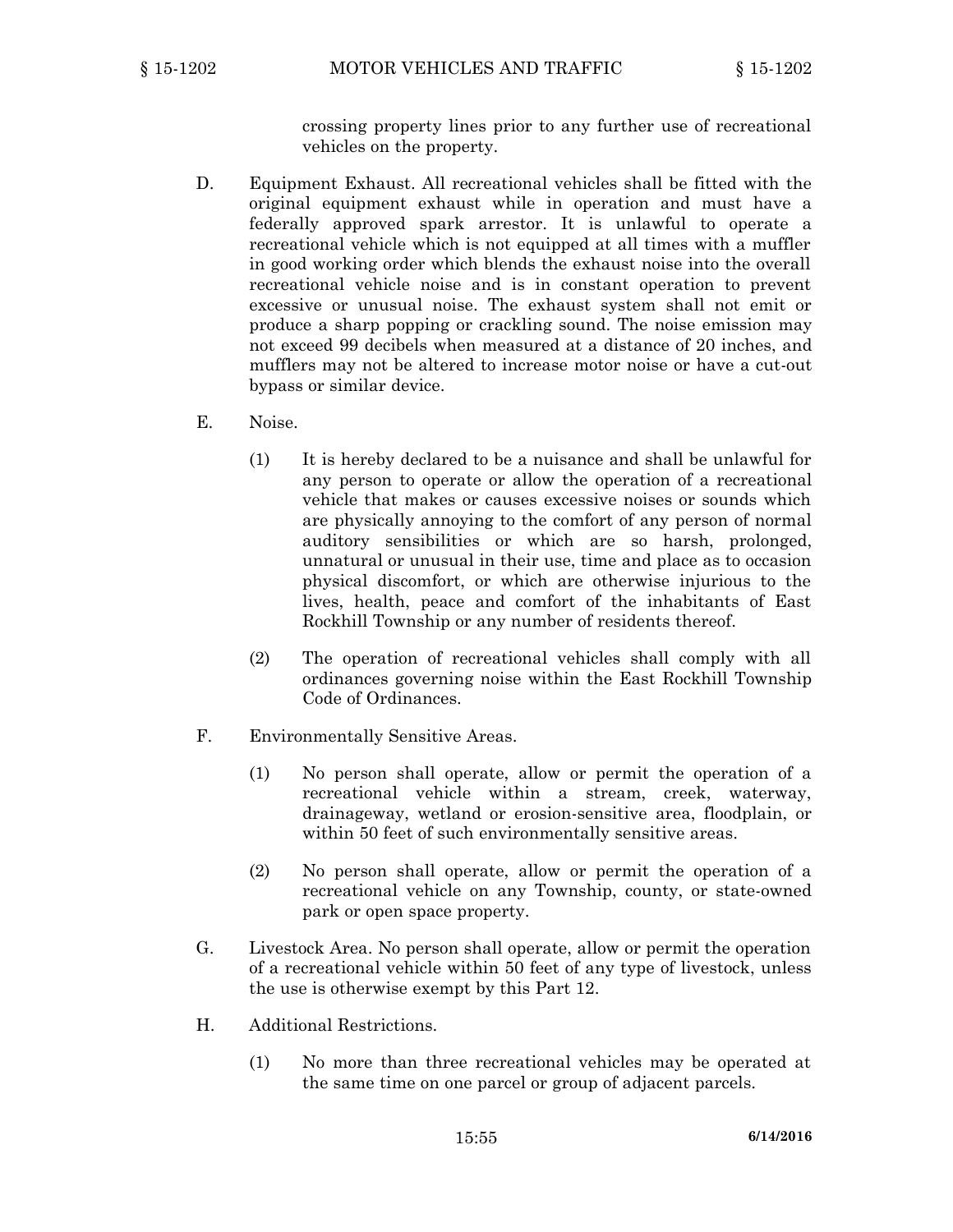- (2) A person may operate or may only permit the operation of <sup>a</sup> recreational vehicle between the following hours:
	- (a) Monday through Friday: 9:00 a.m. to 7:00 p.m. or sunset, whichever is earlier.
	- (b) Saturday: 9:00 a.m. to 6:00 p.m. or sunset, whichever is earlier.
	- (c) Sunday: 12:00 p.m. to 5:00 p.m. or sunset, whichever is earlier.
- (3) Recreational vehicles may be operated on one parcel of property or <sup>a</sup> group of adjacent parcels for no longer than two hours at <sup>a</sup> time, and there shall be <sup>a</sup> one-hour rest period between each two-hour time period of recreational vehicle operation. Stopping the use of recreational vehicles for <sup>a</sup> period less than one hour shall not start the two-hour time period over.
- (4) A recreational vehicle shall not be operated in such <sup>a</sup> manner as to damage or destroy any real or personal property of another.
- (5) Recreational vehicles shall not be operated on any sidewalk or within the right-of-way of any public or private street being maintained or used as <sup>a</sup> thoroughfare for legally licensed vehicular traffic unless the operator has <sup>a</sup> valid operator's license and the recreational vehicle is properly registered and licensed with the Commonwealth of Pennsylvania as <sup>a</sup> motor vehicle. All provisions of the Motor Vehicle Code and Township ordinances regulating equipment in operation shall apply to such <sup>a</sup> use.

### **§ 15-1203. Operation and Use of Recreational Vehicles on Township Property. [Ord. 248, 8/11/2009]**

No person shall operate <sup>a</sup> recreational vehicle on Township property without the express written consent of the Township.

#### **§ 15-1204. Exemptions. [Ord. 248, 8/11/2009]**

- 1. The following uses are exempt from this Part 12:
	- A. Use of <sup>a</sup> recreational vehicle by the Township or any other governmental body in conducting official business.
	- B. Use of <sup>a</sup> recreational vehicle in agricultural work.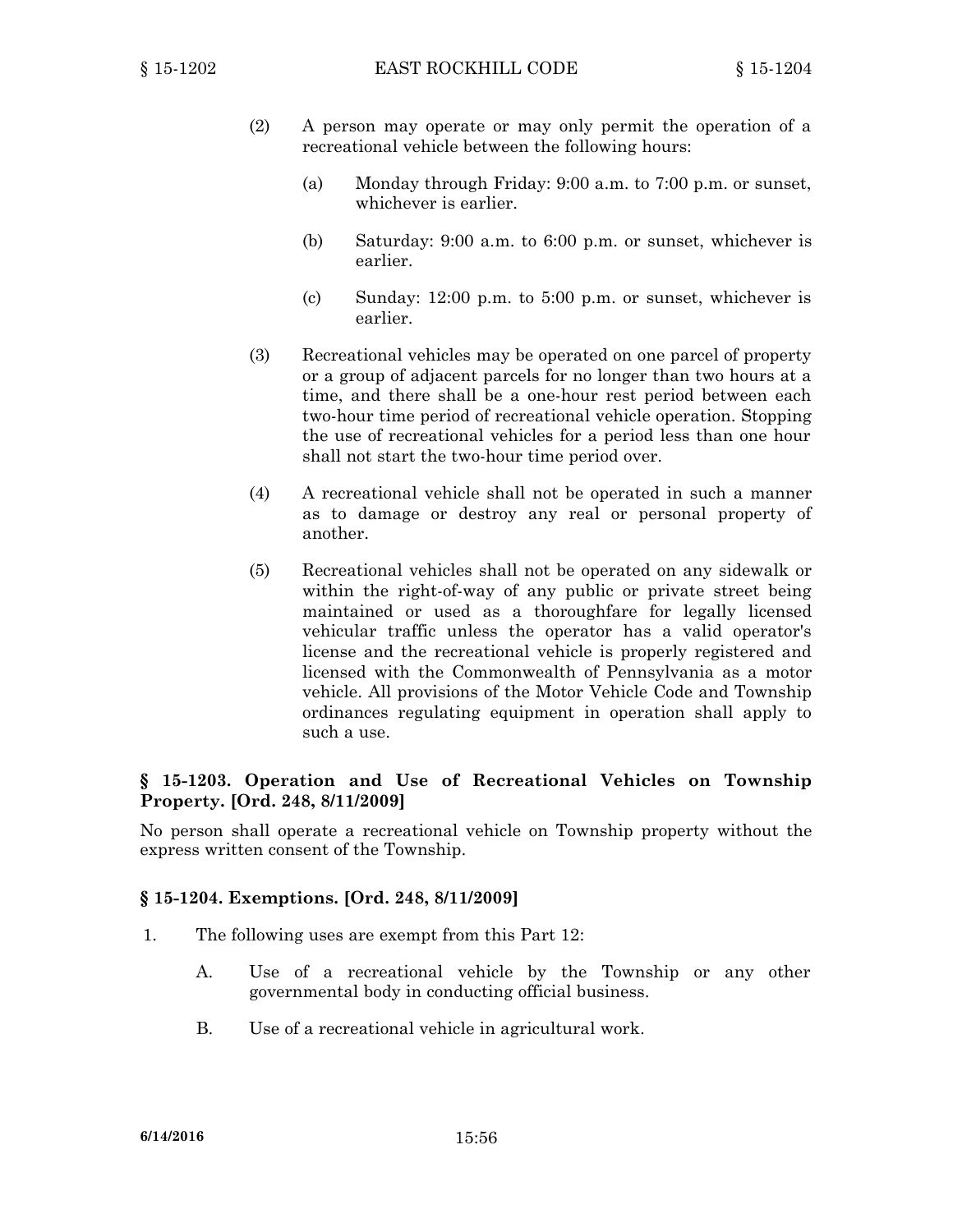- C. Use of <sup>a</sup> recreational vehicle in yard work, landscaping and/or in the maintenance of <sup>a</sup> person's real property.
- D. Use of <sup>a</sup> recreational vehicle in snow clearing.

### **§ 15-1205. Enforcement and Penalties. [Ord. 248, 8/11/2009]**

- 1. A violation of this Part 12 shall be deemed <sup>a</sup> public nuisance and shall subject the owner of the property and any person operating <sup>a</sup> recreational vehicle in violation of this Part 12 to summary enforcement proceedings.
- 2. This Part 12 shall be enforced as follows:
	- A. First Offense. The police, East Rockhill Township Code Enforcement Officer and/or such other persons as the Township may designate are authorized to make an initial determination of <sup>a</sup> violation of and to enforce the provisions of this Part 12. An initial determination of <sup>a</sup> violation of this Part 12 shall result in <sup>a</sup> verbal warning to the operator of the recreational vehicle and, if present, the occupant and owner of the property in question.
	- B. Second Offense. Any person who violates or permits <sup>a</sup> violation of this Part 12 for <sup>a</sup> second time shall, upon conviction in <sup>a</sup> proceeding brought before <sup>a</sup> District Justice under the Pennsylvania Rules of Criminal Procedure, be guilty of <sup>a</sup> summary offense and shall be punishable by <sup>a</sup> fine of \$100, plus costs of prosecution. In default of payment thereof, the defendant may be sentenced to imprisonment for <sup>a</sup> term not exceeding 90 days. Each day or portion thereof that such violation continues or is permitted to continue shall constitute <sup>a</sup> separate offense, and each section of this Part 12 that is violated shall also constitute <sup>a</sup> separate offense.
	- C. Third Offense. Any person who violates or permits <sup>a</sup> violation of this Part 12 for <sup>a</sup> third time shall, upon conviction in <sup>a</sup> proceeding brought before <sup>a</sup> District Justice under the Pennsylvania Rules of Criminal Procedure, be guilty of <sup>a</sup> summary offense and shall be punishable by <sup>a</sup> fine of \$1,000, plus costs of prosecution. In default of payment thereof, the defendant may be sentenced to imprisonment for <sup>a</sup> term not exceeding 90 days. Each day or portion thereof that such violation continues or is permitted to continue shall constitute <sup>a</sup> separate offense, and each section of this Part 12 that is violated shall also constitute <sup>a</sup> separate offense.
- 3. The police, Code Enforcement Officers of East Rockhill Township and/or such other persons as the Township may designate may enforce the provisions of this Part 12.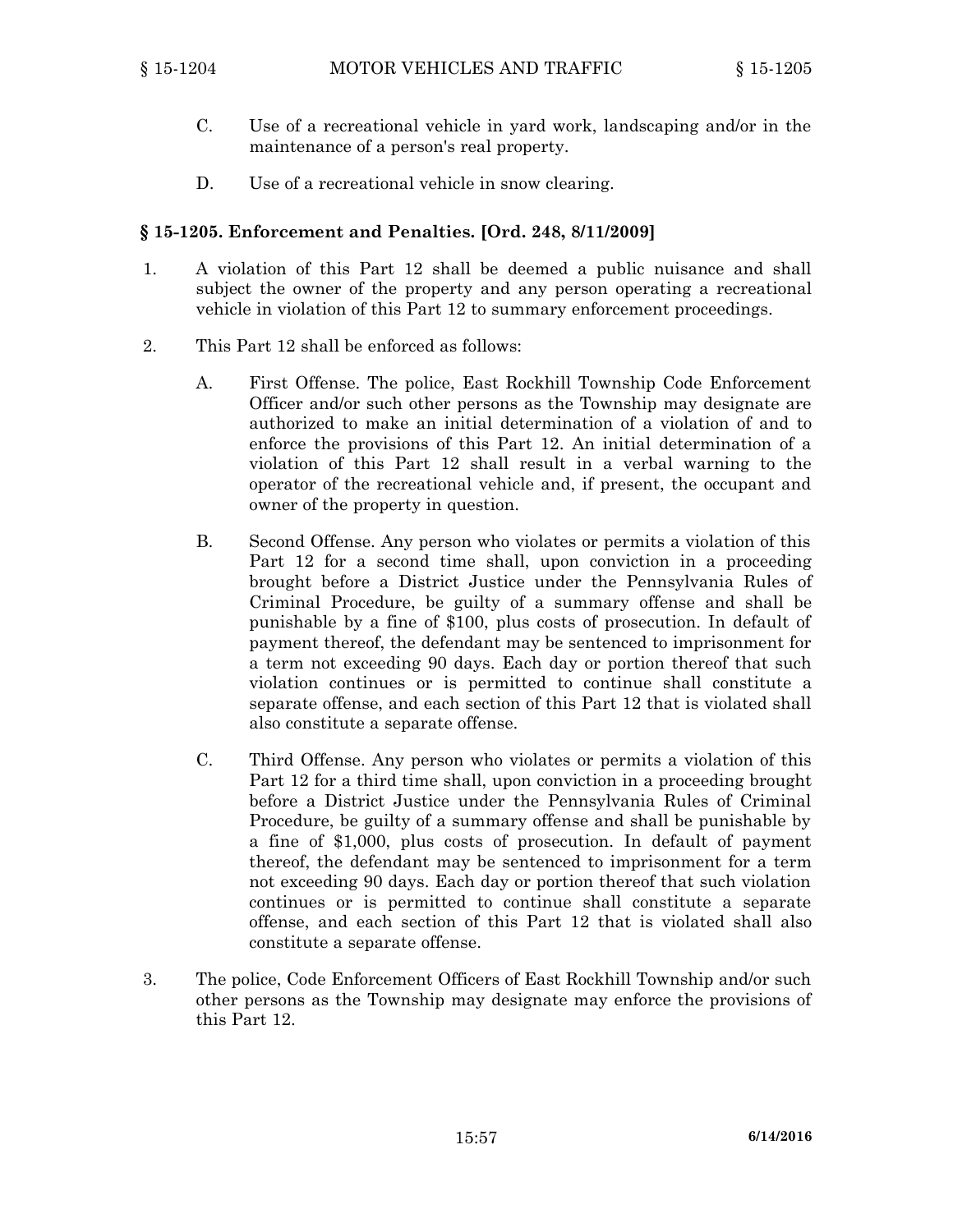### **§ 15-1206. Miscellaneous Provisions. [Ord. 248, 8/11/2009]**

1. Incorporation by Reference. To the extent applicable, this Part 12 incorporates by reference thereto the provisions of the rules and regulations relating to the Pennsylvania Snowmobile and All-Terrain Vehicle Law, 75 Pa.C.S.A. § 7701 et seq., and the Pennsylvania Motor Vehicle Code.